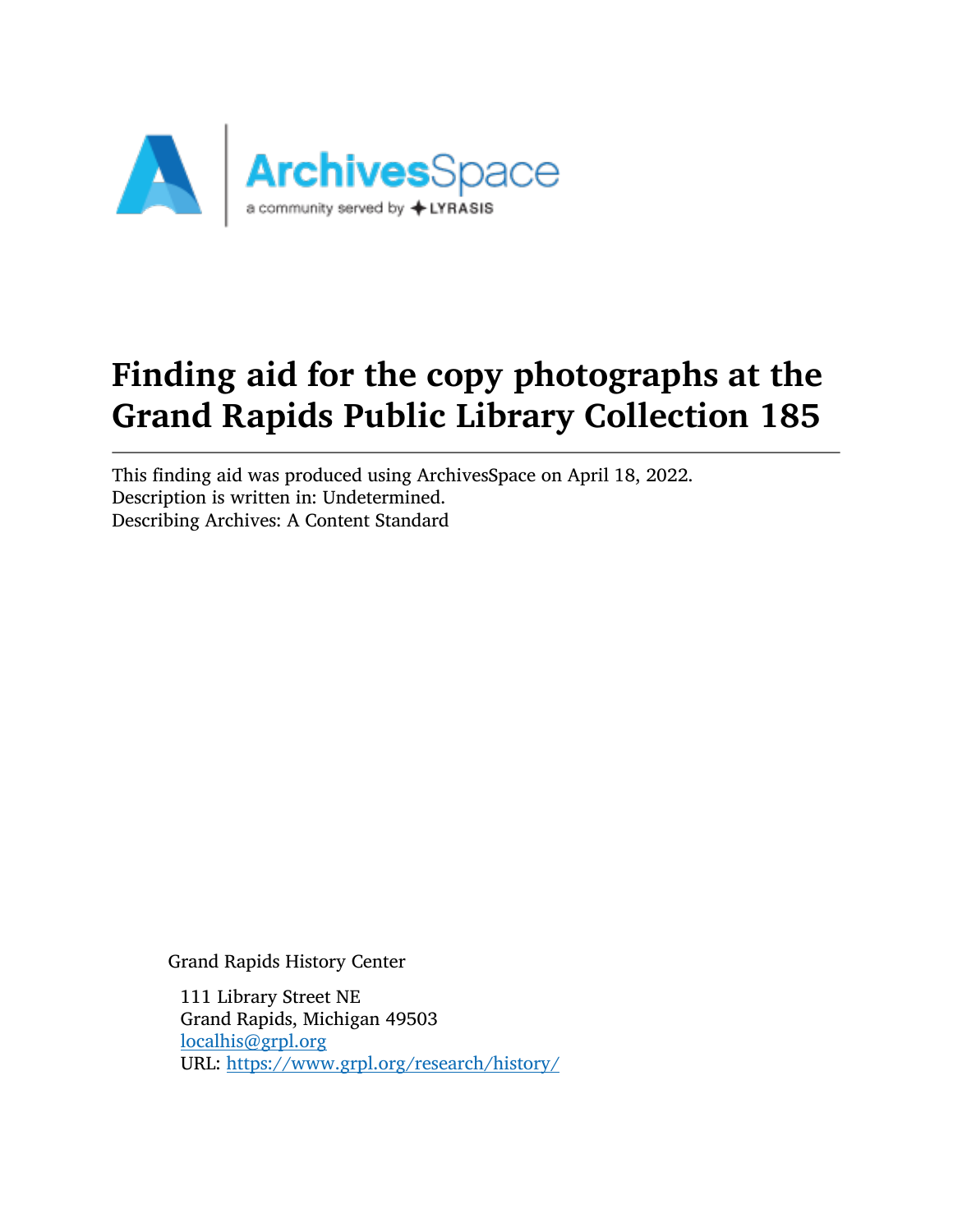# <span id="page-1-0"></span>**Table of Contents**

|                                                                                            | 5  |
|--------------------------------------------------------------------------------------------|----|
|                                                                                            |    |
|                                                                                            |    |
|                                                                                            |    |
|                                                                                            |    |
|                                                                                            |    |
|                                                                                            |    |
|                                                                                            |    |
|                                                                                            |    |
|                                                                                            |    |
|                                                                                            |    |
| Mostly African American Baseball team. Grand Rapids Black Sox, 1950. (2) Contact print and |    |
| 8x10 print of the same image. A photocopy of the image is included with typed names of the |    |
|                                                                                            |    |
|                                                                                            |    |
|                                                                                            |    |
| Baseball team. Native Americans. Michigan Indians, ca. 1915?, ca.1925? (2)  12             |    |
|                                                                                            |    |
|                                                                                            |    |
|                                                                                            |    |
|                                                                                            |    |
| Cascade, Mi., ca. 1900. Cascade Bridge. Four image in on contact print.  15                |    |
|                                                                                            |    |
|                                                                                            |    |
|                                                                                            |    |
|                                                                                            |    |
|                                                                                            |    |
|                                                                                            |    |
|                                                                                            |    |
|                                                                                            |    |
|                                                                                            | 20 |
|                                                                                            | 20 |
|                                                                                            | 21 |
|                                                                                            |    |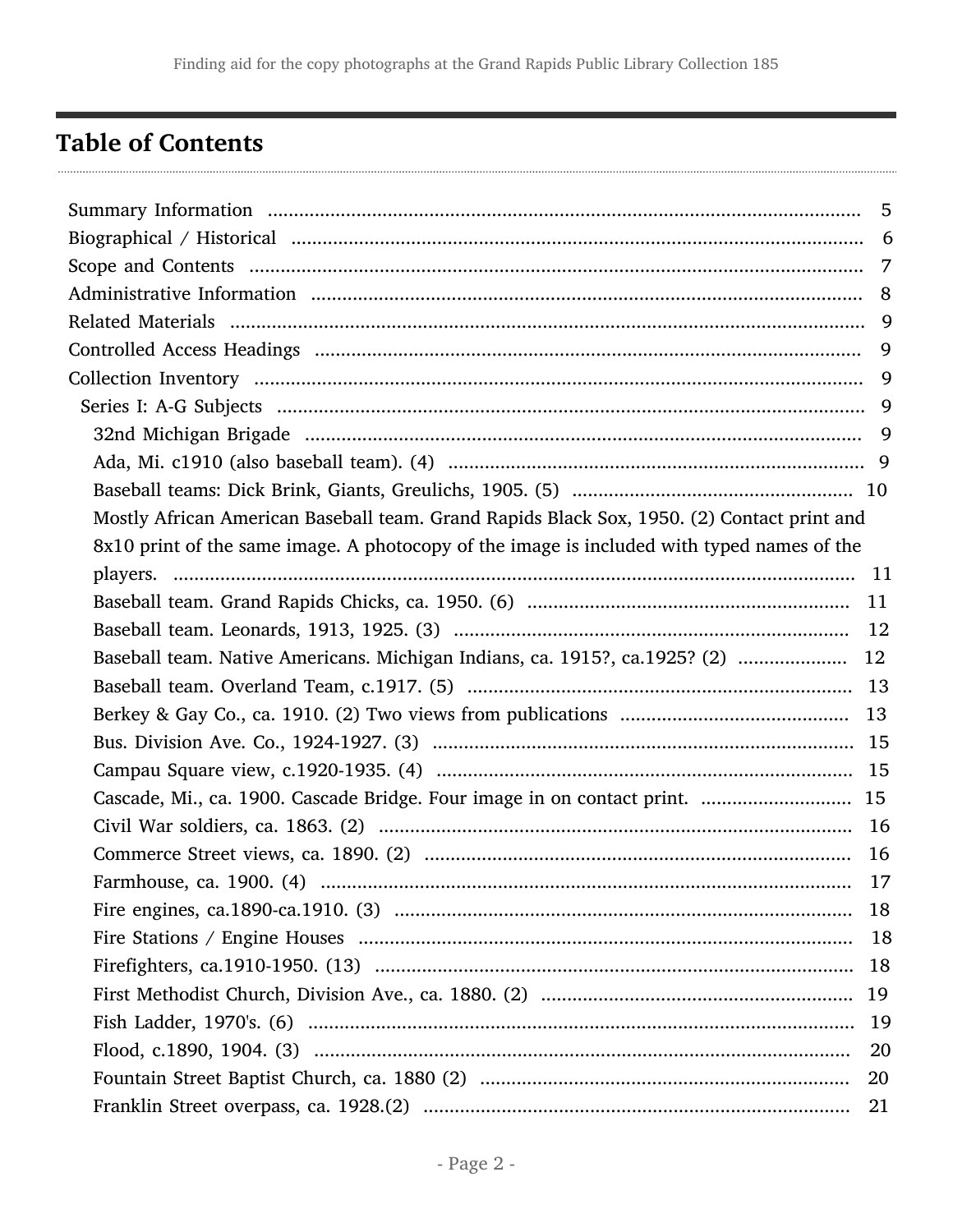|                                                                                         | -21 |
|-----------------------------------------------------------------------------------------|-----|
| Furniture carvings, 1910s. (4) Architectural Decorative Company pages                   | 22  |
|                                                                                         |     |
| Furniture strike, 1911. (4) All images are poor and grainy, taken from newspaper        |     |
|                                                                                         |     |
|                                                                                         |     |
|                                                                                         |     |
|                                                                                         |     |
|                                                                                         |     |
|                                                                                         |     |
|                                                                                         |     |
|                                                                                         |     |
|                                                                                         |     |
|                                                                                         |     |
|                                                                                         |     |
|                                                                                         |     |
|                                                                                         |     |
|                                                                                         |     |
|                                                                                         |     |
|                                                                                         |     |
| Mulder's Meat Market, ca. 1910. (4, two copies each of two images)                      | 30  |
|                                                                                         | 31  |
|                                                                                         |     |
|                                                                                         |     |
|                                                                                         |     |
|                                                                                         | 32  |
|                                                                                         |     |
|                                                                                         | 33  |
|                                                                                         |     |
|                                                                                         | 35  |
| People. VanEss, Warren, Warren Van Ess, Artist crippled by polio (2) ca. 1970's?        | 35  |
|                                                                                         | 35  |
|                                                                                         |     |
| People. George Welsh. (4) Three images are from an unidentified printed source on Welsh |     |
|                                                                                         | 36  |
|                                                                                         | 36  |
|                                                                                         |     |
|                                                                                         |     |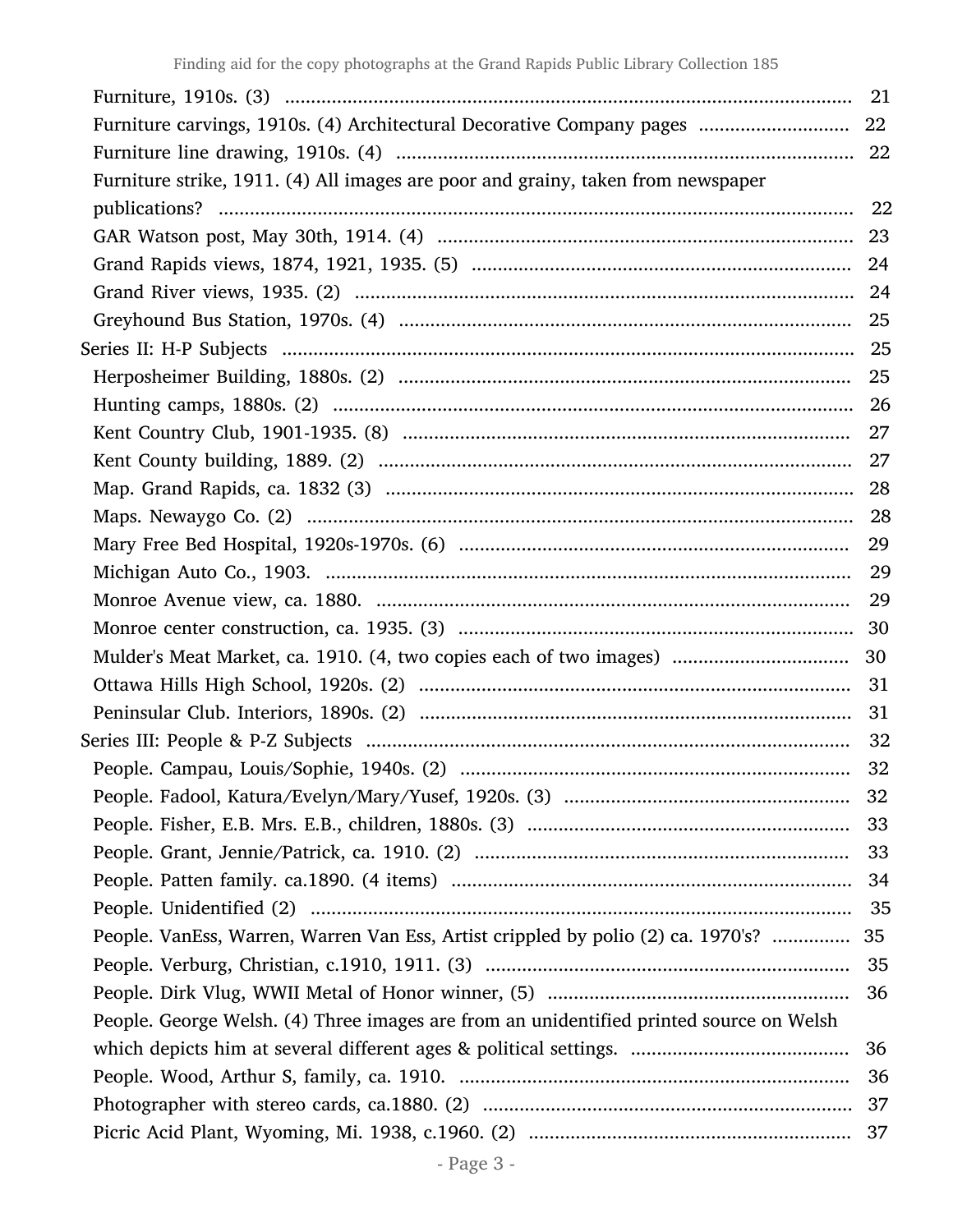|                                                                                              | 37  |
|----------------------------------------------------------------------------------------------|-----|
|                                                                                              | 38  |
|                                                                                              |     |
|                                                                                              |     |
| Republican Party women, Rally, Statler Hotel, Detroit, 1920. (3, 2 items moved here from old |     |
|                                                                                              |     |
|                                                                                              | 39  |
|                                                                                              | 40  |
|                                                                                              |     |
|                                                                                              |     |
|                                                                                              | -41 |
|                                                                                              |     |
|                                                                                              | -41 |
|                                                                                              | -41 |
| Sub Standard Housing, 1930s. (11) Typed captions at the bottom of each image.                | 42  |
|                                                                                              |     |
|                                                                                              | 44  |
|                                                                                              | 44  |
|                                                                                              | 48  |
|                                                                                              | 48  |
|                                                                                              |     |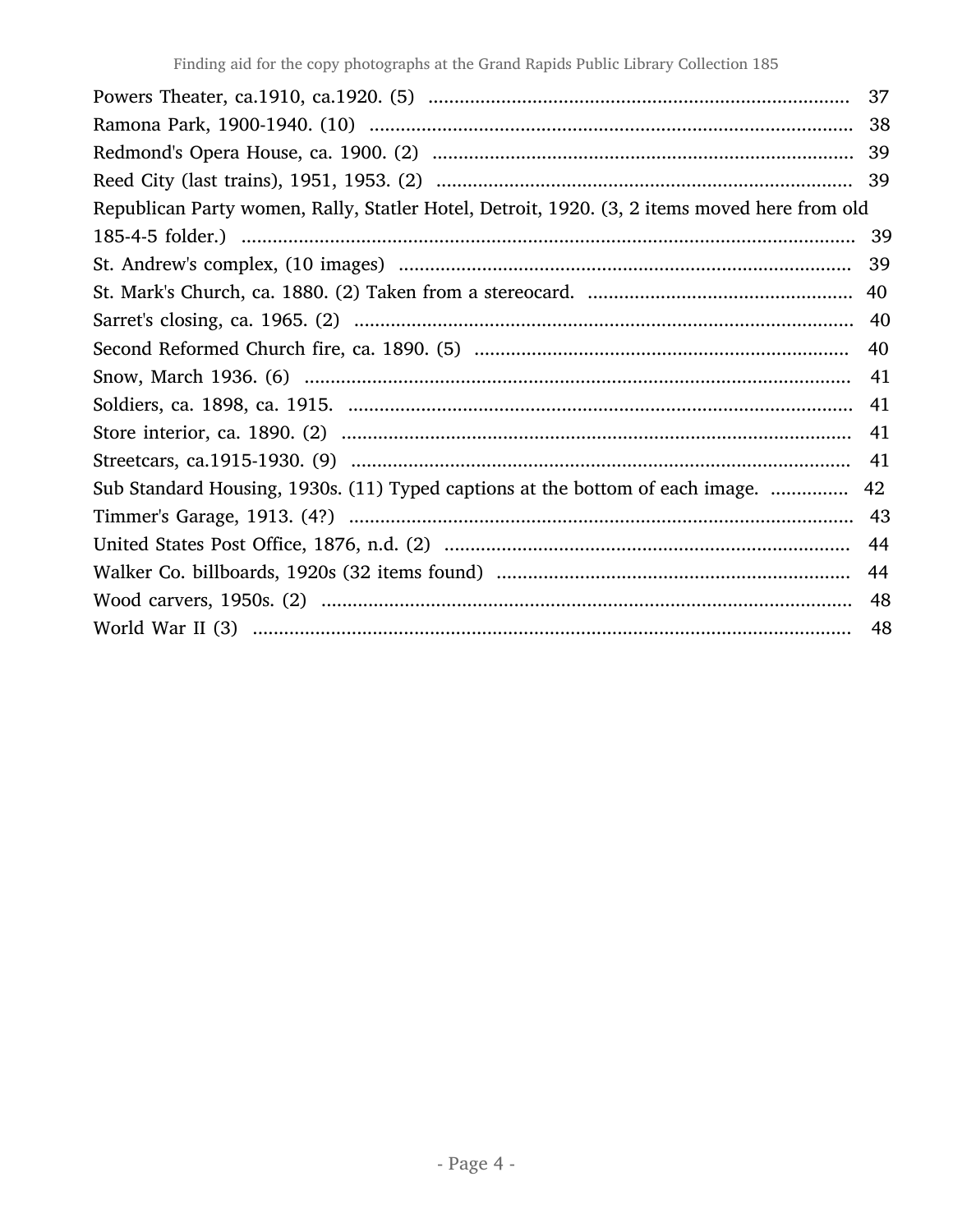# <span id="page-4-0"></span>Summary Information

| <b>Repository:</b>                  | <b>Grand Rapids History Center</b>                                                                                                                                                                                                                                                                                                                                                                                                                                                                                                                                                                                                                                                                                                                                                                                                                                                                                                                                                                                                                                                                                                                                                                                                                                                                                                                                                                                                                                                                                                                                                                                                                                                                                                                                                                                                                                                                                                                                                                                                                                       |
|-------------------------------------|--------------------------------------------------------------------------------------------------------------------------------------------------------------------------------------------------------------------------------------------------------------------------------------------------------------------------------------------------------------------------------------------------------------------------------------------------------------------------------------------------------------------------------------------------------------------------------------------------------------------------------------------------------------------------------------------------------------------------------------------------------------------------------------------------------------------------------------------------------------------------------------------------------------------------------------------------------------------------------------------------------------------------------------------------------------------------------------------------------------------------------------------------------------------------------------------------------------------------------------------------------------------------------------------------------------------------------------------------------------------------------------------------------------------------------------------------------------------------------------------------------------------------------------------------------------------------------------------------------------------------------------------------------------------------------------------------------------------------------------------------------------------------------------------------------------------------------------------------------------------------------------------------------------------------------------------------------------------------------------------------------------------------------------------------------------------------|
| Title:                              | Copy photographs at the Grand Rapids Public Library                                                                                                                                                                                                                                                                                                                                                                                                                                                                                                                                                                                                                                                                                                                                                                                                                                                                                                                                                                                                                                                                                                                                                                                                                                                                                                                                                                                                                                                                                                                                                                                                                                                                                                                                                                                                                                                                                                                                                                                                                      |
| ID:                                 | <b>Collection 185</b>                                                                                                                                                                                                                                                                                                                                                                                                                                                                                                                                                                                                                                                                                                                                                                                                                                                                                                                                                                                                                                                                                                                                                                                                                                                                                                                                                                                                                                                                                                                                                                                                                                                                                                                                                                                                                                                                                                                                                                                                                                                    |
| Date [inclusive]:                   | 1863-1980                                                                                                                                                                                                                                                                                                                                                                                                                                                                                                                                                                                                                                                                                                                                                                                                                                                                                                                                                                                                                                                                                                                                                                                                                                                                                                                                                                                                                                                                                                                                                                                                                                                                                                                                                                                                                                                                                                                                                                                                                                                                |
| Physical<br>Description:            | 1.5 Linear Feet Four boxes                                                                                                                                                                                                                                                                                                                                                                                                                                                                                                                                                                                                                                                                                                                                                                                                                                                                                                                                                                                                                                                                                                                                                                                                                                                                                                                                                                                                                                                                                                                                                                                                                                                                                                                                                                                                                                                                                                                                                                                                                                               |
| Language of the<br><b>Material:</b> | English.                                                                                                                                                                                                                                                                                                                                                                                                                                                                                                                                                                                                                                                                                                                                                                                                                                                                                                                                                                                                                                                                                                                                                                                                                                                                                                                                                                                                                                                                                                                                                                                                                                                                                                                                                                                                                                                                                                                                                                                                                                                                 |
| Abstract:                           | The "Michigan Room" is a former name of the Grand Rapids<br>History & Special Collections, at the Grand Rapids Public<br>Library, Michigan, which holds this collection. Images focus<br>on Grand Rapids and West Michigan views. Details of military<br>actions in which Grand Rapids people took part, such as the<br>Civil War, Mexican War and World War II, are included. Of<br>note are the images of Grand Rapids people, scenes from Ada<br>and Cascade, and a series of 1920s-era billboards. Beyond<br>this, the collection is eclectic in its subject matter. The Grand<br>Rapids Public Library Michigan Room Copy Photos Collection<br>contains a variety of images copied from various unidentified<br>sources. In some cases the image is unique to the GRPL archival<br>collections, and only found in this collection. In numerous<br>other cases, the image represents a photographic reference<br>copy of an image believed to be published in a book. In other<br>cases, the image in this collection duplicates an image found<br>in one or more of the other GRPL archival collections. This<br>redundancy is desirable for preservation purposes, in case<br>something happens to the other object. But, the presence of the<br>image in another collection often indicates a different context<br>or use for the image, such as in an exhibit on a specific topic,<br>or as part of a family, business or organizational archive. This<br>duplication may mean that researchers will want to look at all<br>representations of the image throughout the collections, before<br>choosing one version which may have the best reproduction<br>quality for their particular use. For assistance in locating other<br>possible versions of the image, see GRHSC Staff. The positive<br>image in this collection is usually just a small contact print,<br>and sometimes hard to visually decipher. In most cases, a<br>copy negative is available, for the creation of a traditional<br>photographic print. Staff continue to research the images in |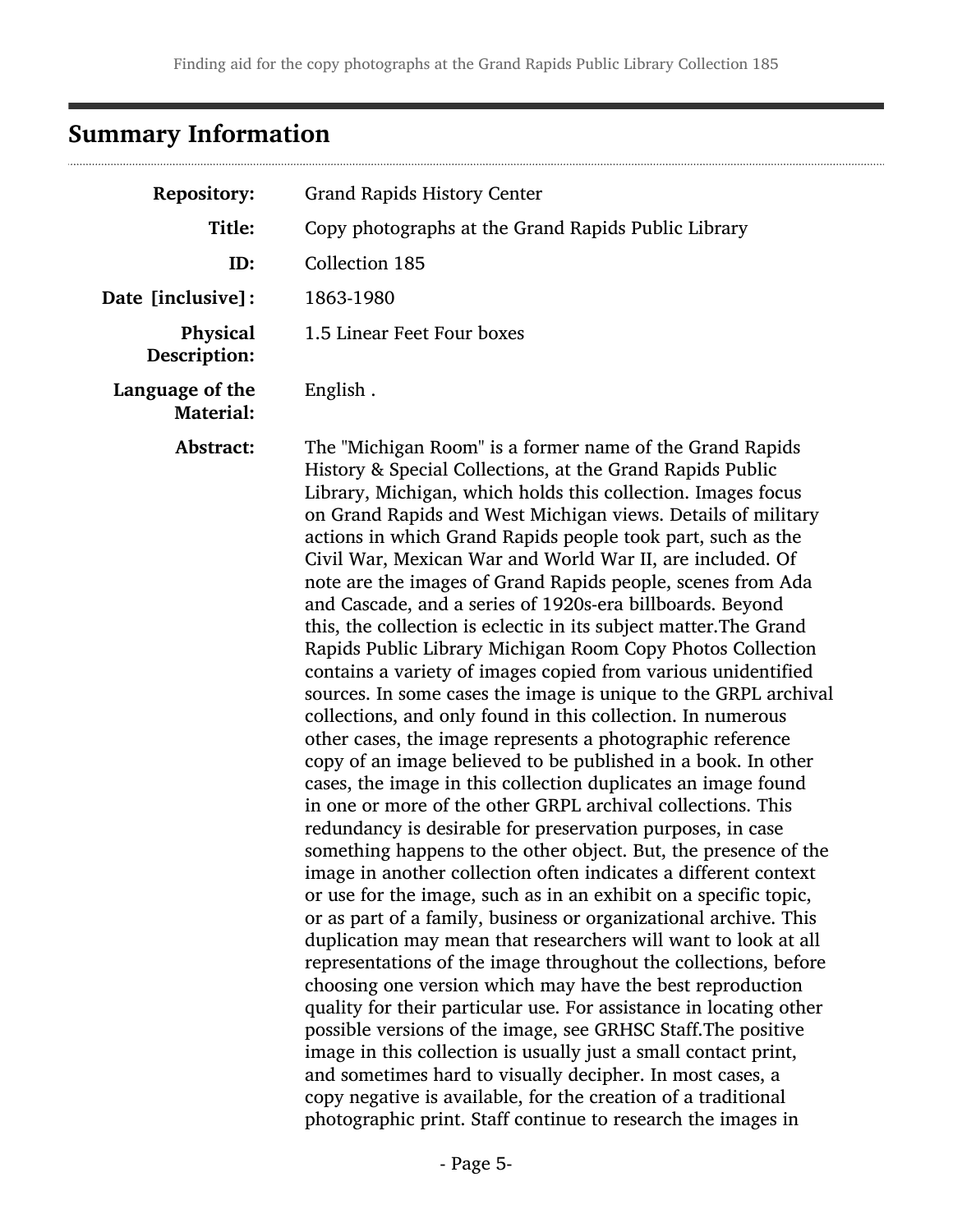this collection to determine the originating source. Source information is gradually being added to the finding aid, when known.The "Michigan Room" is a former name of the Grand Rapids History & Special Collections, at the Grand Rapids Public Library, Michigan, which holds this collection. Images focus on Grand Rapids and West Michigan views. Details of military actions in which Grand Rapids people took part, such as the Civil War, Mexican War and World War II, are included. Of note are the images of Grand Rapids people, scenes from Ada and Cascade, and a series of 1920s-era billboards. Beyond this, the collection is eclectic in its subject matter.

^ [Return to Table of Contents](#page-1-0)

# <span id="page-5-0"></span>Biographical / Historical

Copy photography is the practice of reproducing, in some form, another later generation of an image. Each generation distant from the original is usually of poorer quality.

Copy photograph prints are those which are produced in a positive view on photographic paper, either through a traditional film chemical development process, or through a digital reproduction process. Copy photos are different from photocopies in the nature of the paper and the technology to produce the copies, with the photographs generally still being of better quality. However, there are bad copy photos on good or bad paper, produced by traditional or digital means, as well as good quality laser or digital photocopies on plain paper.

Copy negatives are those new generation negatives produced from an existing photograph. They have the advantage of usually being made on film stock which has not yet had time to deteriorate. However, they will usually capture in the new negative all of the flaws of the existing photograph from which the new negative is made.

Overall, the main factor to consider about a copy photo or copy negative is that it is a later generation reproduction of variable quality of an earlier image. The quality of the copied image depends upon the physical condition of the original from which the copy is made. Beyond this are the skills of the original photographer, of the copy photographer, and quality of the reproduction both in terms of the way it is made as well as the paper, ink and equipment used.

This copy photo Collection 185 contains copy photos generally of poorer quality. In most cases, the photo prints in this collection are "contact prints." This means that the photograph has been produced directly from the image without any adjustment or set up. The main clue to this type of print is often the size matching the negative itself, and/or the dark edges around the image.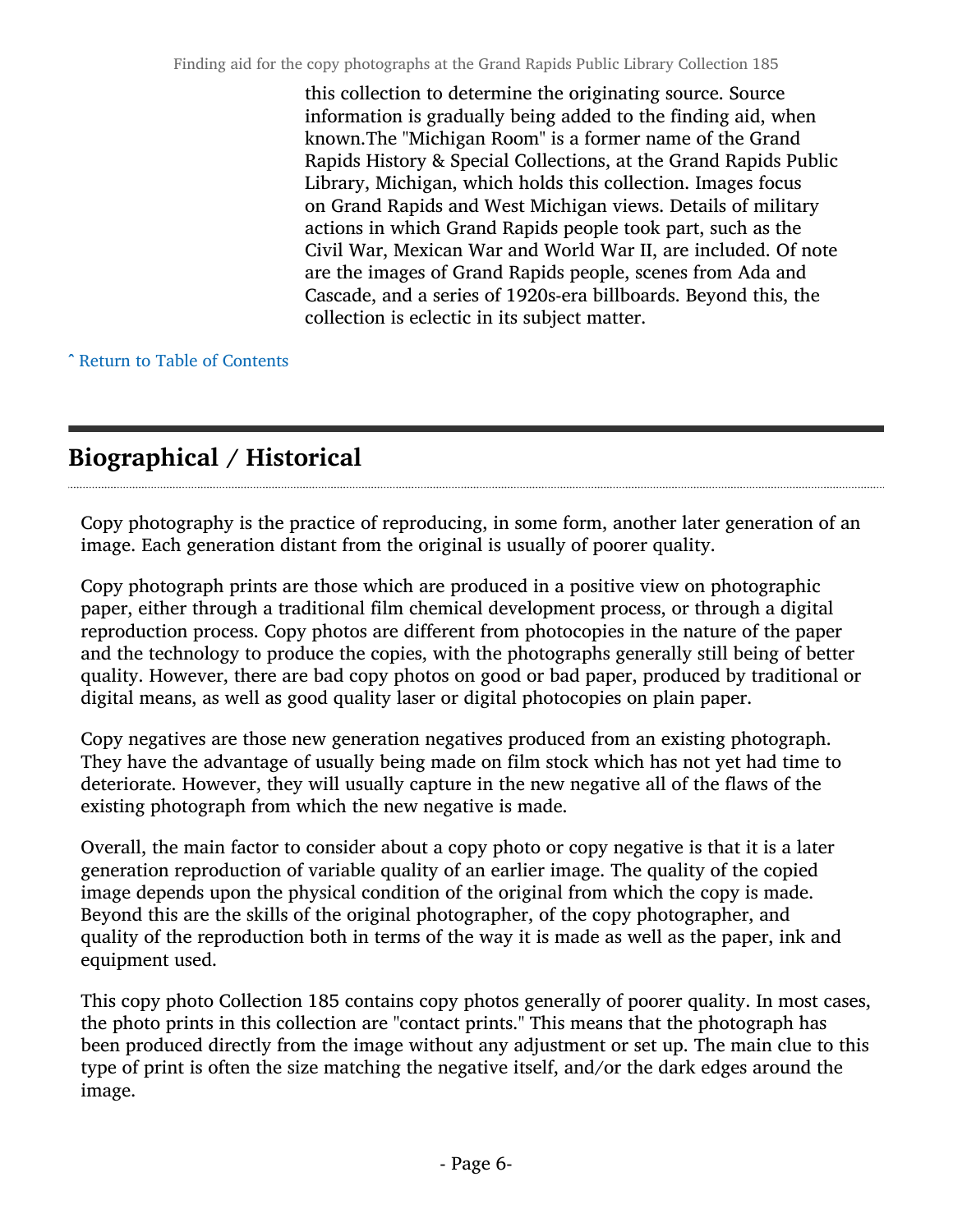The second clue to a poorer quality image is that many of the images appear to have been taken from photographing the image which is printed in a publication, or in a frame, or with other ancillary evidence in the visual image to show that a copy is being made from an existing object. Archival file records may sometime also document the progress of later reproductions back to the original image when first taken. Photographic copies of plates from books, from newspaper or magazine page, or of another graphic, usually do not have the quality of an actual photograph, though it depends upon the quality and time period of the printed publication. Skilled operators of Adobe Photoshop can sometimes improve an image digitally before creating a new version. But, any copy of an image is limited by the quality of the original, and not digitally improved versions of images are found in Collection 185. It is believed that photographs were first created in Grand Rapids in the 1850's. See the James Keeney Photograph Album, Collection No. 250, which may be the earliest known local images in the GRPL Archives. Engraving and lithography processes were used to reproduce images in publication. For those locally produced publications, the library may have an occasional original photograph, which corresponds to the published image.

With the 20th century, photography and publishing were both more widely available, and this is reflected in the increase in the number of overall images, as well as the various formats in which one particular image may be found. Copyright laws provide for the protection of the owner rights for the use of the image, making some distinction between published unpublished images in the implementation of the laws. However, many images produced before 1923 are now considered to be in the public domain, and generally available for use for others. It appears that this was copyright factor was a guiding determination as to what might be included in this collection. However, there are images which may still be protected by copyright in this collection, although no information on the source of the original image has been given, in order to assist in seeking permissions.

^ [Return to Table of Contents](#page-1-0)

# <span id="page-6-0"></span>Scope and Contents

This collection contains a variety of images with no overall purpose other than the additional documentation of Grand Rapids and West Michigan views, or the re-creation of an existing image in a different form. Included are military images from the Civil War, Mexican War and World War II eras. Of note are the images of Grand Rapids people, scenes from Ada and Cascade and a series of 1920s-era billboards.

There is no documentation of the source of the image, and often none of the contents from the source it was taken. This means that while it is generally presumed that most of these images are probably in the public domain, there is little information other than the visual clues to detect this. Also, there is no cross reference back to the source from which the image was captured, to find out more information about the image or the original creator of the image, or the context of its use in a publication. Where source information has been discovered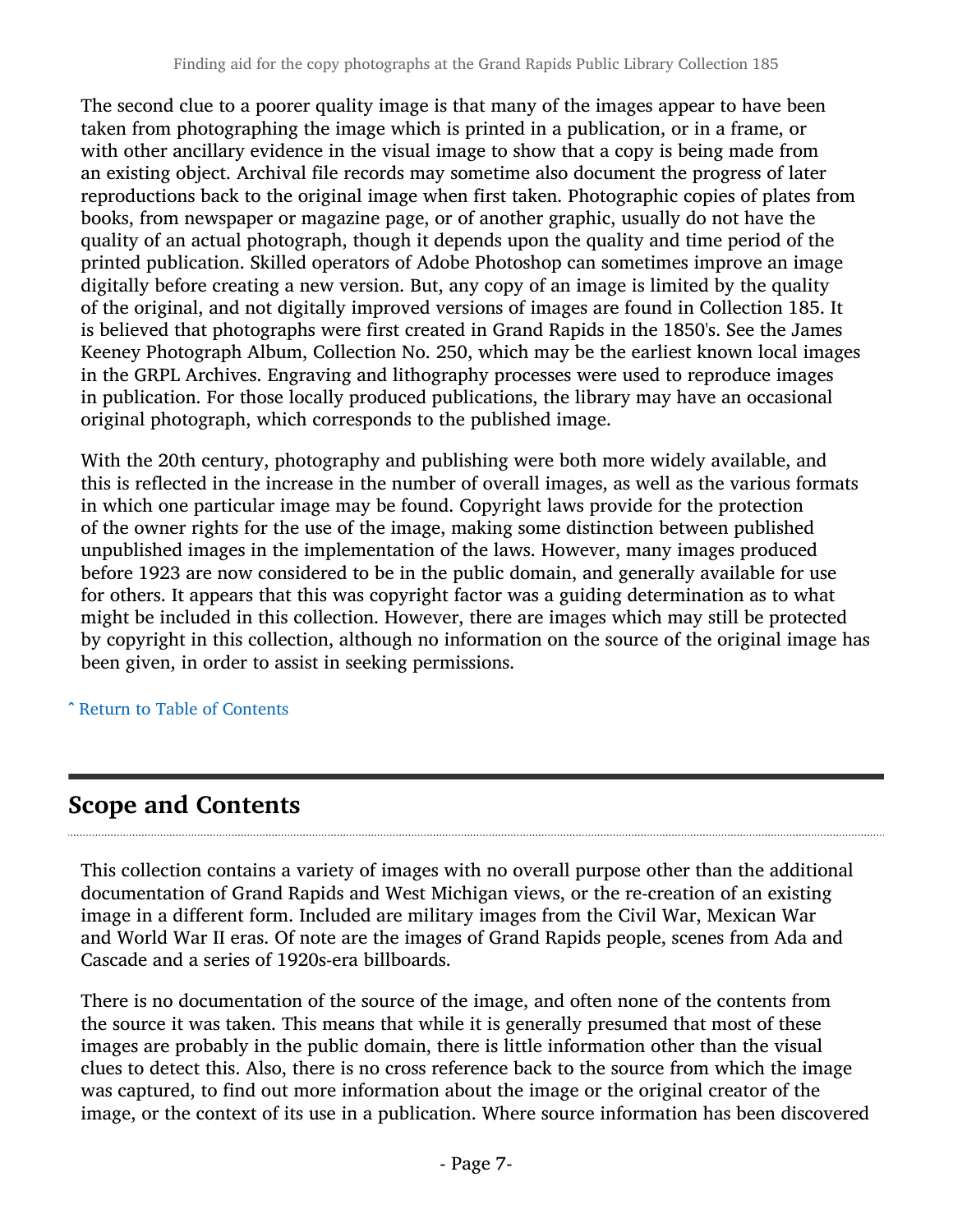or is known from research or knowledge of the GRPL archival collections, a reference may now have been added with the description of the image. However, this may not reference the specific object from which the copy image was created.

^ [Return to Table of Contents](#page-1-0)

# <span id="page-7-0"></span>Administrative Information

#### Publication Statement

Grand Rapids History Center

111 Library Street NE Grand Rapids, Michigan 49503 [localhis@grpl.org](mailto:localhis@grpl.org) URL: <https://www.grpl.org/research/history/>

#### Immediate Source of Acquisition

Library purchase and unknown; accession number 1986.502 and various and unknown accessions

#### Conditions Governing Use

Copyright law needs to be observed in the use of reproductions of these images, just as with any other image in any other collection.

Some of the photos included here may have a stamp indicating Grand Rapids Press as the rights owner. Requests for copies of those photos should be placed directly with the Grand Rapids Press.

^ [Return to Table of Contents](#page-1-0)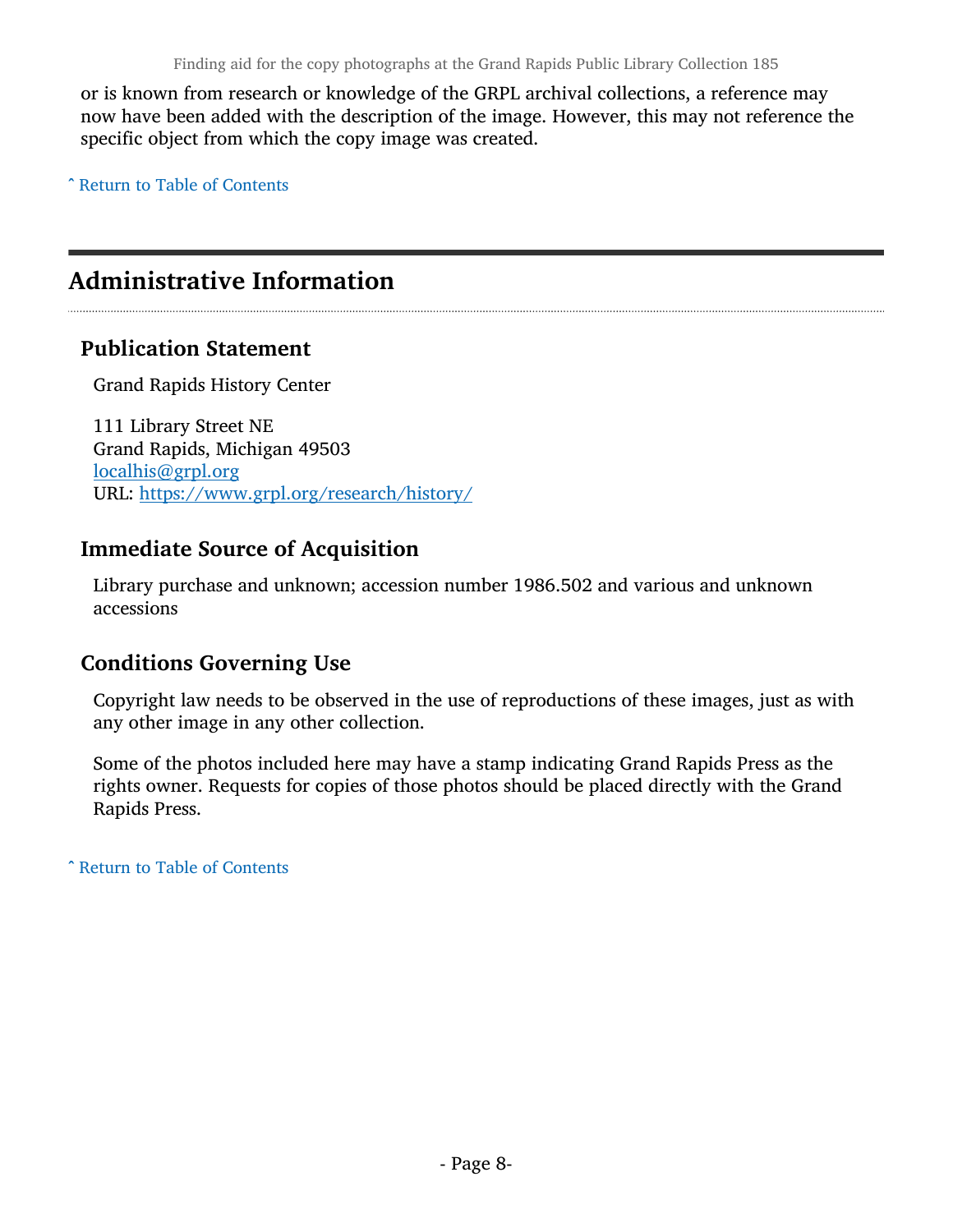# <span id="page-8-0"></span>Related Materials

#### Related Materials

GRPL Photo Collection #054 Note: While there are numerous other collections which may contain images matching those in Collection 185, the other general collection for small accessions of photographic materials is the generic GRPL Photo Collection #54.

^ [Return to Table of Contents](#page-1-0)

## <span id="page-8-1"></span>Controlled Access Headings

- photographs
- Grand Rapids (Mich.) -- History -- photographs

# <span id="page-8-2"></span>Collection Inventory

#### <span id="page-8-3"></span>Series I: A-G Subjects

#### <span id="page-8-4"></span>32nd Michigan Brigade

| Title/Description                                                                                                                              |                                                       | <b>Instances</b> |          |
|------------------------------------------------------------------------------------------------------------------------------------------------|-------------------------------------------------------|------------------|----------|
| with tents. $(4)$                                                                                                                              | 32nd Michigan Brigade, El Paso, TX, 1916. Encampment  | Box 1            | Folder 1 |
| 32nd Michigan Brigade, El Paso, TX, 1916. Soldiers at<br>attention, on display. One tent has "YMCA" (5)                                        |                                                       | Box 1            | Folder 2 |
| the sets/seats inside a stadium (4)                                                                                                            | 32nd Michigan Brigade, El Paso, TX, 1917. Standing on | Box 1            | Folder 3 |
| 32nd Michigan Brigade, El Paso, TX - football game,<br>1916. (3) Some or all of the images above are part of<br>original panorama photographs. |                                                       | Box 1            | Folder 4 |

#### <span id="page-8-5"></span>Ada, Mi. c1910 (also baseball team). (4)

| Title/Description                                                                                                 | <b>Instances</b> |          |
|-------------------------------------------------------------------------------------------------------------------|------------------|----------|
| 1. Printed caption "The Ferry, Grand River, Ada, Mich.",<br>shows a horse and wagon on the ferry, with a pole man | Box 1            | Folder 5 |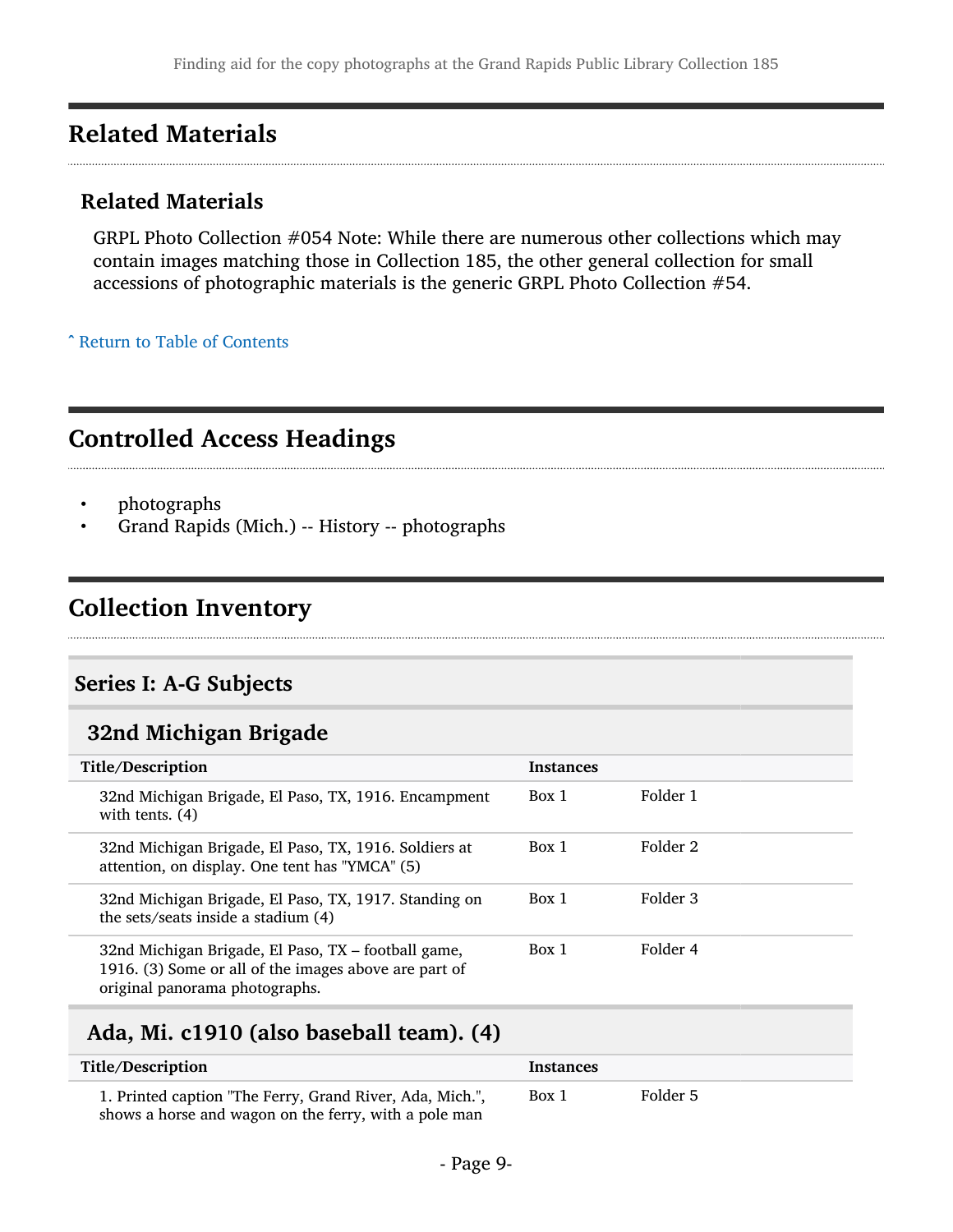nearest the camera. Supports for a bridge are visible in the river.

| 2. Ada looking North. Shows a dirt road with buildings on<br>the left side. The building at the near left has a sign "The<br>Citizen's Bank." Telephone poles are visible. Horse drawn<br>wagons in the street.                                                                                                                         | Box 1 | Folder 5            |
|-----------------------------------------------------------------------------------------------------------------------------------------------------------------------------------------------------------------------------------------------------------------------------------------------------------------------------------------|-------|---------------------|
| 3. "M58" Main St. Looking South, Ada, Mich." Shows<br>buildings on either side of a dirt road. Signs on the two<br>buildings closest at left advertise meat, and next a bakery.<br>An auto stands in the street.                                                                                                                        | Box 1 | Folder 5            |
| 4. Two images. Top image shows men in baseball<br>uniforms. Most of the letters "A D A" on their blouses,<br>but one has "REEDS". B. Shows a baseball team in street<br>clothes. Identified on the verso as "softball."                                                                                                                 | Box 1 | Folder 5            |
| Alger house/Fallas farmstead, n.d. Two small images. Top<br>shows a house, two stories +, "L" plan, with porch. Bottom,<br>upside down, shows buildings in a rural landscape.                                                                                                                                                           | Box 1 | Folder <sub>6</sub> |
| American & Chinese Restaurant, ca. 1920. Shows the<br>building at the NE corner of Pearl and Monroe, near<br>Campau Square.                                                                                                                                                                                                             | Box 1 | Folder 7            |
| American Seating, 1987. Shows a large building with towers<br>near the front sidewalk and a smoke stack in the rear.                                                                                                                                                                                                                    | Box 1 | Folder <sub>8</sub> |
| Associated Truck Lines, ca. 1920. Image Shows 8 trucks<br>with staff seated on top. 8x10 copy print.                                                                                                                                                                                                                                    | Box 1 | Folder 9            |
| Automobiles - Ford, ca. 1935.                                                                                                                                                                                                                                                                                                           | Box 1 | Folder 10           |
| Automobile in front of general store, ca. 1910. Small<br>unidentified store & people.                                                                                                                                                                                                                                                   | Box 1 | Folder 11           |
| Barn raising, 1910. (1, Probably 1986.502.) Verso has 1626<br>Lincoln Lake. Double images.                                                                                                                                                                                                                                              | Box 1 | Folder 12           |
| Barn yard, ca. 1910. Shows a barn, a woman with her back<br>to the camera standing by a fence at right. In the bard yard<br>are two horses and a colt partially visible.                                                                                                                                                                | Box 1 | Folder 13           |
| Barnum circus parade, Campau Square, 1884. Street full<br>of parade, which appears to be turned on Monroe at Pearl<br>St. crossing. A couple of covered, horse drawn wagons are<br>bottom left. Sweet's Hotel is large building at left. A banner<br>hangs over Canal St to the north reading "Grover Cleveland<br>Thos. A. Hendricks." | Box 1 | Folder 14           |
| Bartholomew city plan. ca. 1925. Photo of Harlan's<br>Bartholomew's drawing, which reads "View of Future Grand<br>Rapids showing effect of Improvements Proposed in City<br>Plan / Harland Bartholomew, City Plan Engineer, Saint<br>Louis.                                                                                             | Box 1 | Folder 15           |

# <span id="page-9-0"></span>Baseball teams: Dick Brink, Giants, Greulichs, 1905. (5)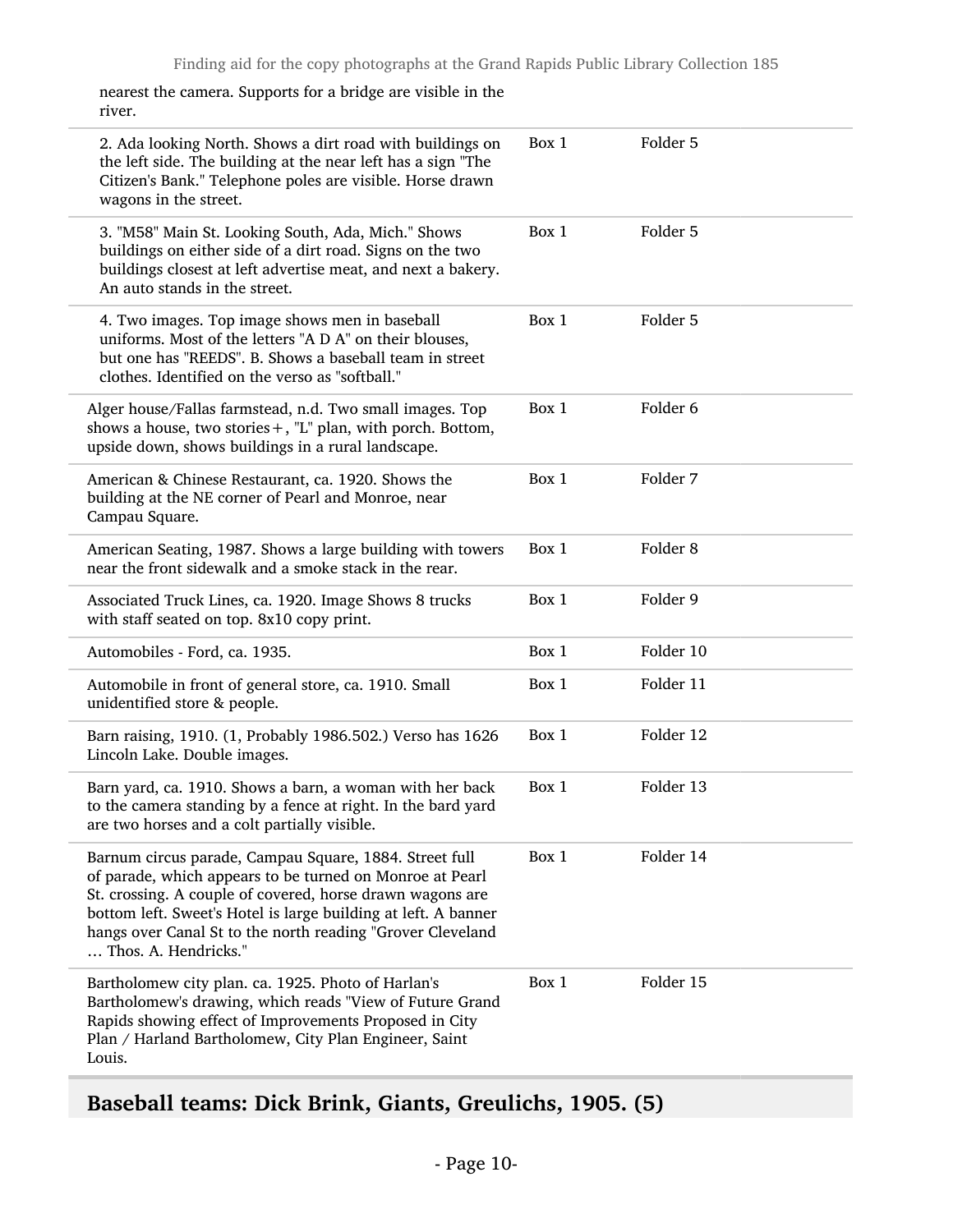| Title/Description                                                                                                                                                                                                                                                                                                                                                         | <b>Instances</b> |           |
|---------------------------------------------------------------------------------------------------------------------------------------------------------------------------------------------------------------------------------------------------------------------------------------------------------------------------------------------------------------------------|------------------|-----------|
| 1. Champions of Grand Rapids, 1905. Uniforms read "Dick<br>Brink" Image has 11 players shown in separate oval views,<br>displayed clock wise, with a man in a suit in the center<br>above the date.                                                                                                                                                                       | Box 1            | Folder 16 |
| 2. Giants. Composite photo shows individual players<br>portrait images in separate ovals, with a man in a suit at<br>center on the second row. An accompanying newspaper<br>clipping from the Evening Press, Feb. 13, 1905, p. 6, has<br>caption "Giants Baseball Club of Grand Rapids", and uses<br>the same or similar image. Team members are named in<br>the article. | Box 1            | Folder 16 |
| 3. A group photo, three rows, with two men in suits on<br>the second row, and others in uniform. Center front is a<br>silver trophy. "Greulichs"-verso.                                                                                                                                                                                                                   | Box 1            | Folder 16 |
| 4. A group photo, three rows, with two men in suits on<br>the second row, a small boy with a bat seated between<br>them. Others are in uniforms with "G" on the shirt, mitts<br>on the ground in front.                                                                                                                                                                   | Box 1            | Folder 16 |
| 5. Composite photo of individual portrait ovals of team<br>members. Uniforms. Have "H" on the shirt.                                                                                                                                                                                                                                                                      | Box 1            | Folder 16 |
| African American Baseball team. Jess Elsters, C.A. Moore<br>photo, Aug. 10, 1941. Elster is on the back row standing<br>to the far right. Other names handwritten below the image<br>suggest G. Newman standing left, next to C. Jones.                                                                                                                                   | Box 1            | Folder 17 |

### <span id="page-10-0"></span>Mostly African American Baseball team. Grand Rapids Black Sox, 1950. (2) Contact print and 8x10 print of the same image. A photocopy of the image is included with typed names of the players.

| Title/Description                                                                                                                                                                                                                                                            | <b>Instances</b> |           |
|------------------------------------------------------------------------------------------------------------------------------------------------------------------------------------------------------------------------------------------------------------------------------|------------------|-----------|
| 1. Front row L-R. Reuben "Jr." smart, Eddie Perry, Robert<br>Norman, Ted Rasberry, Lloyd Cannimore, Ray "Jr." Miller,<br>Jake Robinson. Back row L-R.Joe Smith, Herm Percell,<br>Olan? "Jelly" Taylor, Thomas Knight, Bud Chaney (white),<br>Henry Saverson, Sammy Robinson. | Box 1            | Folder 18 |
| 2. Contact print of above                                                                                                                                                                                                                                                    | Box 1            | Folder 18 |
| Baseball team. Central League Grand Rapids team, 1914.<br>Team members standing in a row, with buildings and the<br>stands in the background.                                                                                                                                | Box 1            | Folder 19 |

#### <span id="page-10-1"></span>Baseball team. Grand Rapids Chicks, ca. 1950. (6)

| Title/Description                      | <b>Instances</b> |           |
|----------------------------------------|------------------|-----------|
| 1. Rosemary Stevenson at bat.          | Box 1            | Folder 20 |
| 2. Rosemary Stevenson seated on steps. | Box 1            | Folder 20 |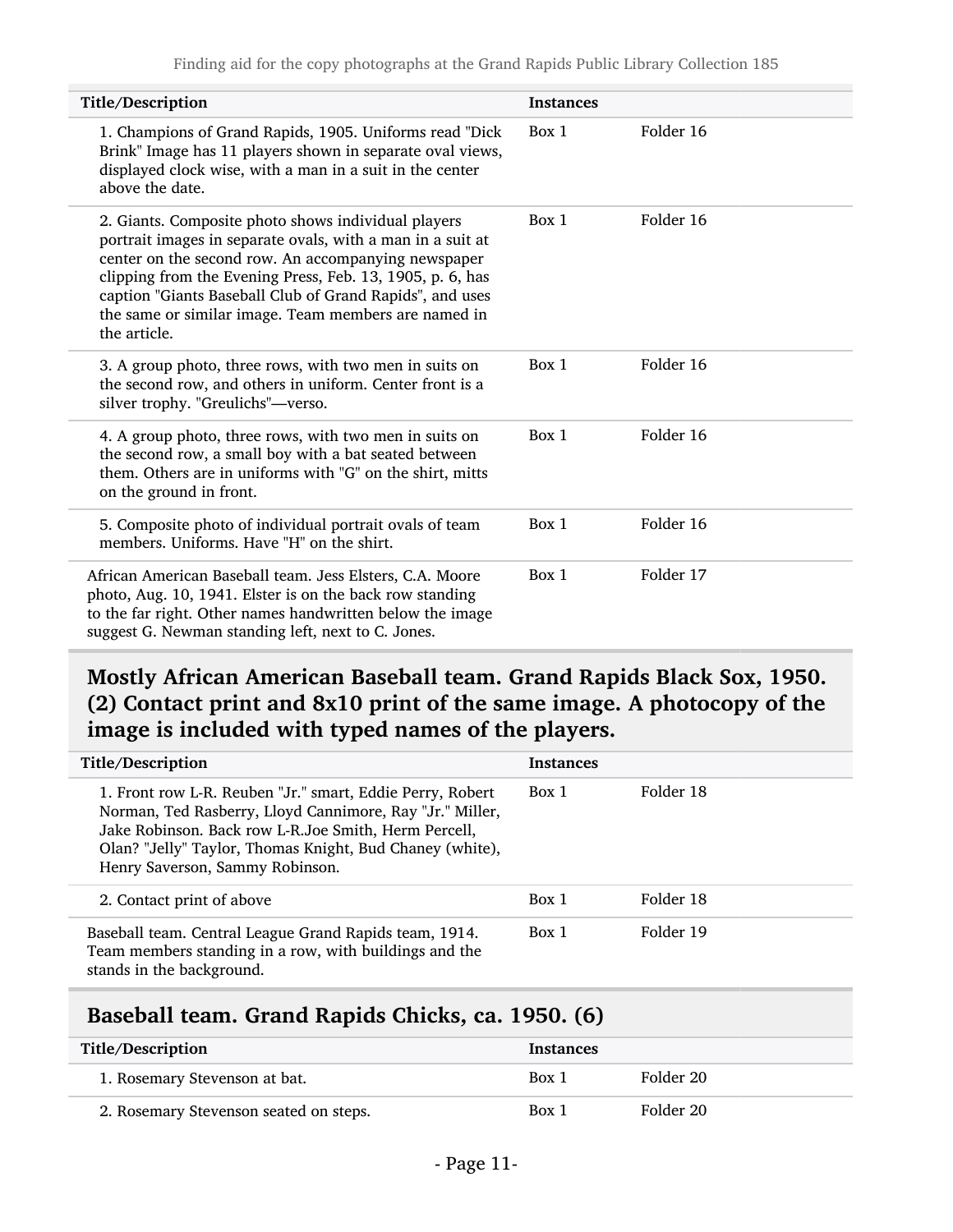| 3. Joyce Ricketts standing with brick building behind.                                                                                                                                                                                                                                                          | Box 1 | Folder 20 |
|-----------------------------------------------------------------------------------------------------------------------------------------------------------------------------------------------------------------------------------------------------------------------------------------------------------------|-------|-----------|
| 4. Joyce Richetts with hands on hips.                                                                                                                                                                                                                                                                           | Box 1 | Folder 20 |
| 5. Unidentified.                                                                                                                                                                                                                                                                                                | Box 1 | Folder 20 |
| 6. 5 players seated in convertible. For Slugger "Ziegler"<br>July 1953. Art Jordan Buick, Grand Rapids.                                                                                                                                                                                                         | Box 1 | Folder 20 |
| Baseball team. Grand Rapids Body Co. indoor team, 1926.<br>Worlds Champions Indoor Baseball. Group photo with two<br>men in suits seated on front row.                                                                                                                                                          | Box 1 | Folder 21 |
| <b>General</b>                                                                                                                                                                                                                                                                                                  |       |           |
| L-R, front: Marvin Glass, Garrett Rietberg, Ted Star<br>(Manager), Nick Lovells (Secretary), Simon Schippers.<br>L-R, middle: Henry Schippers, Johnny Lucas, Harry<br>Bissonette, Clarence Lucas, George Rooney. L-R, back:<br>Ike Command, Joe Champion, Sam Medema, Cornelius<br>Klondyk, Billy Vander Molen. |       |           |

### <span id="page-11-0"></span>Baseball team. Leonards, 1913, 1925. (3)

| Title/Description                                                                                                                                                                                                                                                                                                  | <b>Instances</b> |           |
|--------------------------------------------------------------------------------------------------------------------------------------------------------------------------------------------------------------------------------------------------------------------------------------------------------------------|------------------|-----------|
| 1. Group photo, two rows. C.H. Leonard is old man in suit<br>in center, front row. Accompanying newspaper clipping<br>from the Gr Press, Sept. 5, 1925. pg. 16. "Champions.<br>Grand Rapids Refrigerators by Defeating Standard Oils<br>become City Red Triangle League titleholders. 8x10 print<br>of this image. | Box 1            | Folder 22 |
| 2. $4x5$ of same                                                                                                                                                                                                                                                                                                   | Box 1            | Folder 22 |
| 3. Group photo, team standing. C.H. Leonard is older<br>man in suite standing near center. Newspaper clipping<br>accompanying, Nov. 1, 1913, pg. 6, GR Press. "Runners<br>up in the Factory Baseball League" uses same image and<br>identifies the players.                                                        | Box 1            | Folder 22 |

#### <span id="page-11-1"></span>Baseball team. Native Americans. Michigan Indians, ca. 1915?, ca.1925? (2)

#### General

Has accompanying article from unidentified source. "Indian baseball players: local legend lives on" / by Paul W. Jackson.

| <b>Title/Description</b>                                                                    | <b>Instances</b> |           |
|---------------------------------------------------------------------------------------------|------------------|-----------|
| 1. Group standing on steps of unidentified building.                                        | Box 1            | Folder 23 |
| 2. Group standing, kneeling in field, with typical "teepee"<br>of bats and gloves in front. | Box 1            | Folder 23 |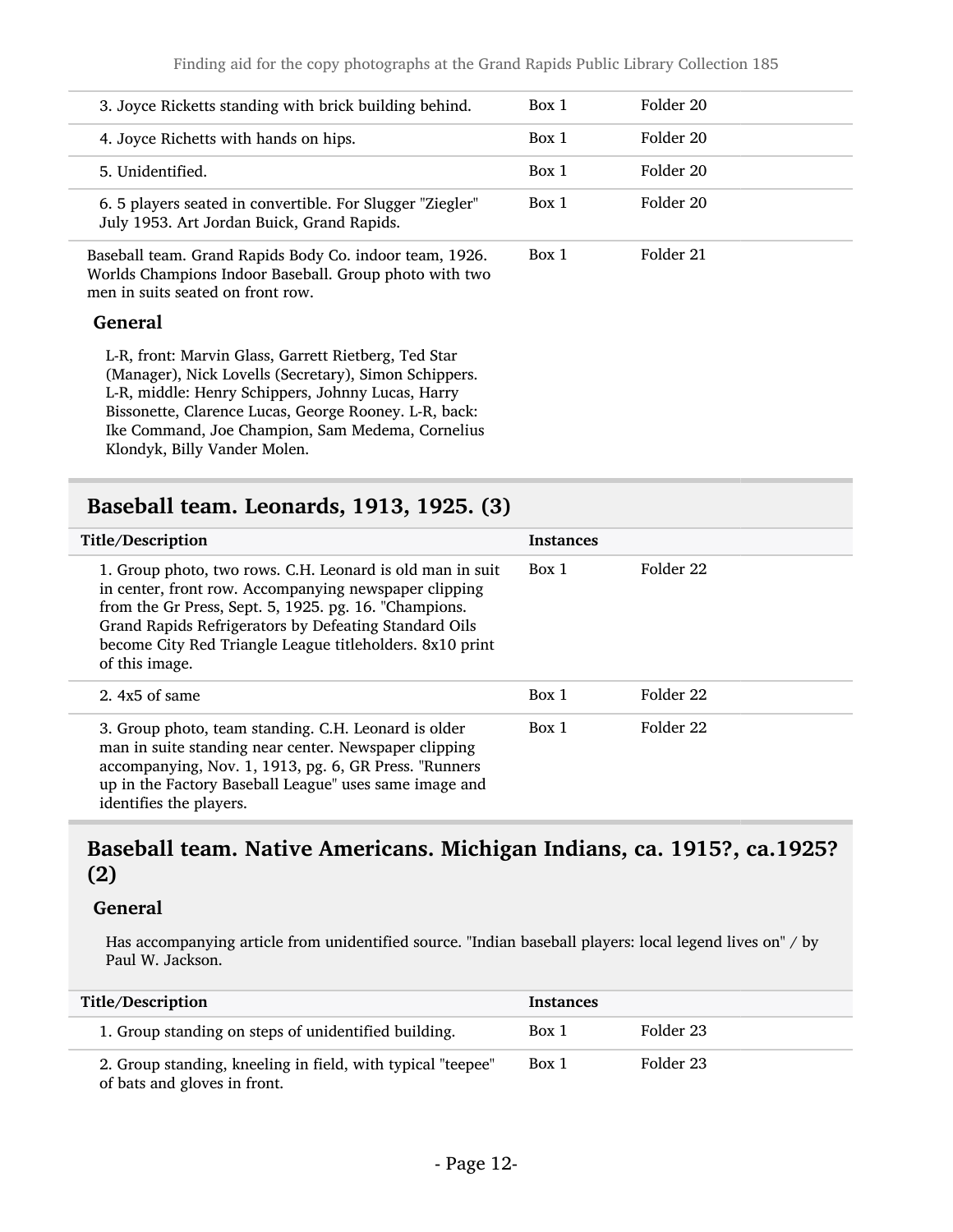#### General

Verso ID: L-R, front, Frank Bush, Dewey Moore, Joe Sprague. L-R back: Chuck Bush, Carl Sprague, Floyd Peters, Henry Bush, Fred Sprague, Henry Sprague, Jr., Paul Sprague.

### <span id="page-12-0"></span>Baseball team. Overland Team, c.1917. (5)

| Title/Description                                                                                                                                                                                                                                                                                                | <b>Instances</b> |                      |
|------------------------------------------------------------------------------------------------------------------------------------------------------------------------------------------------------------------------------------------------------------------------------------------------------------------|------------------|----------------------|
| 1. Group of four men in uniforms standing, kneeling in<br>center of street, setting unidentified. Standing at right<br>is Leslie R. Hall (1889-1968), owned Quality Drapery<br>Service in GR for 43 years. Bottom left is James Carlton<br>Johnson (1890-1977), longtime employee of Steketee's<br>Drapery Dept. | Box 1            | Folder 24            |
| 2. Group photo of kids playing baseball, no uniforms.<br>"School Days" handwritten on right end of image. James<br>Carlton Johnson (Carl Johnson) is identified as 4th from<br>the left on the last row. Carl Johnson and Leslis Hall were<br>cousins.                                                           | Box 1            | Folder 24            |
| 3. Overland team, standing in front of a large billboard for<br>the auto, \$950.00. James Carlton Johnson is seated to the<br>far right on the first row in this image.                                                                                                                                          | Box 1            | Folder 24            |
| 4. Overland team, standing, seated in front of large<br>billboard of auto. "AtPerley"-perhaps the name of the<br>artist of the board. 8x10 print of this image.                                                                                                                                                  | Box 1            | Folder 24            |
| 5. Contact print of 4.                                                                                                                                                                                                                                                                                           | Box 1            | Folder 24            |
| African American Baseball team. PM Colored Giants, 1933.<br>Group photo, in front of unidentified structure.                                                                                                                                                                                                     | Box 1            | Folder <sub>25</sub> |
| <b>General</b>                                                                                                                                                                                                                                                                                                   |                  |                      |
| Man in an overcoat and top hat 4th from right on<br>second row, and man in suit standing at end of<br>3rd row, many be manager/owners. Man with a<br>megaphone in the rear. Megaphone reads "P.M.<br>Colored Giants."                                                                                            |                  |                      |

## <span id="page-12-1"></span>Berkey & Gay Co., ca. 1910. (2) Two views from publications

| Title/Description                                                                                                                                                                                                                                                                      | <b>Instances</b> |           |
|----------------------------------------------------------------------------------------------------------------------------------------------------------------------------------------------------------------------------------------------------------------------------------------|------------------|-----------|
| 1. Sketch. Caption: Berkey & Gay Furniture Company.<br>"The City of Grand Rapids" at head of image. Sketch<br>shows the Berkey & Gay factory on the river with the<br>tower, buildings to the east and north, and a view of the<br>hill behind with few structures visible. Neg. #3260 | Box 1            | Folder 26 |
| 2. "Page Four" "Berkey and Gay Building" of unidentified<br>published source. Shows a published photographic image                                                                                                                                                                     | Box 1            | Folder 26 |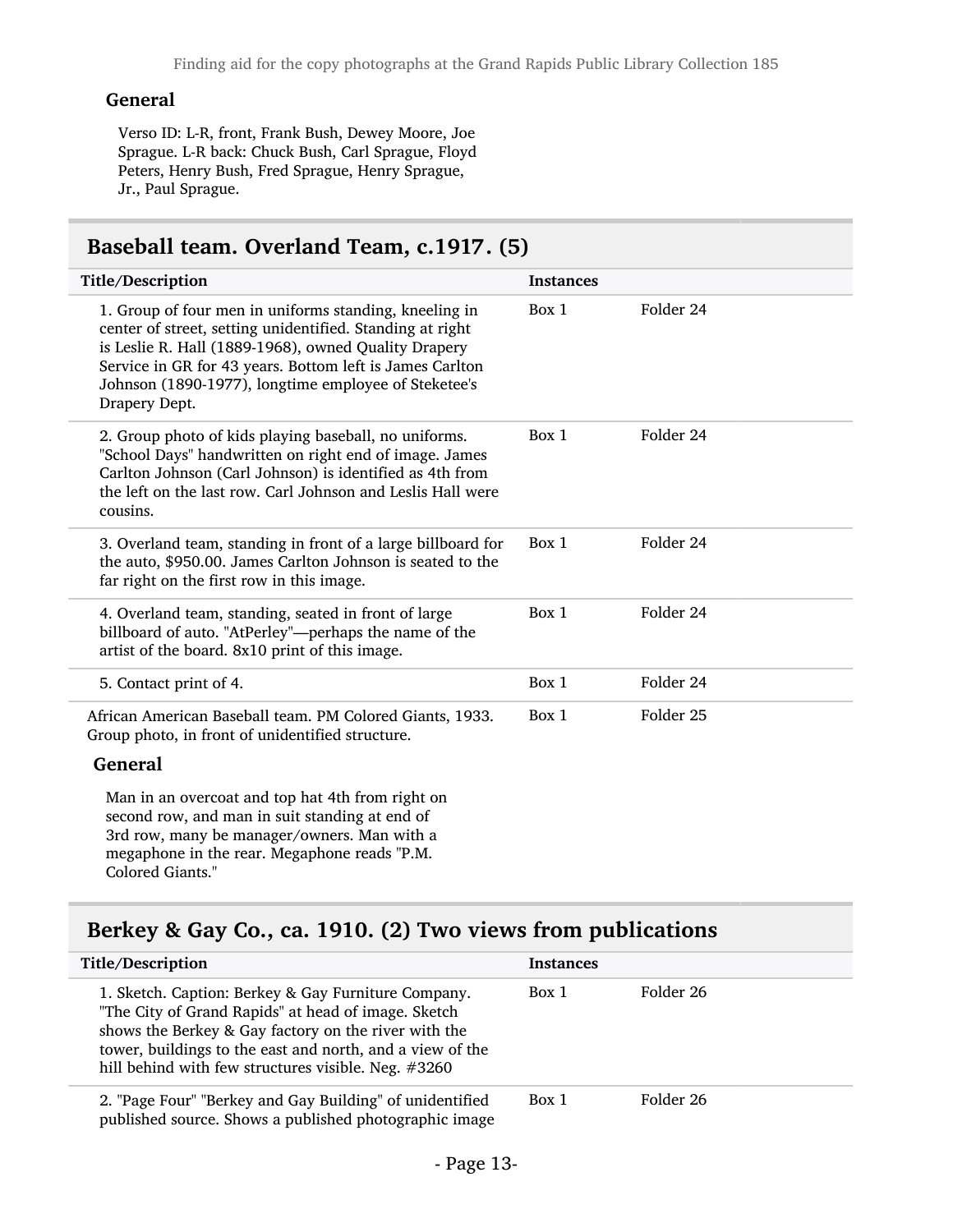of the building, corner view, with autos on the street. No tower.

#### General

 $\overline{a}$ 

Identified in the image are Kenneth J. Stanford, VP; W.J. Wallace, Pres.; Abe Dembinsky, Asst. Sec.; George Vander Laan, Super.; Warren R. Townsend, Engineer.

| Bissell Co. Sweeper Co., demolition, ca. 1960.                                                                                                                                                                                                                                  | Box 1 | Folder 27 |
|---------------------------------------------------------------------------------------------------------------------------------------------------------------------------------------------------------------------------------------------------------------------------------|-------|-----------|
| Bissell House, ca. 1910. (2, contact print & 8x10 print of<br>same image. Shows façade of building with "Bissell House<br>Social Settlement and public Library Branch" typed upper<br>right in the image.                                                                       | Box 1 | Folder 28 |
| Blodgett Hospital, 1915. pg. 18 in unidentified source.                                                                                                                                                                                                                         | Box 1 | Folder 29 |
| <b>General</b>                                                                                                                                                                                                                                                                  |       |           |
| Caption: The new Blodgett Memorial Hospital, built<br>in 1915, represented the latest in hospital technology<br>and patient care." Image is credited to the Grand<br>Rapids Public Library. Auto appears to put the image<br>ca. 1940, rather than 1915.                        |       |           |
| Boersma Bakery wagon, ca. 1912. View of a man in an<br>apron and cap, hand on the door sill of a Boersma Bakery<br>enclosed wagon, 438 West St. At left is a stone building<br>with store front, and raised awning, with address no. "476"<br>displayed.                        | Box 1 | Folder 30 |
| <b>General</b>                                                                                                                                                                                                                                                                  |       |           |
| Verso has: Verend "Barney" Boersma Bakery, 1050<br>Garfield NW (438 West St.), ca. 1912.                                                                                                                                                                                        |       |           |
| Brechting Carriage Works, ca. 1890. Image of two store<br>building with a vehicle entrance on the first level. A<br>carriage is on the board walk in front, with five men and a<br>boy facing the camera.                                                                       | Box 1 | Folder 31 |
| <b>General</b>                                                                                                                                                                                                                                                                  |       |           |
| Sign on building reads: Brechting Bros. Carriage and<br>Wagon Shop. Repairing & horse shoeing.                                                                                                                                                                                  |       |           |
| Buggy, ca. 1890. Dark image of a covered open buggy with<br>fringe on top, drawn by two light colored horses, women in<br>carriage looking at the camera.                                                                                                                       | Box 1 | Folder 32 |
| Buggy / Brass band, ca. 1890. Double image. Upper<br>shows man and woman seated in buggy. Lower border has<br>stamp: William P. Laux, Triangle Trailer Pk, Battle Creek,<br>Michigan. Upper image has man and women with brass<br>instruments and child with a trumpet/coronet. | Box 1 | Folder 33 |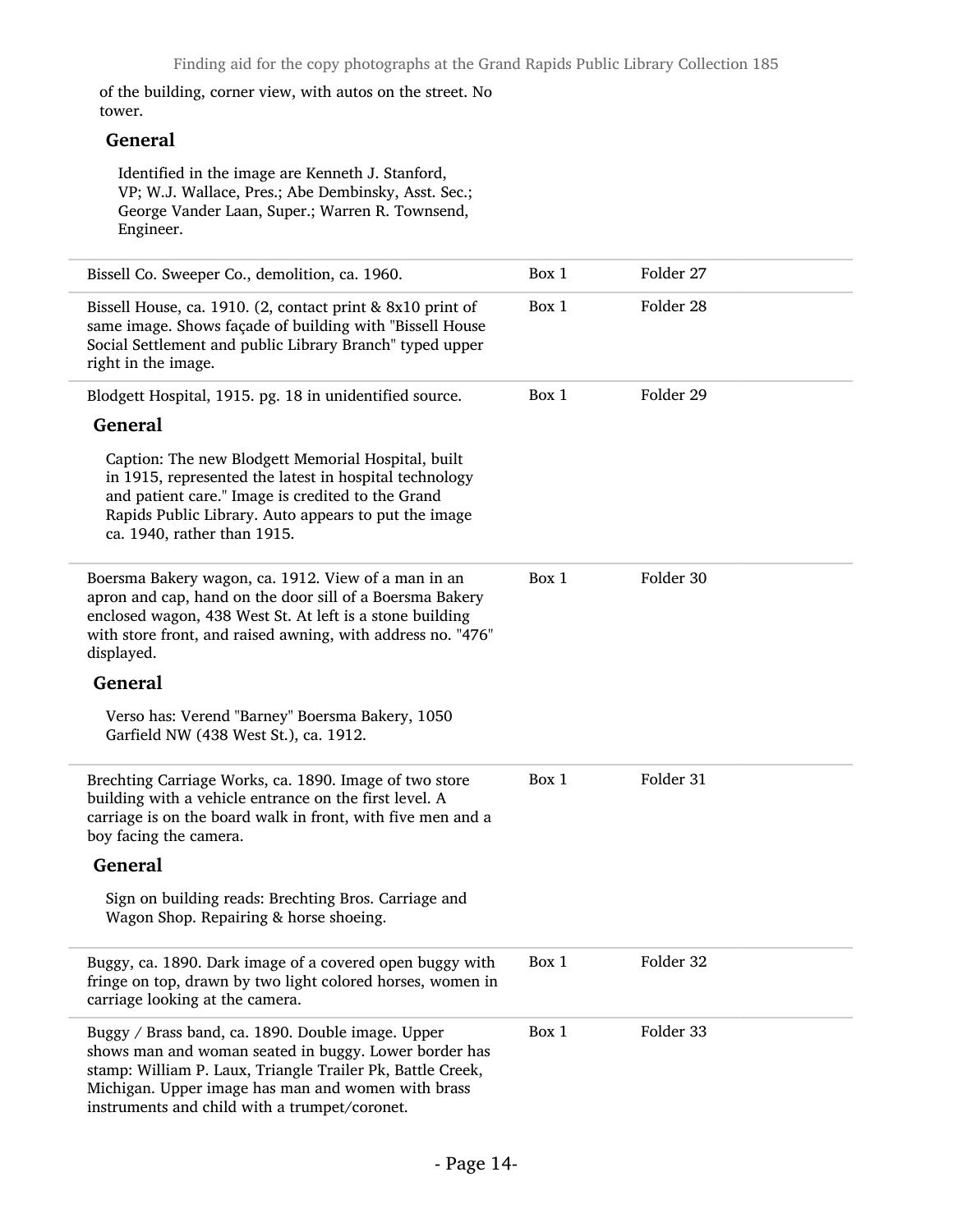#### General

Verso has: William Laux and Anna Pottruff, Vergennes Twp., perhaps for the upper image. Lansing Mudge, Anna Westfall are also named on the verso, lower portion (lower image?).

#### <span id="page-14-0"></span>Bus. Division Ave. Co., 1924-1927. (3)

| Title/Description                                                                                                                         | <b>Instances</b> |           |
|-------------------------------------------------------------------------------------------------------------------------------------------|------------------|-----------|
| 1. Division Ave. Bus Line. Bus standing in the street, with<br>houses behind. A man is getting ready to board the bus.<br>Ca. 1924.       | Box 1            | Folder 34 |
| 2. Division Ave. Bus Line. Bus standing on road in front<br>of a small building. "Dec. 1927" stamp above image. No<br>passengers visible. | Box 1            | Folder 34 |
| 3. Bus facing as if emerging from the storage shed behind,<br>in a rural setting. "Dec. 1927" stamp below the image.                      | Box 1            | Folder 34 |
| Camp George Washington, 1889. Image shows tents at the<br>base of the Mills monument in Washington, D.C.                                  | Box 1            | Folder 35 |

### <span id="page-14-1"></span>Campau Square view, c.1920-1935. (4)

| Title/Description                                                                                                                                                                                     | <b>Instances</b> |           |
|-------------------------------------------------------------------------------------------------------------------------------------------------------------------------------------------------------|------------------|-----------|
| 1. ca. before 1920? View of the bank before the upper<br>floors are added. View on Monroe SE. People and autos on<br>the street. Utility pole at bottom right.                                        | Box 1            | Folder 36 |
| 2. ca. 1930s view SE on Monroe, with the bank at the left<br>after upper floors added. Lots of people on the sidewalks,<br>streetcars on Monroe and autos.                                            | Box 1            | Folder 36 |
| 3. ca. 1940's view toward the Pantlind. With buses and<br>autos in the square. Grant Co. sign visible on the building<br>behind the bus.                                                              | Box 1            | Folder 36 |
| 4. Image printed in reverse. Shows the Pantlind, but the<br>building with the clock on the left is actually on the right.<br>The building on the left is on Pearl St. NE across from the<br>Pantlind. | Box 1            | Folder 36 |

#### <span id="page-14-2"></span>Cascade, Mi., ca. 1900. Cascade Bridge. Four image in on contact print.

| Title/Description                                                         | <b>Instances</b> |           |
|---------------------------------------------------------------------------|------------------|-----------|
| 1. Top left: Cover bridge.                                                | Box 1            | Folder 37 |
| 2. Top right: house                                                       | Box 1            | Folder 37 |
| 3. Bottom left: Covered bridge with supports in the river.                | Box 1            | Folder 37 |
| 4. Bottom right: Covered bridge with one support visible<br>in the river. | Box 1            | Folder 37 |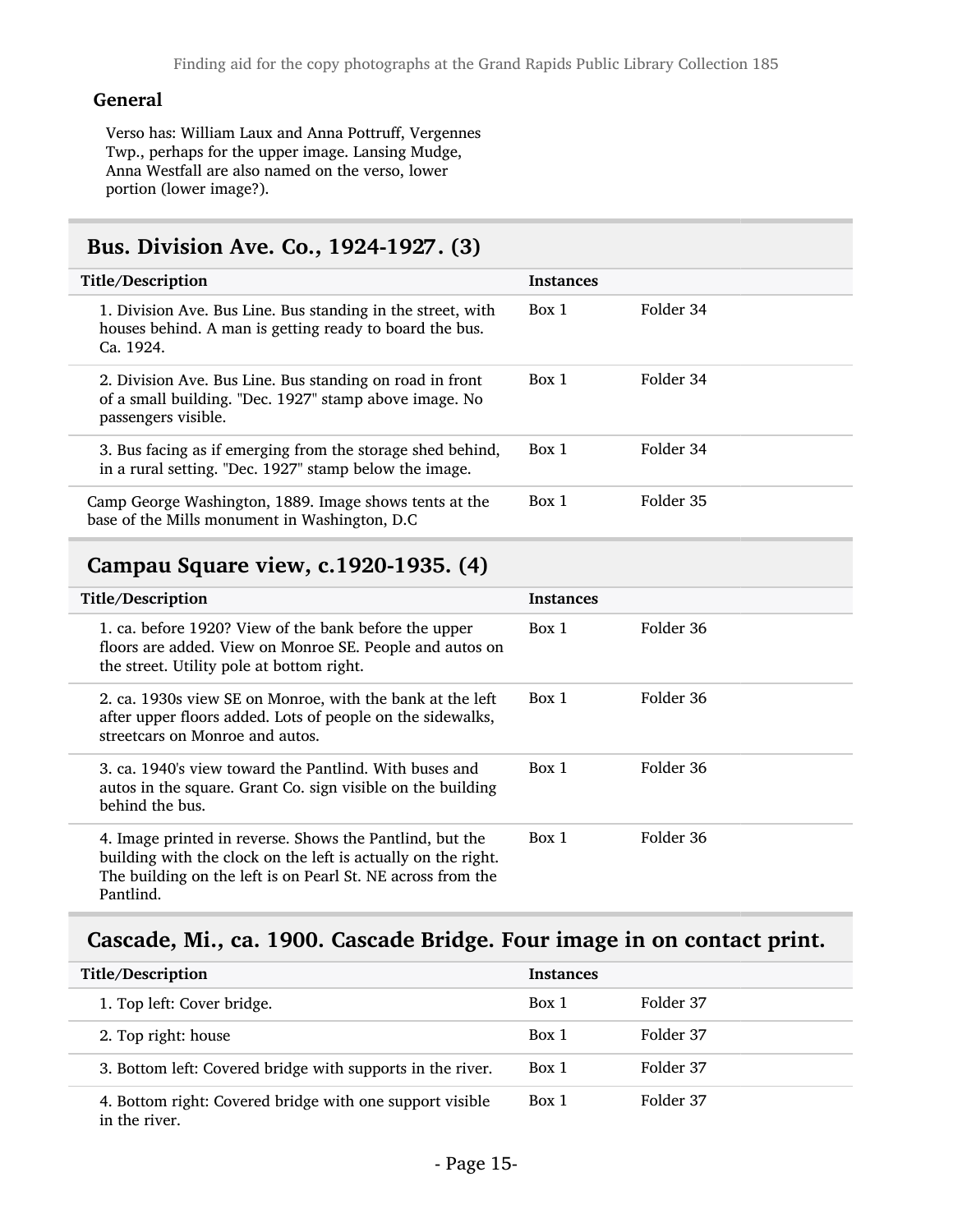| Century Furniture Co. advertisement, ca. 1910. Pg. 40<br>of The Furniture World magazine. Furniture Co. ad.<br>"Announcement. Century Furniture Co., Grand Rapids,<br>Mich." Representatives are listed as L.D. Berry, A. Jennings,<br>Robert E. Baxter, W.T. Welch, A.T. Kingsbury. | Box 1 | Folder 38 |
|--------------------------------------------------------------------------------------------------------------------------------------------------------------------------------------------------------------------------------------------------------------------------------------|-------|-----------|
| Civil Air Patrol staff, 1942. Three women in uniform<br>looking at a man. Woman in the center is Marie Cady,<br>pointing at a spot on the map.                                                                                                                                       | Box 1 | Folder 39 |

# <span id="page-15-0"></span>Civil War soldiers, ca. 1863. (2)

| Title/Description                                                                                                                                                                                                                                                                            | <b>Instances</b> |           |
|----------------------------------------------------------------------------------------------------------------------------------------------------------------------------------------------------------------------------------------------------------------------------------------------|------------------|-----------|
| 1. Three men at a tent, only the left clearly in uniform.<br>Ornate from, perhaps for a daguerreotype or tintype,<br>shows outlining the image. Verso has "Patten".                                                                                                                          | Box 1            | Folder 40 |
| 2. Image of four your men, at least one in uniform, stand<br>with hands on each others shoulders. Interior view in a<br>posed setting with a pillar right and a rail left.                                                                                                                   | Box 1            | Folder 40 |
| <b>General</b>                                                                                                                                                                                                                                                                               |                  |           |
| Verso has: Kent Co. men in 5th Mich. Cavalry:<br>Charles F. Kendall Frank Burr Thomas M. Mitchell<br>Silas K. Pierce                                                                                                                                                                         |                  |           |
| Coldbrook at Division or Monroe at Coldbrook view, Sept<br>28, 1932. Route 131 sign just before the cross street, a<br>gasoline station on the other side of the cross street.                                                                                                               | Box 1            | Folder 41 |
| Coliseum. Interior, 1934. [Possibly Kline Studio] M.L. Art<br>co., Inc. Gala Opening Scene, Walkathon Derby, Grand<br>Rapids, Mich. April 10, 1934. Production of  International<br>Amusement Co., inc. World's Largest Operators of<br>Walkathons. "Teams remaining 51" sign above at left. | Box 1            | Folder 42 |

# <span id="page-15-1"></span>Commerce Street views, ca. 1890. (2)

| Title/Description                                                                                                                                                                                                   | <b>Instances</b> |           |
|---------------------------------------------------------------------------------------------------------------------------------------------------------------------------------------------------------------------|------------------|-----------|
| 1. Scene appears to be a parade of Masonic members<br>in dress, line up near building with H. Leonard & Sons,<br>Wholesale, sign on it, facing the onlookers across the<br>street.                                  | Box 1            | Folder 43 |
| General                                                                                                                                                                                                             |                  |           |
| Verso has: Commerce, south of Weston, looking<br>North. Name on verso appears to be that of donor.                                                                                                                  |                  |           |
| 2. Unidentified view. Wide direct road with a single horse<br>drawn carriage in the foreground. Buildings on either<br>side, but no visible signs. Road narrows near center of<br>image, with action in the street. | Box 1            | Folder 43 |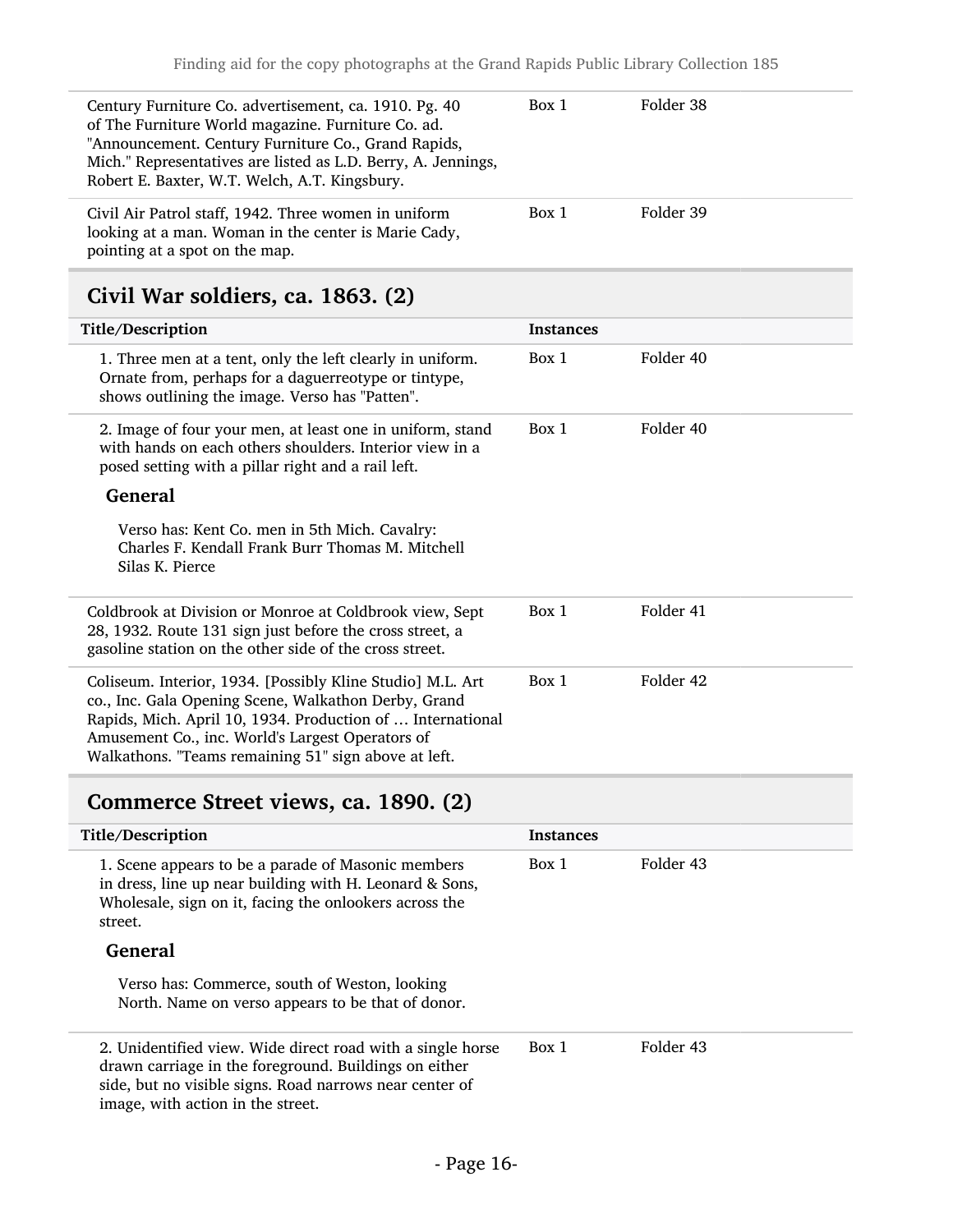| Corl Knott Bldg., 1905. From "Grand Rapids As It is, 1905".<br>Caption: Royal Photo Co., left. North Division Street, center<br>under image. Image shows a block building, a large brick<br>building with a decorative front, several towers with "Corl<br>Knott & Co." sign on the right side. | Box 1 | Folder 44 |
|-------------------------------------------------------------------------------------------------------------------------------------------------------------------------------------------------------------------------------------------------------------------------------------------------|-------|-----------|
| Crescent Park, ca. 1902. Lower image from page of<br>unidentified source. Caption: Fountain in Crescent Park.<br>The fountain is a the lower level with hills and structure<br>behind and above. Three figures and be send in the<br>fountain. Image above has caption "Police Headquarters."   | Box 1 | Folder 45 |
| Deer camp, 1890. Pictured are tents, men, dogs and hanging<br>deer.                                                                                                                                                                                                                             | Box 1 | Folder 46 |
| Draftsmen, ca. 1915. About 10 men are arranged at tables<br>on either side of a large pillar. A written board is against<br>the pillar at the front table, but it too light to read. A<br>calendar hand at the back of the room right.                                                          | Box 1 | Folder 47 |
| Factory. Interior, ca. 1915. Office staff and management<br>seem to have been gathered into the center of the group for<br>the image. Overhead pulleys, but not real clue to the nature<br>of the factory.                                                                                      | Box 1 | Folder 48 |
| Fallas farmstead, ca. 1900. Rural landscape with two<br>buildings. Verso has: Fallas barn & house.                                                                                                                                                                                              | Box 1 | Folder 49 |
| Fallasburg School, 1970's image.                                                                                                                                                                                                                                                                | Box 1 | Folder 50 |

# <span id="page-16-0"></span>Farmhouse, ca. 1900. (4)

| Title/Description                                                                                                                                                                                                                                                                                                                                                     | <b>Instances</b> |           |
|-----------------------------------------------------------------------------------------------------------------------------------------------------------------------------------------------------------------------------------------------------------------------------------------------------------------------------------------------------------------------|------------------|-----------|
| 1. Image shows a small building with a women with<br>infant standing in the doorway. Many people on in front<br>of the building. Another woman with infant left; two<br>children, one in a stroller next, a man, two boys and a<br>man in front of a team of horses. A dog behind the man at<br>center.                                                               | Box 1            | Folder 51 |
| 2. Large house with a windmill in front. Horse and<br>carriage left. Man in front of horse. Toddler in wagon in<br>front of man, and another toddler in a small chair with a<br>doll. Seated women in the center. Small boy with goat?<br>Pulling cart with dog, to her right. Another horse and<br>wagon with a man on the wagon at right. Hill behind the<br>house. | Box 1            | Folder 51 |
| 3. Stone two-story house with tower rooms center front.<br>A small entrance porch is left, and a larger porch is right.<br>Three women in the yard.                                                                                                                                                                                                                   | Box 1            | Folder 51 |
| 4. Large house with a small entrance porch left, and a<br>larger entrance porch right. Winter scene with melting<br>snow, and not leaves. Man holding toddler in front of tree,<br>tow children standing to the right of the tree. A barn is<br>just visible right.                                                                                                   | Box 1            | Folder 51 |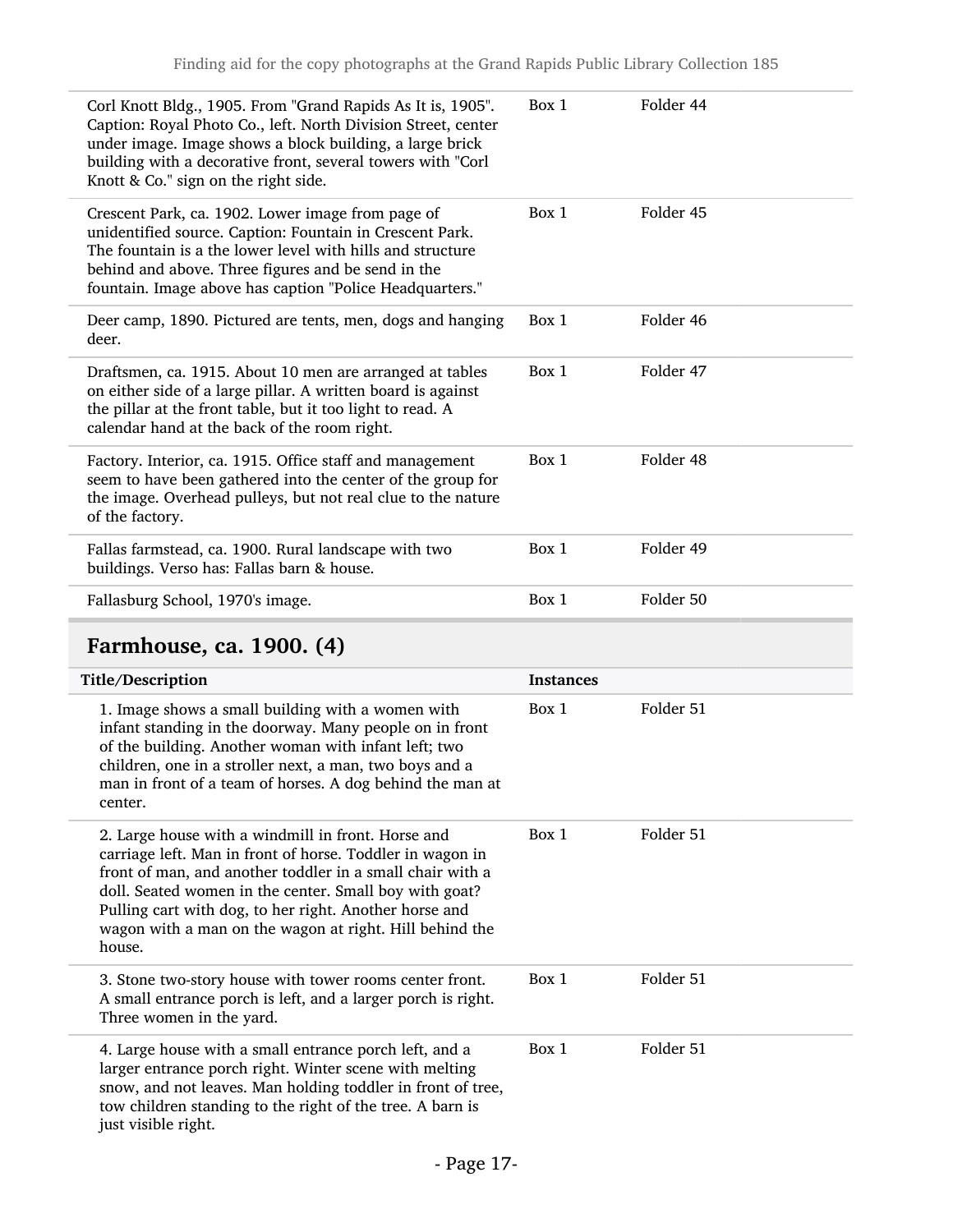Fifth Avenue Celebration, ca. 1905. Caption: 1st Prize won of 4th Ave. celebration by J. Bowditch, Geo. Mathews & C.M. Carlton? Pictured is a covered carriage in the middle of a dirt street, in front of a building with sign "Lunch & Pool Room". Dr. King is upstairs next door. Box 1 Folder 52

#### <span id="page-17-0"></span>Fire engines, ca.1890-ca.1910. (3)

| Title/Description                                                                                                                                                                                                                                           | <b>Instances</b> |           |
|-------------------------------------------------------------------------------------------------------------------------------------------------------------------------------------------------------------------------------------------------------------|------------------|-----------|
| 1. Book illustration of G.R.F.D. Truck no. 4. No. 15 wood<br>engraving. Has sign: Mgf. By the Mich. Fire Ladder and<br>Engine Co." under the vehicle. Neg. #3204                                                                                            | Box 1            | Folder 53 |
| 2. Engine House no. 4, with large vehicle in front. Verso<br>has: 1st motorized truck. Geo. T. Boughner at wheel. Neg.<br>#3228                                                                                                                             | Box 1            | Folder 53 |
| 3. Man at the wheel of a motorized fire engine "8", at<br>the entrance of a fire station. Caption: Typical Steamer<br>Conversion, 1915. for about three hours. Loos was<br>estimated to be ? 1915. On February 11, the Lewis<br>Electric Com" Neg. $\#1533$ | Box 1            | Folder 53 |

### <span id="page-17-1"></span>Fire Stations / Engine Houses

| Title/Description                                                                                                                                                                                                                                    | <b>Instances</b> |           |
|------------------------------------------------------------------------------------------------------------------------------------------------------------------------------------------------------------------------------------------------------|------------------|-----------|
|                                                                                                                                                                                                                                                      |                  |           |
| Fire Station No.9                                                                                                                                                                                                                                    | Box 1            | Folder 54 |
| Engine House No. 3 [2022.030]                                                                                                                                                                                                                        | Box 1            | Folder 54 |
| Engine House No. 5 [2022.030], 1899                                                                                                                                                                                                                  | Box 1            | Folder 54 |
| Fire Station No.12, 1960's. Typed caption: Station 12,<br>554 Hall St. SW., early 1960's. Above image are names<br>that may have gone with an image above, no longer seen:<br>Lieut. Carl Patterson, Lieut. Allan Waterloo, E.C. Jac?<br>Christians? | Box 1            | Folder 55 |

#### <span id="page-17-2"></span>Firefighters, ca.1910-1950. (13)

| Title/Description                                                                                                                                     | <b>Instances</b> |           |
|-------------------------------------------------------------------------------------------------------------------------------------------------------|------------------|-----------|
| 1. Men on extended ladder. Westminster Church?                                                                                                        | Box 1            | Folder 56 |
| 2. GR Fire Dept. Band. Group photo, exterior view,<br>perhaps near park shelter structure.                                                            | Box 1            | Folder 56 |
| 3. GR Fire Dept. Bank on LaGrave Ave. in front of Engine<br>House $#1$ , looking north. Band is standing in the brick<br>street as if ready to march. | Box 1            | Folder 56 |
| 4. Some of the crew, Engine $#1$ , corner of Weston looking<br>North up LaGrave. Image shows a group of 8 men at the<br>side of a brick building.     | Box 1            | Folder 56 |
| 5. Shoveling winter snow, in front of Engine House $#1$ ,<br>LaGrave Ave., side. A fire hydrant lower left.                                           | Box 1            | Folder 56 |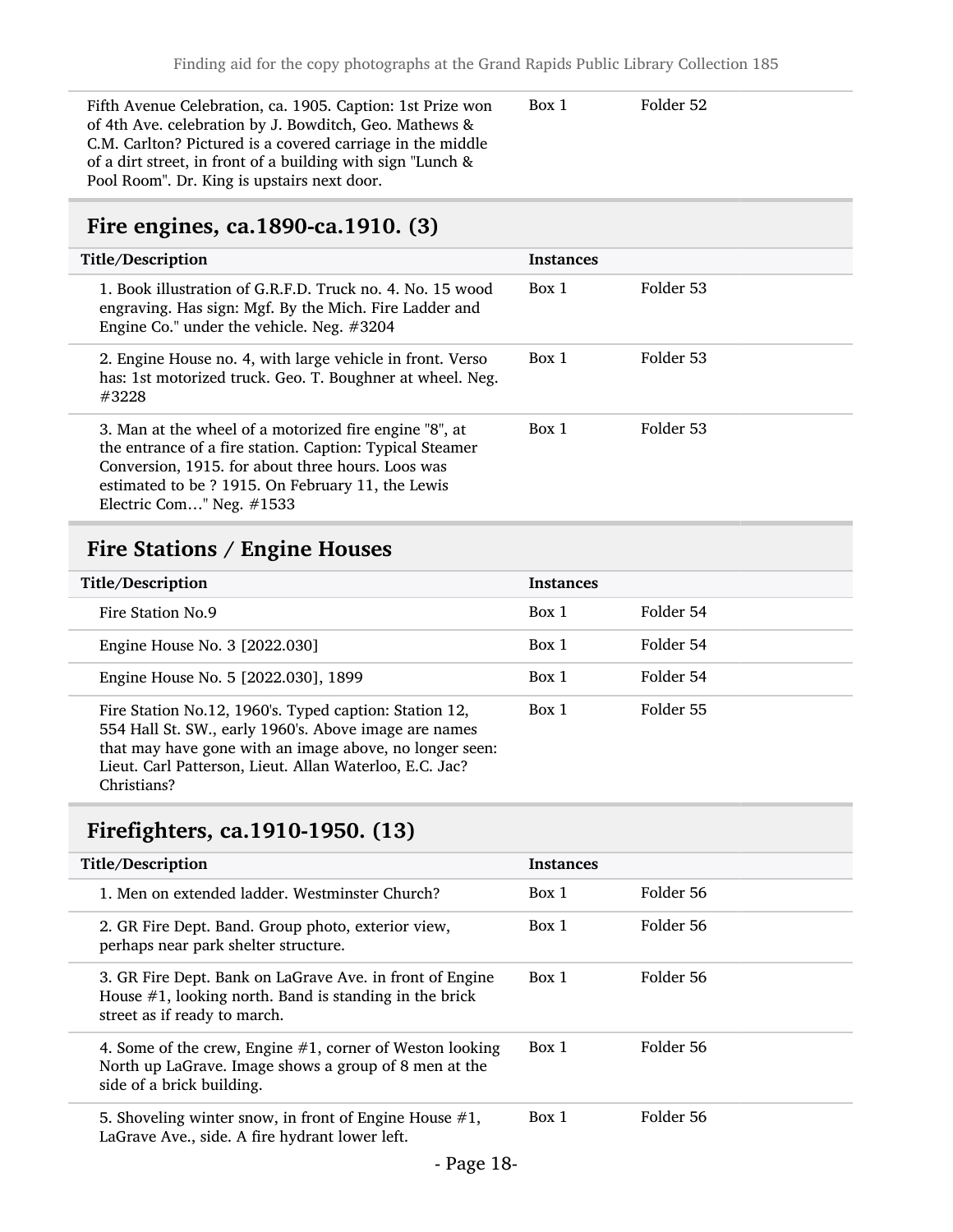| 6. Engine House $#1$ , corner of LaGrave & Weston SE.<br>Practice, perhaps. Shows many men on the street, with<br>two ladders to the roof.                                                                                     | Box 1 | Folder 56 |
|--------------------------------------------------------------------------------------------------------------------------------------------------------------------------------------------------------------------------------|-------|-----------|
| 7. 1950? Shows a group of 12 men standing on or in front<br>of a vehicle with buildings behind.                                                                                                                                | Box 1 | Folder 56 |
| 8. Ca. 1920? Engine House #2 on Barkley St. Vehicles<br>L-R: Fire Chief's auto. (Willys-St. Clair). House car #2,<br>Steamer #2 Shows men in front of the vehicles. "1829"<br>date on the firehouse behind.                    | Box 1 | Folder 56 |
| 9. 1927. Crew of Fire Station #2 on Barkley St. 14 men,<br>7 seated, 7 standing, in front of fire house. "April 1927"<br>handwritten on margin.                                                                                | Box 1 | Folder 56 |
| 10. Van Oostendorp, in uniform, stand on brick in front of<br>the doors of the fire house station. Station $#2$ on Barcley<br>St.                                                                                              | Box 1 | Folder 56 |
| 11. 1931. Six men standing beside Engine #2 at Station<br>#2 on Barclay St.                                                                                                                                                    | Box 1 | Folder 56 |
| 12. 1927. Interior view. Engine House #2, Left, Engine<br>#2, Right, Fire Chief's auto. Two men in the fire engine<br>and four standing beside it. One man standing beside the<br>car. "April 1927" on margin above the image. | Box 1 | Folder 56 |
| 13. Firefighters Banquet? Men seated at tables in folding<br>chairs. "Perhaps inside Engine House #12 on Division at<br>Brown SE.                                                                                              | Box 1 | Folder 56 |
| First (Park) Congregation Church, ca. 1910. Shows the<br>church with a dirt road on the long side (now Library St.?)<br>House is to the right of the church.                                                                   | Box 1 | Folder 57 |

# <span id="page-18-0"></span>First Methodist Church, Division Ave., ca. 1880. (2)

| Title/Description                                                                                                                                                                                                                                                                                        | <b>Instances</b> |           |
|----------------------------------------------------------------------------------------------------------------------------------------------------------------------------------------------------------------------------------------------------------------------------------------------------------|------------------|-----------|
| 1. View of the front of the church. A fence is visible at<br>left, on the tree lined walk across the street, men stand<br>in the dirt street, near the walk along the long side of the<br>church. The main steeple is at the back.                                                                       | Box 1            | Folder 58 |
| 2. This view shows the vista along the street, with another<br>church behind this one on the right. Posts only the street<br>on the church site may be for hitching horses. A man<br>stands in the front. One of the spires appears to be missing<br>front the right side of the entrance in this image. | Box 1            | Folder 58 |
|                                                                                                                                                                                                                                                                                                          |                  |           |

# <span id="page-18-1"></span>Fish Ladder, 1970's. (6)

| Title/Description                                                                                                                | <b>Instances</b> |           |
|----------------------------------------------------------------------------------------------------------------------------------|------------------|-----------|
| 1. Strange cropping. Bird's eye view of an event with<br>chairs set up and many people on the fish ladder or near<br>the chairs. | Box 1            | Folder 59 |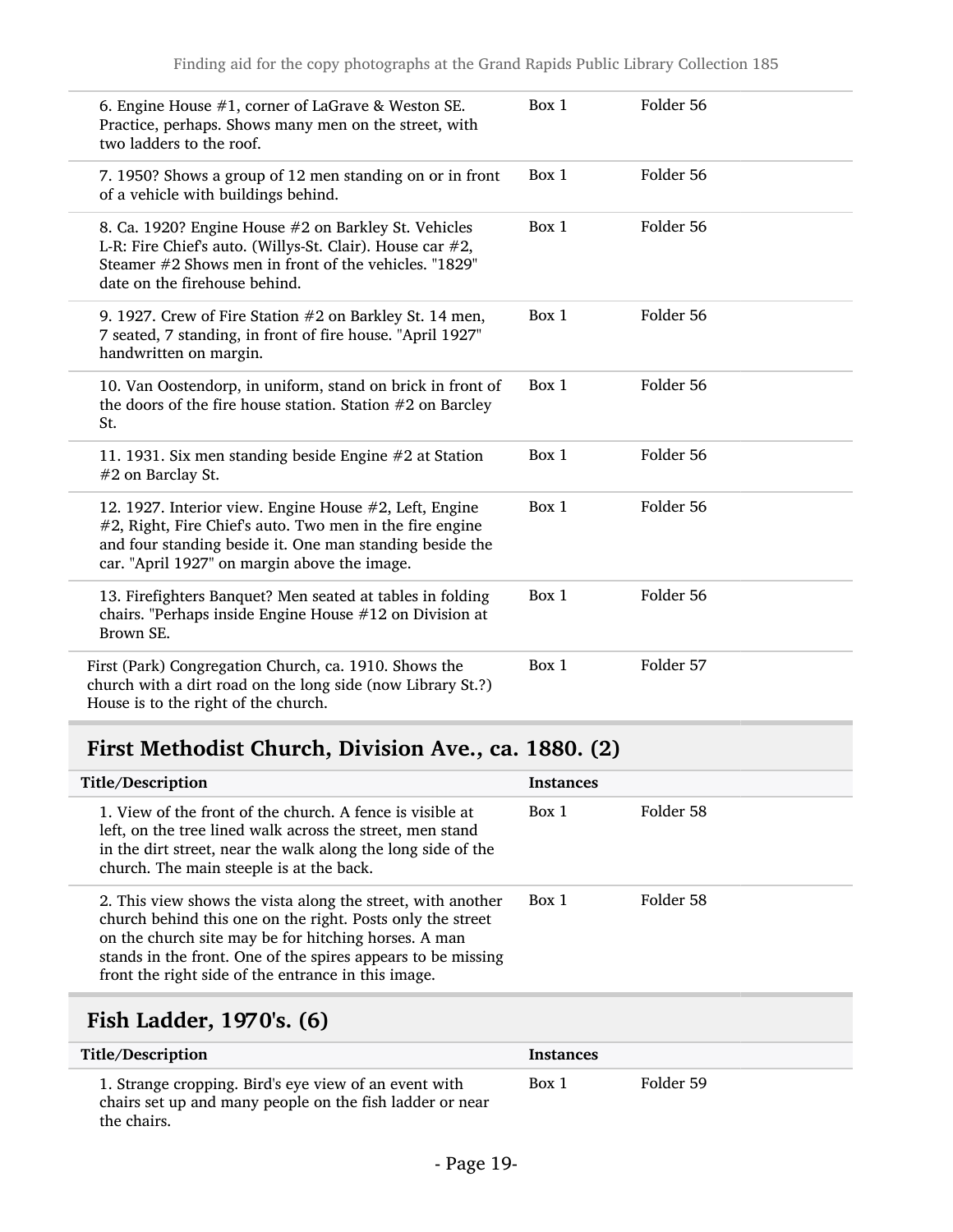| 2. View of fish ladder with high water, coming up the<br>side walk. View to factory on opposite side, and the hills<br>behind.              | Box 1 | Folder 59            |
|---------------------------------------------------------------------------------------------------------------------------------------------|-------|----------------------|
| 3. Fish ladder with Grand River right, and bridge in<br>background right.                                                                   | Box 1 | Folder 59            |
| 4. Fish ladder, view to SE? with bridge down? river to<br>right.                                                                            | Box 1 | Folder 59            |
| 5. Icy winter view of ladder from east side.                                                                                                | Box 1 | Folder 59            |
| 6. Man working on landscape with visitors on fish ladder.                                                                                   | Box 1 | Folder 59            |
| Fisher's Station, Autumn. 1910s. Shows double tracks, with<br>a waiting station on the right, and the main station building<br>on the left. | Box 1 | Folder <sub>60</sub> |
| Fishermen, ca. 1920. Two fisherman or hunters (both have<br>guns), in small boat, facing away from each other.                              | Box 1 | Folder <sub>61</sub> |
| Fletcher's Drug store, 972 Cherry SE, 1930s. Exterior.<br>Corner Art Deco building.                                                         | Box 1 | Folder <sub>62</sub> |

# <span id="page-19-0"></span>Flood, c.1890, 1904. (3)

| Title/Description                                                                                                                                                                                                                                                                                       | <b>Instances</b> |                      |
|---------------------------------------------------------------------------------------------------------------------------------------------------------------------------------------------------------------------------------------------------------------------------------------------------------|------------------|----------------------|
| 1. Numerous buildings standing in water, a line of utility<br>poles diagonally across the image at the right.                                                                                                                                                                                           | Box 1            | Folder 63            |
| 2. Image of building reflected in the water, with<br>numerous buildings behind. Water appears to have risen<br>to the windows of the first level of this building.                                                                                                                                      | Box 1            | Folder 63            |
| 3. roof of wrecked building in foreground, with other<br>wreckage, and buildings in the shambled landscape<br>behind.                                                                                                                                                                                   | Box 1            | Folder <sub>63</sub> |
| Ford Farm / Rix Robinson, ca. 1900. Two image, 1 contact<br>print. One image shows a large house, with people in the<br>yard and second image has caption below the image: Rix<br>Robinson, 1st (first) white settler, Kent Co., Ada, Michigan.                                                         | Box 1            | Folder 64            |
| Foster Block, ca. 1880. Three section building with the<br>name "Foster Block" at the corner center. Sign reads J.Barth,<br>wholesale Notions. Spring Dry Goods is in the building at<br>the right, partially in the image. Horse drawn carriages in<br>front on the street. Campau Square, Monroe Ave. | Box 1            | Folder 65            |
| Fountain. Morris House, Cherry St. ca. 1880. Appears to be<br>birds on the lower two levels as supports, and at least one<br>figure spraying water on top.                                                                                                                                              | Box 1            | Folder 66            |
|                                                                                                                                                                                                                                                                                                         |                  |                      |

# <span id="page-19-1"></span>Fountain Street Baptist Church, ca. 1880 (2)

Title/Description Instances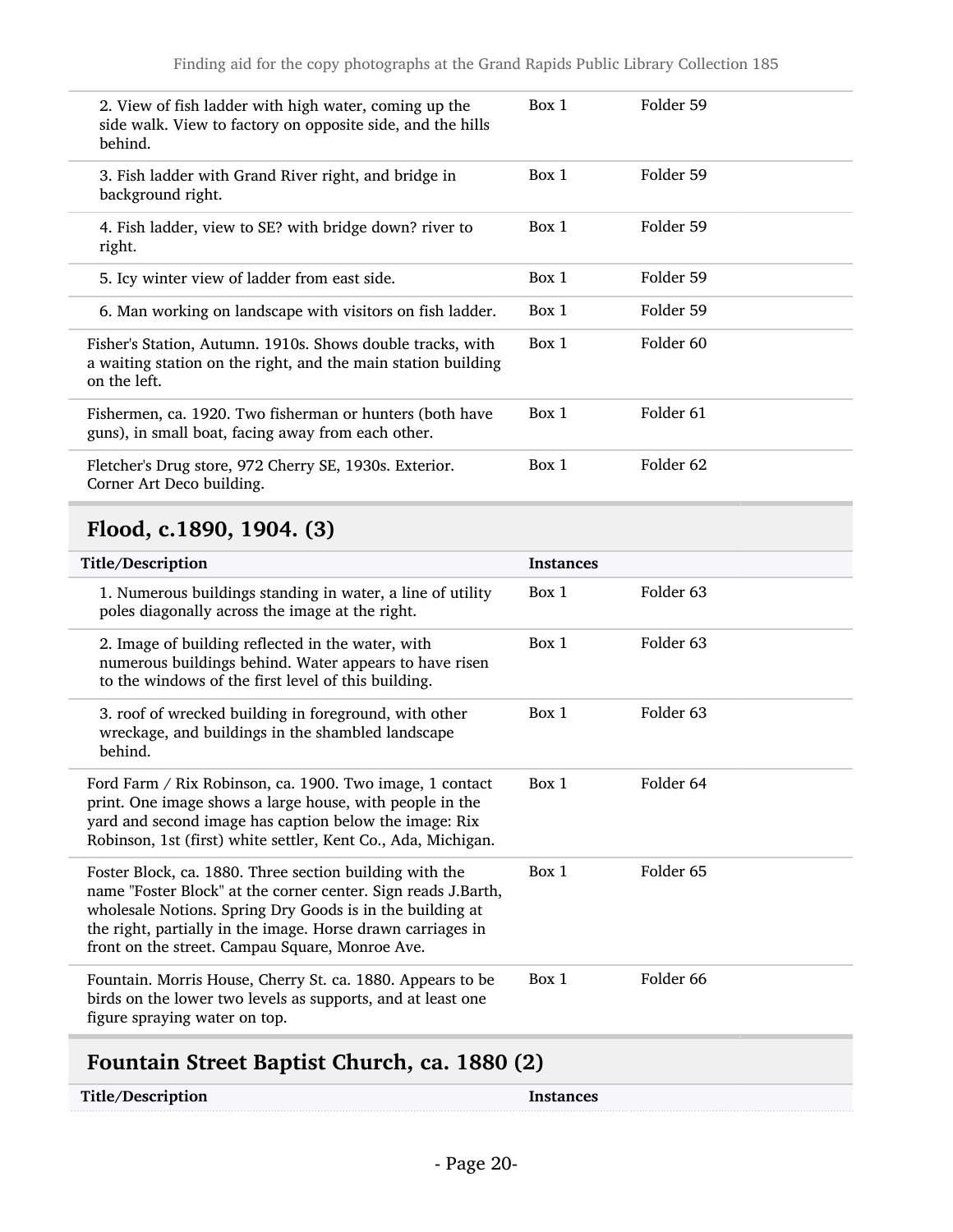| 1. Exterior. View from across Fountain Street looking sw.<br>A house is on the SE corner of Fountain and Bostwick,<br>opposite, where the loading dock of the Grand Rapids<br>Public Library is in 2005.                                                                                | Box 1 | Folder 67   |
|-----------------------------------------------------------------------------------------------------------------------------------------------------------------------------------------------------------------------------------------------------------------------------------------|-------|-------------|
| 2. Interior of sanctuary with pipe order, taken from the<br>rear balcony.                                                                                                                                                                                                               | Box 1 | Folder 67   |
| Fourth National Bank. Interior page from Grand Rapids<br>Illustrated, 1902. showing a small image of the building<br>left, and portrait photos of William H. Anderson, President.<br>And John W. Blodgett, Vice President. Added here.<br>Formerly listed for 185-2-42, which are maps. | Box 1 | Folder 67.5 |

# <span id="page-20-0"></span>Franklin Street overpass, ca. 1928.(2)

| Title/Description                                                                                                                                                                                                                                                                                                                                                                                                                                                                    | <b>Instances</b> |                      |
|--------------------------------------------------------------------------------------------------------------------------------------------------------------------------------------------------------------------------------------------------------------------------------------------------------------------------------------------------------------------------------------------------------------------------------------------------------------------------------------|------------------|----------------------|
| 1. Winter scene, with the overpass in the background.<br>Buildings and trucks in the foreground below, may be part<br>of the railroad yard.                                                                                                                                                                                                                                                                                                                                          | Box 1            | Folder 68            |
| 2. Very light fading view, bird's eye, of audio driving on<br>Franklin with trains and rails underneath.                                                                                                                                                                                                                                                                                                                                                                             | Box 1            | Folder <sub>68</sub> |
| Front Street at Bridge Street, ca. 1890.                                                                                                                                                                                                                                                                                                                                                                                                                                             | Box 1            | Folder 69            |
| <b>General</b>                                                                                                                                                                                                                                                                                                                                                                                                                                                                       |                  |                      |
| Large building on corner has "Birch" Building, 1878?,<br>at decorative cornice. The right of the two businesses<br>has "Harness & Trucks", and "Harness Shop" above the<br>door. Building in background at right has " & Sehler, ?<br>Buggy Co., on building. View town the street at the<br>left shows the E.T. Brown & Co. building behind the<br>corner building, and other interesting structures. A<br>horse pulls a sleigh in the center of the intersection.<br>Winter, snow. |                  |                      |
| View of Fulton at Sheldon, 1920's. Large house across<br>Sheldon from GR Press Building, Metz Building is behind.<br>The Fulton St. Park is across the street. Cluster globe street<br>lights. Active scene with autos and people.                                                                                                                                                                                                                                                   | Box 1            | Folder 70            |
| Funeral. Martin Baura, Dec. 1925. Pictured is family,<br>mourners, and coffin.                                                                                                                                                                                                                                                                                                                                                                                                       | Box 1            | Folder 71            |
| <b>General</b>                                                                                                                                                                                                                                                                                                                                                                                                                                                                       |                  |                      |
| Verso has: Age 33. First row, Matthew Stout,<br>Helen, John Baura, Alice Baura, Rose Stank(?), Jos<br>Baura, Nettie & Tony Stank. Rev Anthony Karuzis<br>[Lithuanians].                                                                                                                                                                                                                                                                                                              |                  |                      |
|                                                                                                                                                                                                                                                                                                                                                                                                                                                                                      |                  |                      |

# <span id="page-20-1"></span>Furniture, 1910s. (3)

Title/Description Instances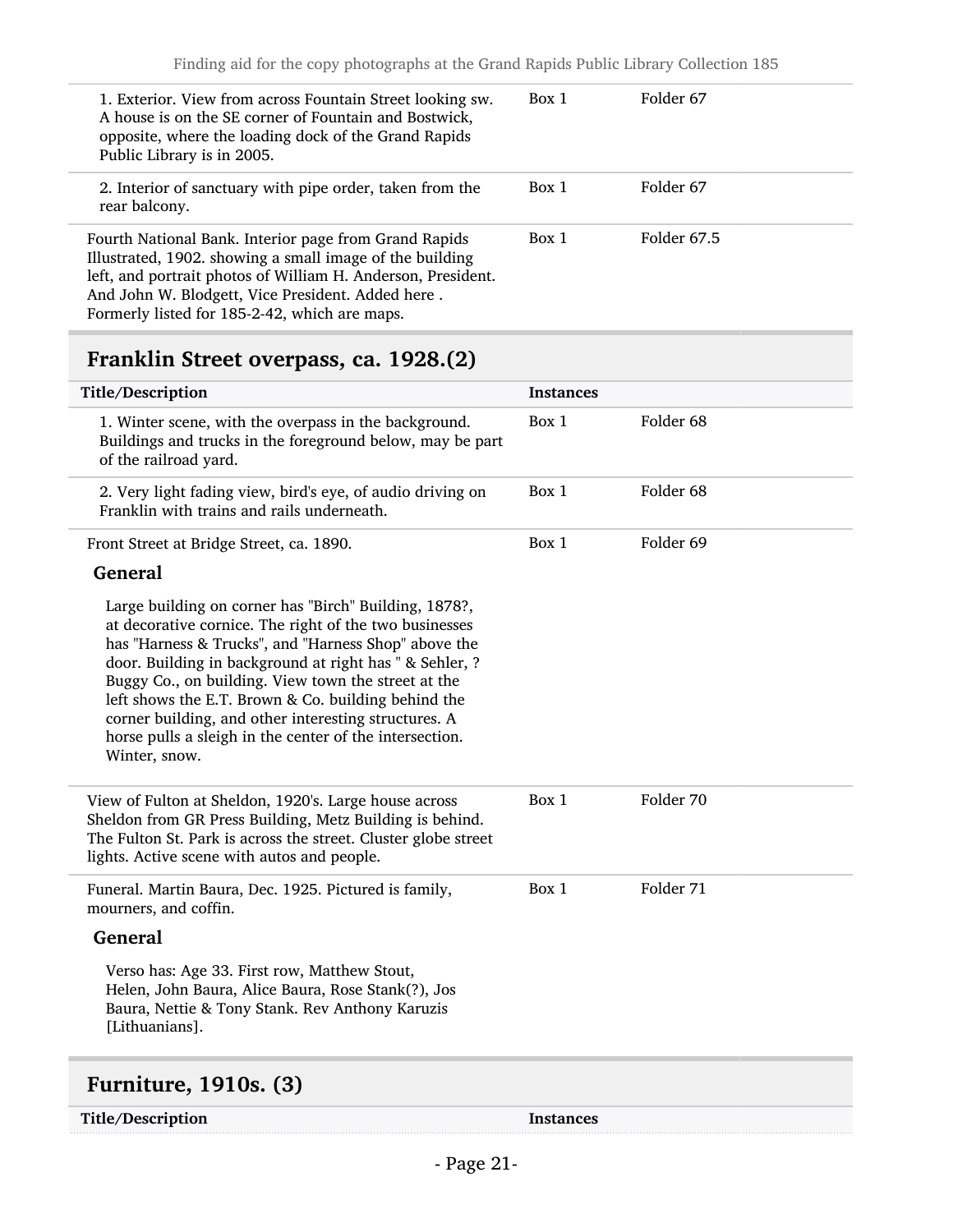| 1. Interior of exhibit display floor. Round table in<br>foreground, desk with lamp and chair left. Mostly clocks<br>on the floor.                                         | Box 1 | Folder 72 |  |
|---------------------------------------------------------------------------------------------------------------------------------------------------------------------------|-------|-----------|--|
| 2. Page from a trade catalog. Has "Grand Rapids Public<br>Library" ID stamp along the bottom. Appears to read<br>"Nelson, Matter & Co", in the center. Bedroom furniture. | Box 1 | Folder 72 |  |
| 3. Page from source identified as Grand Rapids illustrated,<br>1902. Caption under overall image: choice Bits of Grand<br>Rapids Furniture.                               | Box 1 | Folder 72 |  |

### <span id="page-21-0"></span>Furniture carvings, 1910s. (4) Architectural Decorative Company pages

| Title/Description                                                         | <b>Instances</b> |           |
|---------------------------------------------------------------------------|------------------|-----------|
| 1. no. $53$                                                               | Box 1            | Folder 73 |
| 2. no. 85                                                                 | Box 1            | Folder 73 |
| 3. no. 171                                                                | Box 1            | Folder 73 |
| 4. Huttig, Moss Mgf. Co., St. Joseph. Mos. Parquetry<br>Border, page 330. | Box 1            | Folder 73 |

# <span id="page-21-1"></span>Furniture line drawing, 1910s. (4)

| Title/Description                                                                                                                                                                                             | <b>Instances</b> |           |
|---------------------------------------------------------------------------------------------------------------------------------------------------------------------------------------------------------------|------------------|-----------|
| 1. Side Board $/$ A. Janquet(?), del.                                                                                                                                                                         | Box 1            | Folder 74 |
| 2. Design for fireplace / Bernard E. Smith,  del.                                                                                                                                                             | Box 1            | Folder 74 |
| 3. Design for library fireplace / Bernard E. Smith  del.                                                                                                                                                      | Box 1            | Folder 74 |
| 4. View of Dining Room / Bernard E. smith, Del. Dense<br>line drawing with heavy decoration. Fireplace, sideboard,<br>alcove? With decorative windows, table and chair near<br>fireplace. Ceiling decoration. | Box 1            | Folder 74 |

### <span id="page-21-2"></span>Furniture strike, 1911. (4) All images are poor and grainy, taken from newspaper publications?

| Title/Description                                                                                                                                                 | <b>Instances</b> |           |
|-------------------------------------------------------------------------------------------------------------------------------------------------------------------|------------------|-----------|
| 1. "Leaders of Grand Rapids Strike, Organizer Hyle in the<br>Center". Image shows five men, seated or standing.                                                   | Box 1            | Folder 75 |
| 2. Verso ID: Union leader Gerritt Verberg right, and an<br>unidentified compatriot. Image shows two men seated at a<br>table, the man on the right with a hat on. | Box 1            | Folder 75 |

#### General

Sign above the table has: Take Notice. The Receipts of the Lyric Theatre, 93 Canal St., will be donated to the striking Furniture Workers every AM from 10 to 12, except Saturday. [This image is where else in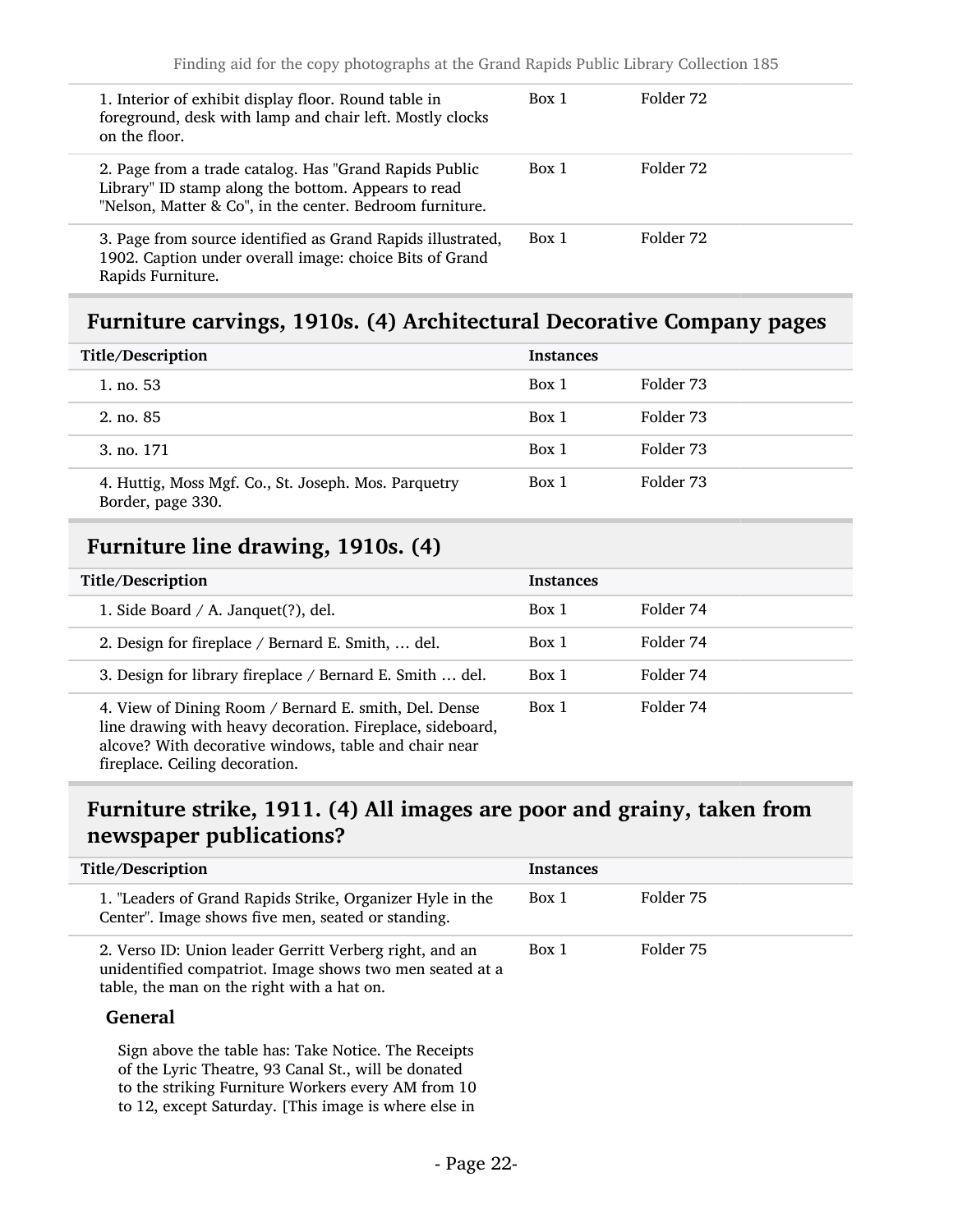the archives? Neg. 2103. Used in the Grand Rapids Sampler, p. 135.]

| 3. Two Images. Top. "Police Loading Guns Preparatory to<br>Shooting at Mob". Bottom: Grand Rapids Policemen with<br>guns drawn, drawing off pickets. Shows men in street, and<br>at least pointing guns(?) at those on sidewalk. | Box 1 | Folder 75 |
|----------------------------------------------------------------------------------------------------------------------------------------------------------------------------------------------------------------------------------|-------|-----------|
| 4. Two Images. Top: Police Guarding Strike Breakers<br>taken to factory in motor car. Bottom: Police shooting into<br>mob of strikers, a remarkable snapshot. Men in the street,<br>and those on either side.                    | Box 1 | Folder 75 |
| Furniture store, ca. 1910. Large woman standing in front of<br>a store at "750" unknown street. Window has "New & Used<br>Furniture, Bought & Sold".                                                                             | Box 1 | Folder 76 |

# <span id="page-22-0"></span>GAR Watson post, May 30th, 1914. (4)

| Title/Description                                                                                                                                                                                                 | <b>Instances</b> |                      |
|-------------------------------------------------------------------------------------------------------------------------------------------------------------------------------------------------------------------|------------------|----------------------|
| 1. Men in uniform standing in front of unidentified<br>building.                                                                                                                                                  | Box 1            | Folder 77            |
| 2. Another view with trees in background.                                                                                                                                                                         | Box 1            | Folder 77            |
| 3. Similar view to 2) shifted to the left with man with<br>banner visible.                                                                                                                                        | Box 1            | Folder 77            |
| 4. Men arranged across the street, with a large house(?) in<br>the left background and a stone building at right.                                                                                                 | Box 1            | Folder 77            |
| Globe Knitting Works, ca. 1920. Shows a vista down the<br>center of the equipment with women workers on either side<br>and male workers in the background.                                                        | Box 1            | Folder 78            |
| Golden & Boter truck, ca. 1940. Shows a large flatbed truck<br>and Digger no. 12. Truck in front of a brick building with a<br>partially scratched out "Atlas Freight" sign.                                      | Box 1            | Folder 79            |
| Grand Rapids Art Museum, 1920's. Shows the old Post<br>Officer / Federal Building on Pearl St.                                                                                                                    | Box 1            | Folder <sub>80</sub> |
| Grand Rapids City Hall, building ca. 1888. "City Hall"<br>printed under image. Bird's eye view of corner building,<br>with the tower on the corner. Horse driven wagons or<br>carriages on the street. Neg. 1529. | Box 1            | Folder 81            |
| Grand Rapids City Hall Interior. Pencil ID on verso has "City<br>Clerk's Office." Neg. 1500.                                                                                                                      | Box 1            | Folder <sub>82</sub> |
| Grand Rapids Creamery Co. trucks, 1920s. Two copies of<br>same image of several trucks in two rows in a field.                                                                                                    | Box 1            | Folder <sub>83</sub> |
| Grand Rapids Cycle Co. bldg., 1987. Sturdy looking corner<br>building with company letters still visible on the side.                                                                                             | Box 1            | Folder 84            |
| Grand Rapids Gas Co. plant, Oakland Ave. SW., 1935. Color<br>reproduction of the painting by Reynold H. Weidenaar                                                                                                 | Box 1            | Folder 85            |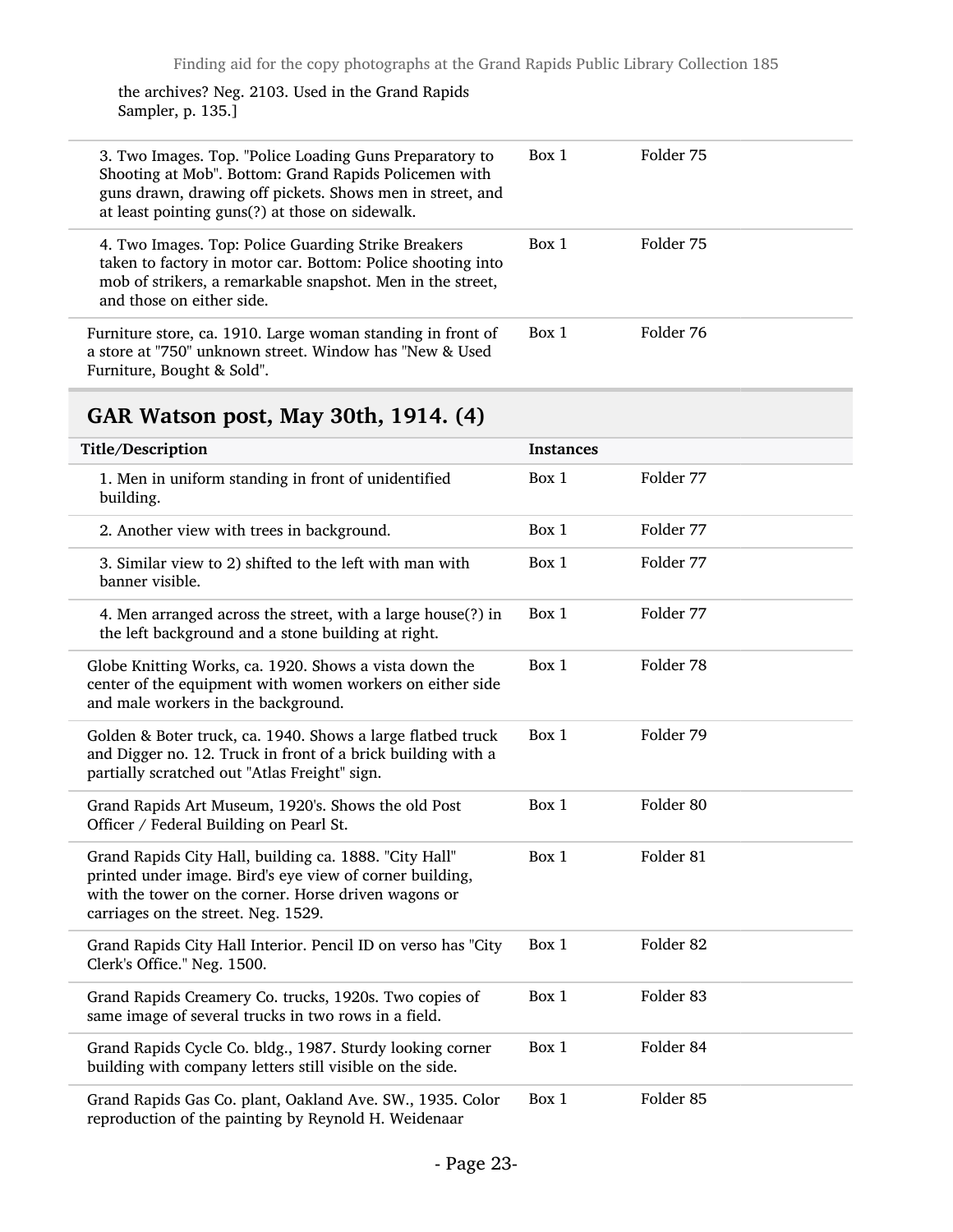(Weidener), 1935, which is hanging in the 4th floor gallery space of the Grand Rapids Public Library.

| Grand Rapids Gravel Co. truck, ca. 1920. Shows a man<br>seated in the cab of a truck with the company name on the<br>cab.                                                                                                                                                                                                                                                                                                                                 | Box 1 | Folder 86 |
|-----------------------------------------------------------------------------------------------------------------------------------------------------------------------------------------------------------------------------------------------------------------------------------------------------------------------------------------------------------------------------------------------------------------------------------------------------------|-------|-----------|
| Grand Rapids Press story, ca.1952. Image has been copied<br>from the paper. Headline "Boy' Bandit get \$500, flees<br>scene", appears to have nothing to do with the image. Cpl.<br>Thomas W. Patterson, left, 22 year old son of Mr. & Mrs.<br>Wendell C. Patterson of 812 Walcott St. SW., and prisoner<br>of war 32 months in Korea sits next to his mother. Brother<br>Dick, 2 on lap of brother Jack at the right, all seated on<br>sofa. Neg. 2315. | Box 1 | Folder 87 |
| Grand Rapids Press scull, ca. 1920. Shows 4 men in "Press"<br>shirts with oars, and a boy seated in the front of the boat.<br>Unidentified view of the river.                                                                                                                                                                                                                                                                                             | Box 1 | Folder 88 |
| Grand Rapids Railway Band, 1910s. Name of the band<br>on the drum. Members standing or seated in front of an<br>unidentified building.                                                                                                                                                                                                                                                                                                                    | Box 1 | Folder 89 |
| Grand Rapids Stamping Co., 1930s. Bird's eye rendering of<br>the factory complex                                                                                                                                                                                                                                                                                                                                                                          | Box 1 | Folder 90 |
| Grand Rapids Union Station shed, 1950s. Train pulling into<br>the shed                                                                                                                                                                                                                                                                                                                                                                                    | Box 2 | Folder 1  |

# <span id="page-23-0"></span>Grand Rapids views, 1874, 1921, 1935. (5)

| Title/Description                                                                                                                                                                            | <b>Instances</b> |          |
|----------------------------------------------------------------------------------------------------------------------------------------------------------------------------------------------|------------------|----------|
| 1. Copy photo of pictorial map "Grand Rapids, Michigan<br>1874"                                                                                                                              | Box 2            | Folder 2 |
| 2. Dup.of above?                                                                                                                                                                             | Box 2            | Folder 2 |
| 3. Aerial view of railroad yards south of Grand Rapids<br>downtown, with the Grand River at left. Appears to date<br>before Rt. 131 was constructed in the 1950's.                           | Box 2            | Folder 2 |
| 4. Looking North from Belknap Lookout Park, with St.<br>John's Home in center. Mar. 30, 1921.                                                                                                | Box 2            | Folder 2 |
| 5. Looking North from Belknap Lookout Park, with St.<br>John's Home near Center. If this is NE, then the large<br>buildings in the background are probably on Leonard?<br>More info. Needed. | Box 2            | Folder 2 |

# <span id="page-23-1"></span>Grand River views, 1935. (2)

| Title/Description                                                                                                                                                                   | Instances |          |
|-------------------------------------------------------------------------------------------------------------------------------------------------------------------------------------|-----------|----------|
| 1. Sullivan Carpets. Autos and interstate highway in the<br>background suggest a much later date, perhaps the 1960's<br>or later. Neg. $\#1499$ . 8x10 print is located at 54-12-1. | Box 2     | Folder 3 |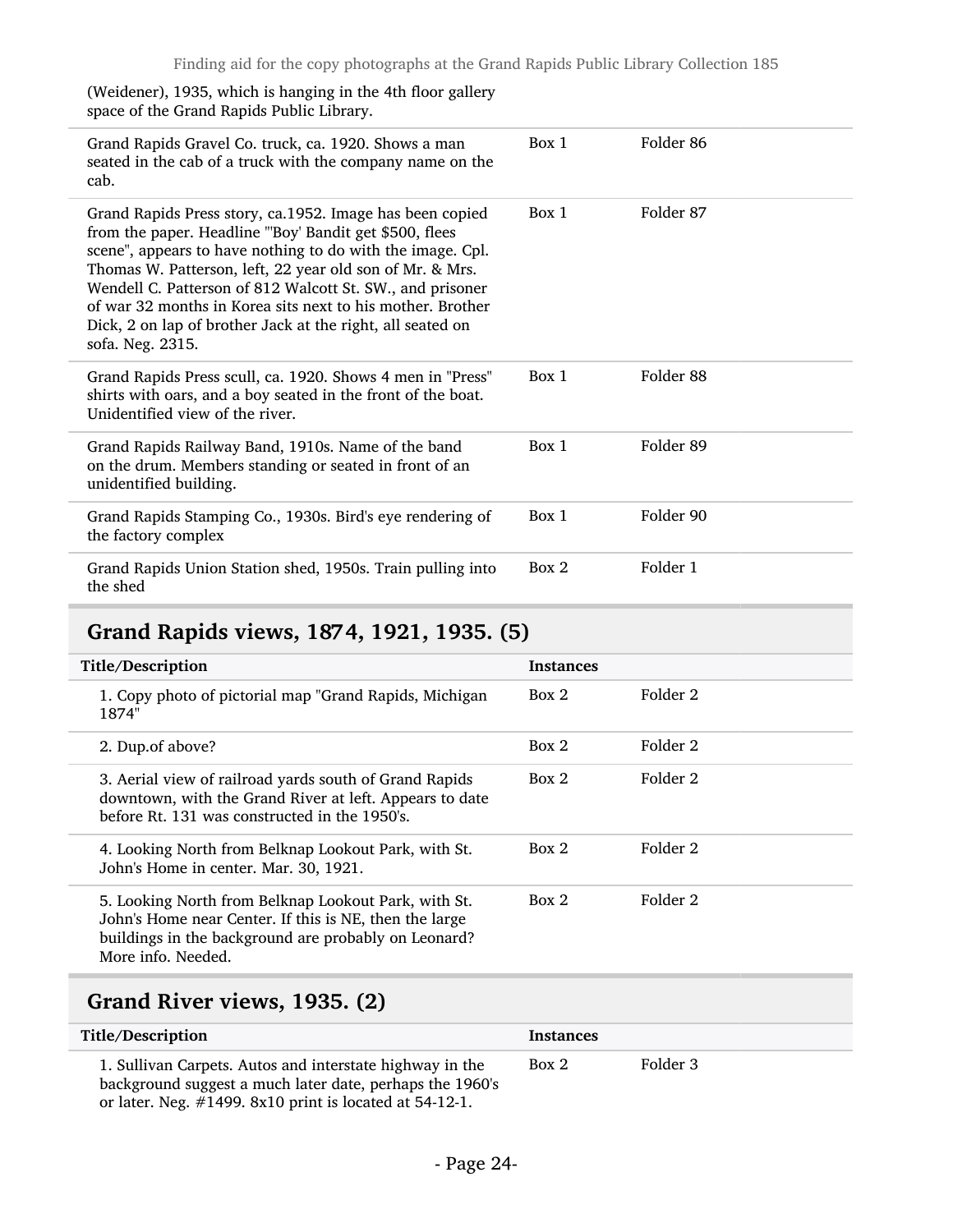| 2. East Bank of Grand River, north of Fulton, Apr. 30,<br>1935. "Richards Storage" sign on building just on the<br>other side a bridge.                                                                                                       | Box 2 | Folder 3 |
|-----------------------------------------------------------------------------------------------------------------------------------------------------------------------------------------------------------------------------------------------|-------|----------|
| <b>General</b>                                                                                                                                                                                                                                |       |          |
| "Paper Box Co." sign on building just beyond the<br>storage building. Building in the foreground is?, next<br>to a parking lot with a sign "Powers Parking Lot. A<br>building (house?) with a Mansard roof is just beyond<br>the parking lot. |       |          |
| Grand River Log Jam, 1883. (4)                                                                                                                                                                                                                | Box 2 | Folder 4 |
| Grand Trunk Depot, ca. 1909. Fading image, near view,<br>winter scene. Taken on Michigan across the street from the<br>station, tower at the left.                                                                                            | Box 2 | Folder 5 |
| Grandville, MI RR depot, 1920-1930. Small Texico Service<br>Station, Grandville, Mi.ca. 1920's? A Lumber Company<br>is behind the station. Streetcar tracks in the street in the<br>foreground.                                               | Box 2 | Folder 6 |
|                                                                                                                                                                                                                                               |       |          |

# <span id="page-24-0"></span>Greyhound Bus Station, 1970s. (4)

| Title/Description                                                    | <b>Instances</b> |          |
|----------------------------------------------------------------------|------------------|----------|
| 1. Perspective Streetscrape view, with loading platform at<br>right. | Box 2            | Folder 7 |
| 2. Front façade with sign at right.                                  | Box 2            | Folder 7 |
| 3. Loading platform, with unidentified building in<br>background.    | Box 2            | Folder 7 |
| 4. Interior waiting room.                                            | Box 2            | Folder 7 |

#### ^ [Return to Table of Contents](#page-1-0)

# <span id="page-24-1"></span>Series II: H-P Subjects

| Title/Description                                                                                                                                                 | <b>Instances</b> |           |
|-------------------------------------------------------------------------------------------------------------------------------------------------------------------|------------------|-----------|
| Hamlet cast, 1930s (in Arabic). St. Cecilia's. Neg. 2777.                                                                                                         | Box 2            | Folder 8  |
| Harvesting, ca. 1910. Double image. Top, Tractor at left,<br>hay(?) mound at right. Bottom, Works with some type of<br>cross, loading it into the loft of a barn. | Box 2            | Folder 9  |
| Helmus Brothers truck, ca. 1920. No. 6 Auto Interurban<br>moving truck. "Let Us Move You. We Know How".                                                           | Box 2            | Folder 10 |

# <span id="page-24-2"></span>Herposheimer Building, 1880s. (2)

| Title/Description | Instances |
|-------------------|-----------|
|-------------------|-----------|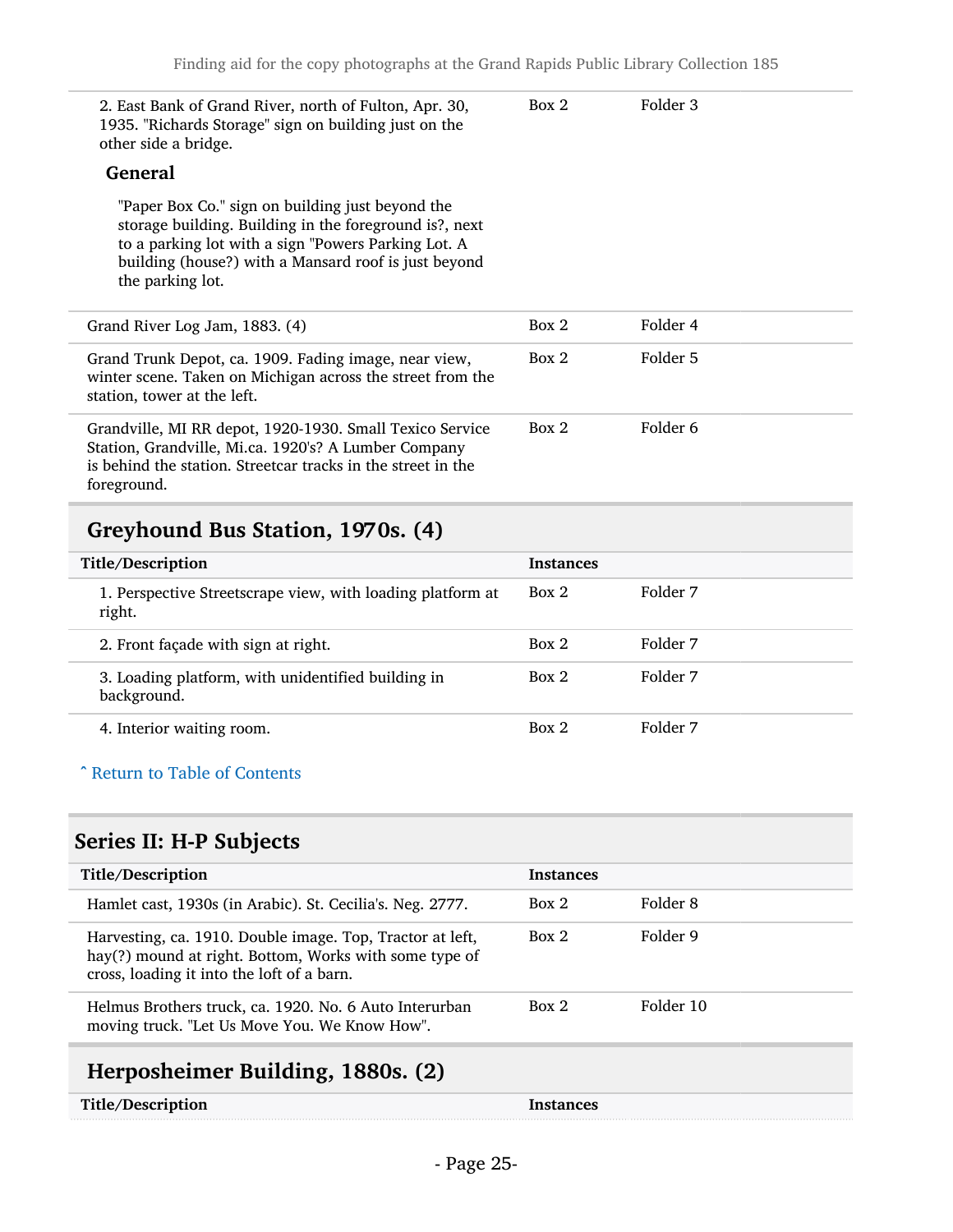| 1. Reproduction of a Michigan Engraving Co. illustration<br>of Herpolsheimer Co. earlier building on Monroe. Has 7<br>stories, with a banner flying at top. People and early 20th<br>century vehicles on the street. Probably after 1900.            | Box 2 | Folder 11 |
|------------------------------------------------------------------------------------------------------------------------------------------------------------------------------------------------------------------------------------------------------|-------|-----------|
| 2. Verso has: Voigt, Hersolsheimer Store, Interior. Narrow<br>space with a row of decorative pillars at the left, wares<br>throughout. Neg. 2994. A line stretches in the foreground<br>with a shawl, scarves, etc. handing on it. Also in 248-9-15. | Box 2 | Folder 11 |
| Horse and buggy, ca. 1890. Dappled horse attached to a<br>buggy, with several large houses(?) in the background.                                                                                                                                     | Box 2 | Folder 12 |
| Houses, ca. 1890. Unidentified house on a hill. Other<br>buildings are seen in the background.                                                                                                                                                       | Box 2 | Folder 13 |
| House. Interiors, ca. 1890. Bedroom with a large bed that<br>may be from a local company.                                                                                                                                                            | Box 2 | Folder 14 |

# <span id="page-25-0"></span>Hunting camps, 1880s. (2)

| Title/Description                                                                                                                                                                                                                                                                                                                | <b>Instances</b> |             |
|----------------------------------------------------------------------------------------------------------------------------------------------------------------------------------------------------------------------------------------------------------------------------------------------------------------------------------|------------------|-------------|
| 1. Deer camp, with deer hanging at the right of a tent.                                                                                                                                                                                                                                                                          | Box 2            | Folder 15   |
| 2. Individuals seated or standing in the center, an near a<br>table?, with a man in a hat with a cane leaning on a tree<br>at right.                                                                                                                                                                                             | Box 2            | Folder 15   |
| Ida Bailey Allen Cooking Lesson & Lecture View toward a<br>stage from back of unidentified auditorim with people in<br>folding chairs. Neg. 1693.                                                                                                                                                                                | Box 2            | Folder 15.5 |
| Indian Trails Camp, 1950s. (13)                                                                                                                                                                                                                                                                                                  | Box 2            | Folder 16   |
| "Inside Journey" cast, 1994.                                                                                                                                                                                                                                                                                                     | Box 2            | Folder 17   |
| General                                                                                                                                                                                                                                                                                                                          |                  |             |
| Verso: Four actresses who presented "Inside Journey."<br>Individual are unidentified. L-R: African American<br>woman in glasses, woman with a WMU sweatshirt<br>in glasses, woman with a shawl and book standing<br>in front of an illustration of Betty(?) and Jerry Ford,<br>woman in the foreground clasping pages, speaking. |                  |             |
| Ionia Club, ca. 1927. (2 of same image) Interior view of<br>a large group in fancy dress, most of whom appear to be<br>African Americans. Contact print & 8x10 print.                                                                                                                                                            | Box 2            | Folder 18   |
| Jefferson School, 1939. Verso ID: Garden St. at Jefferson<br>School. Shows an old large school, with children playing<br>behind a tall wire fence.                                                                                                                                                                               | Box 2            | Folder 19   |
| John Ball Park grotto, ca. 1900. Group of mostly children<br>several drinking form cups.                                                                                                                                                                                                                                         | Box 2            | Folder 20   |
| Kalkaska, MI railroad depot, ca. 1910? More like 1950.<br>Milton A. Kenworthy, Aerial Photography, Leroy, Michigan,                                                                                                                                                                                                              | Box 2            | Folder 21   |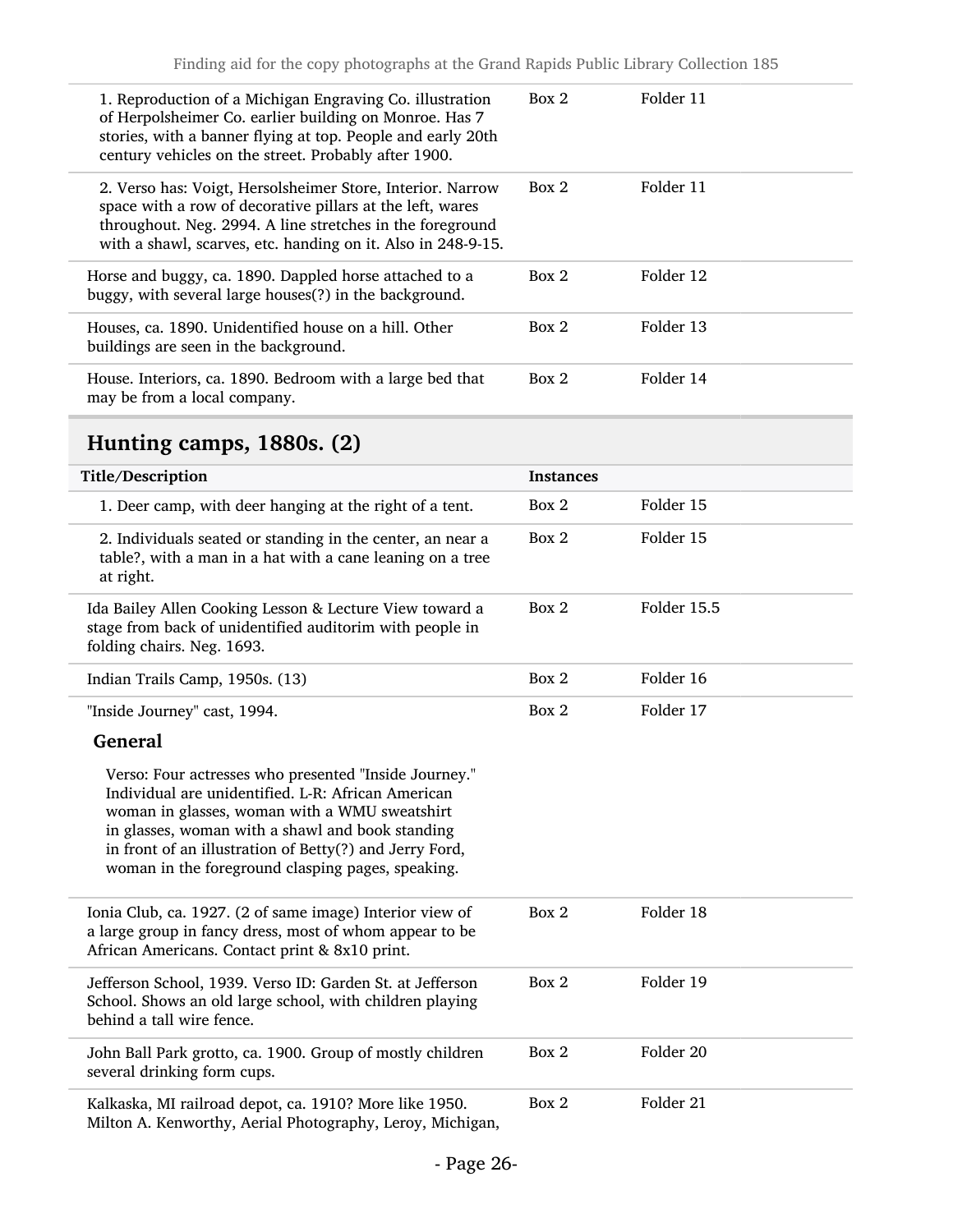embossed in corner of image. Shows the station with a sign at the eaves. The track runs down the right, with a tall signal, and building behind it. An auto, ca. 1950s? is parked to the left of the station.

# <span id="page-26-0"></span>Kent Country Club, 1901-1935. (8)

| Title/Description                                                                                                                                                     | <b>Instances</b> |           |
|-----------------------------------------------------------------------------------------------------------------------------------------------------------------------|------------------|-----------|
| 1. Page from "Golf Links on the G.R. & I. Ry.", 1901.<br>Copied page includes a view of the course with players,<br>and the club house upon the hill in the distance. | Box 2            | Folder 22 |
| 2. Group of unidentified men.                                                                                                                                         | Box 2            | Folder 22 |
| 3. Group of unidentified boys.                                                                                                                                        | Box 2            | Folder 22 |
| 4. Farm. Shows a farm house with a wind mill at left, a<br>large barn at the right, and a fence in the foreground.                                                    | Box 2            | Folder 22 |
| 5. Unidentified building / buildings in a parklike setting,<br>with a "PRIVATE" sign attached to a tree right.                                                        | Box 2            | Folder 22 |
| 6. Kent Country Club, 1902. Shows a large house and a<br>barn at right                                                                                                | Box 2            | Folder 22 |
| 7. View of main club building with a large porch with<br>chairs across the long side looking onto the links.                                                          | Box 2            | Folder 22 |
| 8. Another view of the club building and the porch side<br>façade, with other buildings in the left background.<br>People in the yard and on the porch.               | Box 2            | Folder 22 |

# <span id="page-26-1"></span>Kent County building, 1889. (2)

| Title/Description                                                                                                                                                                      | <b>Instances</b> |           |
|----------------------------------------------------------------------------------------------------------------------------------------------------------------------------------------|------------------|-----------|
| 1. Kent County Court House building from unidentified<br>publication with the buildings on the square to the left<br>and right.                                                        | Box 2            | Folder 23 |
| 2. Laying of the cornerstone, 1889. Ceremony with a<br>pulley holding the stone and many people. A house or<br>large building is in the background left.                               | Box 2            | Folder 23 |
| Kent Furniture Mfg. Co., 1902. Engraving from a published<br>source, unidentified. Image shows a factory complete with a<br>flag flying above the name of the company.                 | Box 2            | Folder 24 |
| Ladies Literary Society, Sheldon. ca. 1890. View of the<br>building before the addition(s) on the left side. A large<br>house is to the right of the club building.                    | Box 2            | Folder 25 |
| Lakeside Club, ca. 1888-1890. O Wash Ta Nong first<br>clubhouse at Reeds Lake, ca. 1888. Original photographer<br>was O.A. Brothers, ca. 1888?                                         | Box 2            | Folder 26 |
| Ledyard Building, ca. 1880. Check Coll. 091 for a match.<br>Shows the corner entrance for a drug store in the center of<br>the image. A street light in the foreground is to the left. | Box 2            | Folder 27 |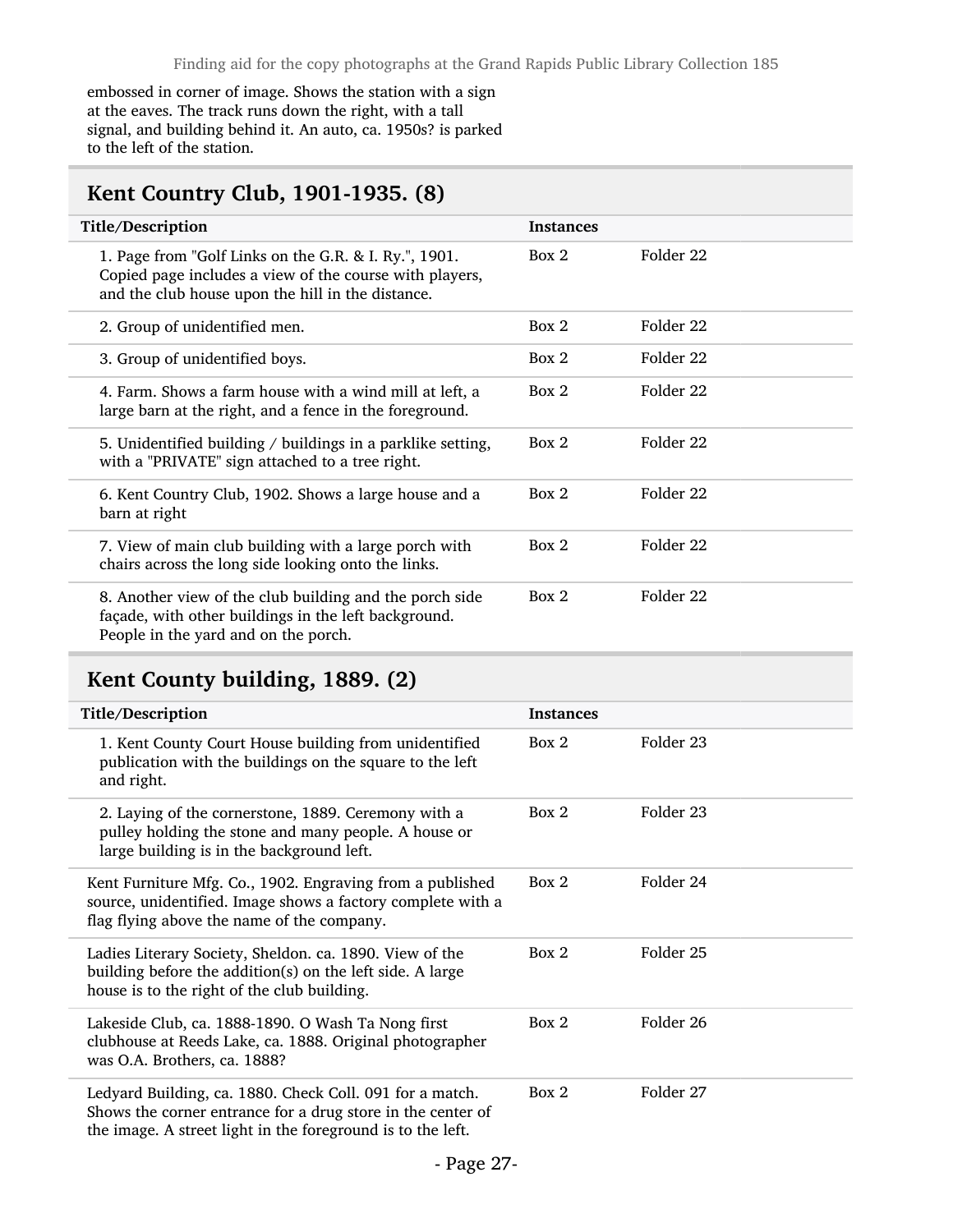| Leonard Co. Ice Cream freezer adv. n.d. Image from pg. 18<br>of an H. Leonard's Sons & Co., trade publication. Shows a<br>Peerless Gooch Ice Cream Freezer at tome, and Excelsior<br>Cooking Crock at the bottom. | Box 2 | Folder 28 |
|-------------------------------------------------------------------------------------------------------------------------------------------------------------------------------------------------------------------|-------|-----------|
| Livingston Hotel fire, 1924. Image appears to show a horse<br>drawn sled in front of the remains of the building.                                                                                                 | Box 2 | Folder 29 |
| Logging, 1880s. (8)                                                                                                                                                                                               | Box 2 | Folder 30 |
| Lumber Mill. Interior, ca. 1880.                                                                                                                                                                                  | Box 2 | Folder 31 |
| Lumber Mill. Yard, ca. 1880.                                                                                                                                                                                      | Box 2 | Folder 32 |
| Lumber schooner, ca. 1880.                                                                                                                                                                                        | Box 2 | Folder 33 |
| Madison Avenue view, 1896. "Scene on Madison Avenue".<br>Neg. 3180.                                                                                                                                               | Box 2 | Folder 34 |
| Madison School, ca. 1910. Shows a large old school in a<br>snowy scene with a child standing by a pole center right.                                                                                              | Box 2 | Folder 35 |
| Mail carrier (RFD), ca. 1910. Said to be the first rural mail<br>carrier. The image shows a man holding the harness of two<br>horses pulling an enclosed carriage with "Kent City" on the<br>side.                | Box 2 | Folder 36 |
| Majestic Theater. Interior, ca. 1920. Image shows the<br>cast(?) on the stage and an orchestra in the pit.                                                                                                        | Box 2 | Folder 37 |
| Map. Allegan County, ca. 1840.                                                                                                                                                                                    | Box 2 | Folder 38 |
|                                                                                                                                                                                                                   |       |           |

# <span id="page-27-0"></span>Map. Grand Rapids, ca. 1832 (3)

| Title/Description                                                                                                                                    | <b>Instances</b> |           |
|------------------------------------------------------------------------------------------------------------------------------------------------------|------------------|-----------|
| 1. Map drawn by E.C. Swanson, used in the Grand Rapids<br>Sampler, illustrating early settlements, the islands in the<br>Grand River, etc.           | Box 2            | Folder 39 |
| 2. City Growth map showing various years of annexation,<br>with two charts lower left for City Tax Valuation and City<br>Census, to 1966. (2 copies) | Box 2            | Folder 39 |
| Map. Michigan, 1822.                                                                                                                                 | Box 2            | Folder 40 |

# <span id="page-27-1"></span>Maps. Newaygo Co. (2)

| Title/Description                                                                                                                                                                 | <b>Instances</b> |           |
|-----------------------------------------------------------------------------------------------------------------------------------------------------------------------------------|------------------|-----------|
| 1) T12N R11w 6/3/1854                                                                                                                                                             | Box 2            | Folder 41 |
| 2) T12N R21w Morrison's Plat, n.d. (ca. 1840???)                                                                                                                                  | Box 2            | Folder 41 |
| Map. Ottawa Co., ca. 1840. (5 plat maps) Not checked. Note<br>that two additional images found here were not previously<br>processed for this collection, and were not Ottawa Co. | Box 2            | Folder 42 |

maps.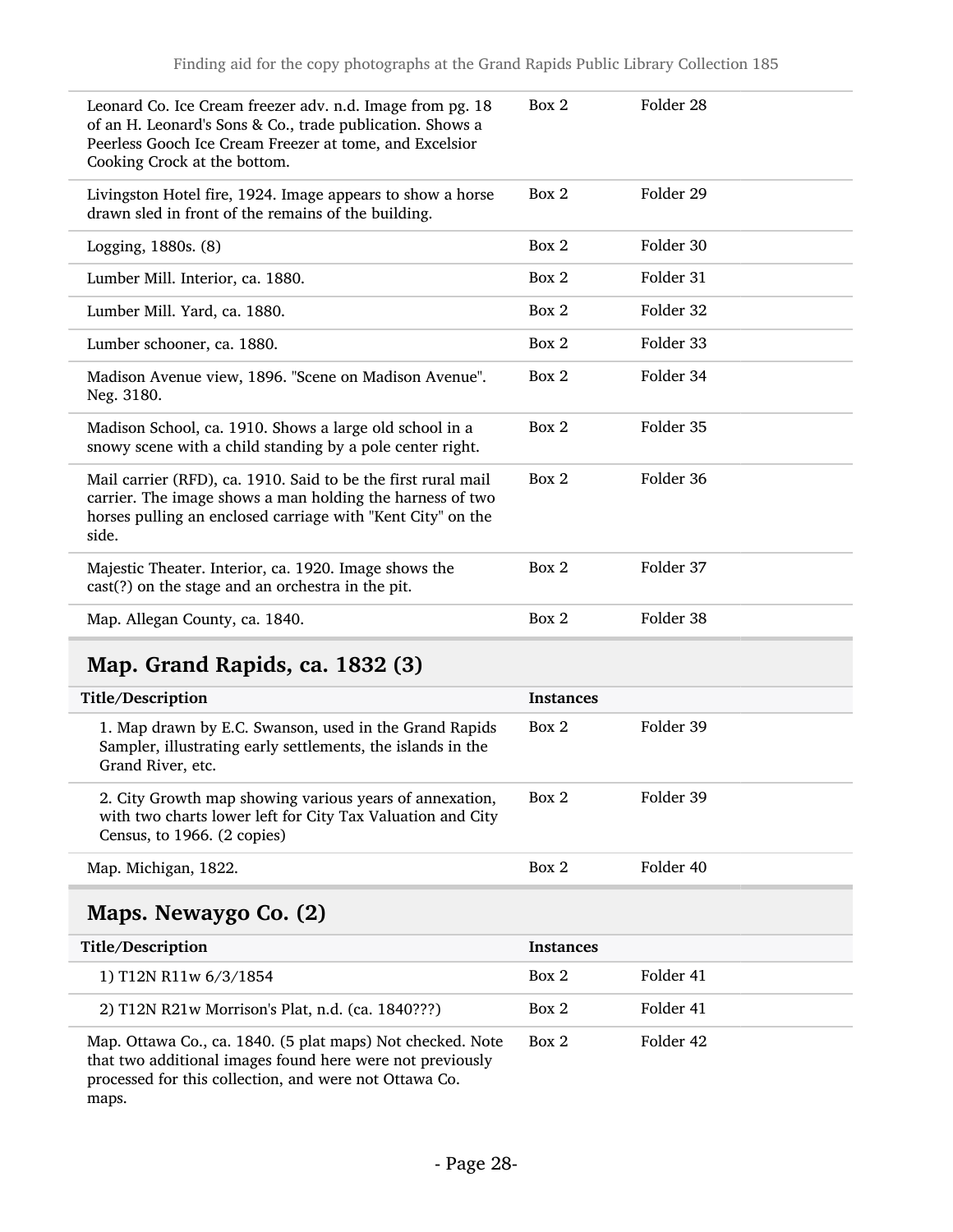### <span id="page-28-0"></span>Mary Free Bed Hospital, 1920s-1970s. (6)

<span id="page-28-1"></span>

| Title/Description                                                                                                                                                                                                                                                            | <b>Instances</b> |           |
|------------------------------------------------------------------------------------------------------------------------------------------------------------------------------------------------------------------------------------------------------------------------------|------------------|-----------|
| 1) 1411 Fulton NE. Shows a large house with porch,<br>hidden behind trees.                                                                                                                                                                                                   | Box 2            | Folder 43 |
| 2) Shows a group of women seated on the ground having<br>a picnic, ca. 1920's?                                                                                                                                                                                               | Box 2            | Folder 43 |
| 3) Ca. 1960's or later image. "Welcome M.F.B. Patients<br>and Staff" banner above the entrance to a large<br>unidentified building.                                                                                                                                          | Box 2            | Folder 43 |
| 4) Woman in a wheel chair, showing a framed work of<br>art. More framed illustrations on the wall behind her.<br>Verso has a Grand Rapids Press ownership stamp.                                                                                                             | Box 2            | Folder 43 |
| 5)-6). Two images of Warren Van Ess, seated in a<br>wheelchair, interior, residential. These are also located in<br>a folder in his name in this collection at 185-3-27                                                                                                      | Box 2            | Folder 43 |
| Michigan Auto Co., 1903.                                                                                                                                                                                                                                                     | Box 2            | Folder 44 |
| <b>General</b>                                                                                                                                                                                                                                                               |                  |           |
| Pictured are people standing in front of building with<br>a sign for the Michigan Automobile Co., W.S. Daniels.<br>"E.S. Bedford, 1903" written on photo at left. Evidence<br>of damage to the original from which this image was<br>made. SW Corner of Fulton and Division. |                  |           |
| <b>Information sheets.</b>                                                                                                                                                                                                                                                   |                  |           |
| Title/Description                                                                                                                                                                                                                                                            | <b>Instances</b> |           |
| 1. GR Press?, Oct. 3, 1936. Obit article for Ebenezer S.<br>Bedford.                                                                                                                                                                                                         | Box 2            | Folder 44 |
| 2. Caricature illustration "Pipe Smoker". Ray Barnes                                                                                                                                                                                                                         | Box 2            | Folder 44 |
| 3. Life begins at 7. with "Dad 'Junior" Bedford". Ray<br>Barnes, Nov. 1935.                                                                                                                                                                                                  | Box 2            | Folder 44 |
| Michigan Bell Telephone operators, ca. 1900. Interior view.                                                                                                                                                                                                                  | Box 2            | Folder 45 |

Michigan State Senate, 1883. Shows a group of men standing or seated at the ground level with the two level stairway of a large building behind them.

Michigan Street view, ca. 1925. View of Michigan street to the bridge looking west. Valley City Milling building on the near right with the tower of the Grand Trunk Station behind.

#### <span id="page-28-2"></span>Monroe Avenue view, ca. 1880.

Box 2 Folder 46

Box 2 Folder 47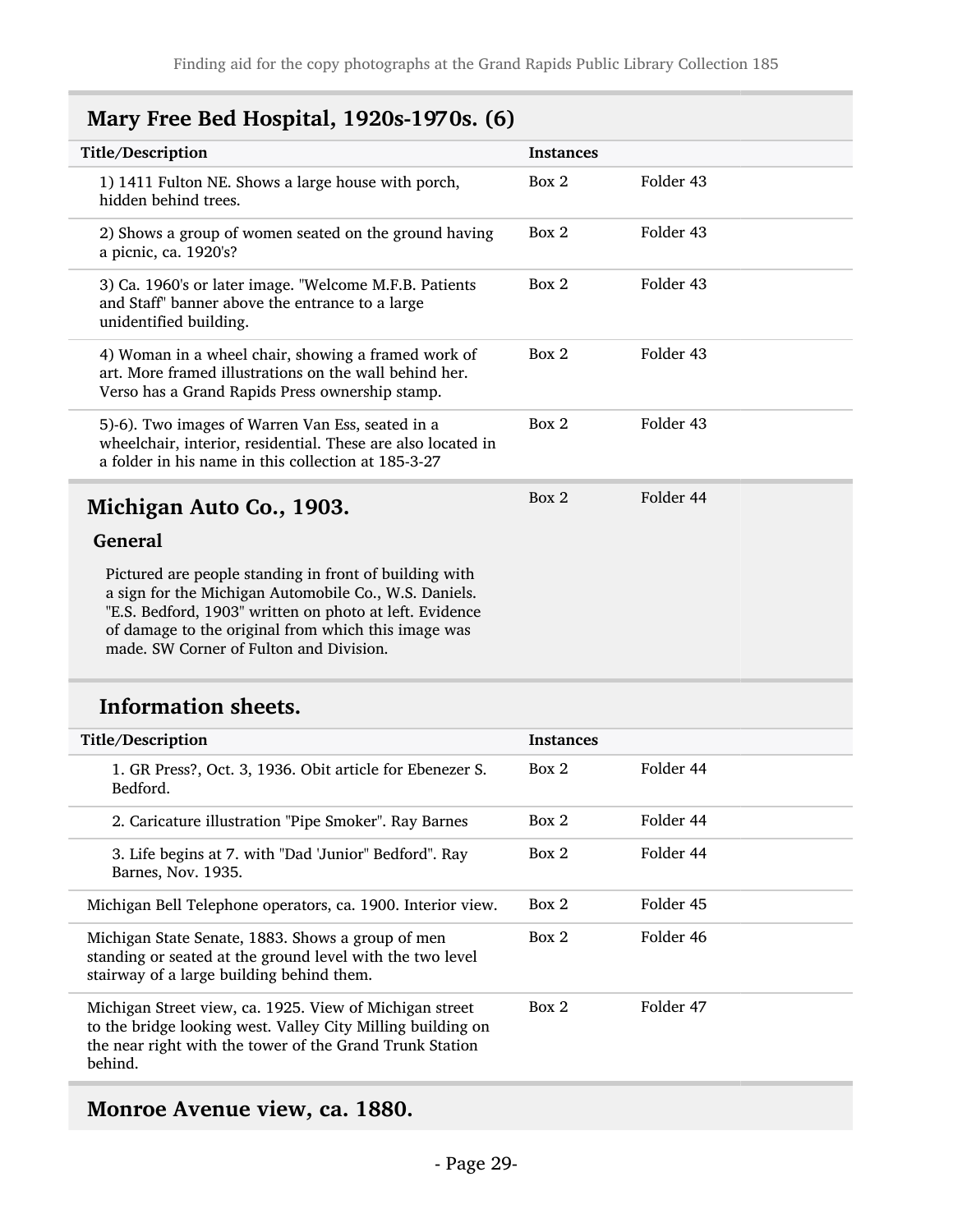#### Biographical / Historical

While these images were previously processed under Monroe Avenue, during this time period these views are actually from Canal Street. Canal Street became upper Monroe Ave., in 1912.

| Title/Description                                                                                                                                                                                                         | <b>Instances</b> |           |
|---------------------------------------------------------------------------------------------------------------------------------------------------------------------------------------------------------------------------|------------------|-----------|
| 1) Canal St. north from Pearl Street intersection. Sweets<br>Hotel is on the left corner. Original in Coll. 076                                                                                                           | Box 2            | Folder 48 |
| 2) Canal St. north. Men standing on the NE corner by a<br>printing firm. Streetcar at center in the view. Park of a<br>wagon seen at the bottom center of the photo, in the near<br>foreground. Original note identified. | Box 2            | Folder 48 |
| 3) Canal St. north. Three men standing near a corner<br>structure near the Sweets Hotel at left. Horse drawn<br>wagons on the street.                                                                                     | Box 2            | Folder 48 |

#### <span id="page-29-0"></span>Monroe center construction, ca. 1935. (3)

| Title/Description                                                                                                                                                                                                                                              | <b>Instances</b> |           |
|----------------------------------------------------------------------------------------------------------------------------------------------------------------------------------------------------------------------------------------------------------------|------------------|-----------|
| 1) In front of the Pantlind in Campau Square at Pearl &<br>Monroe.                                                                                                                                                                                             | Box 2            | Folder 49 |
| 2) In front of Beverly's                                                                                                                                                                                                                                       | Box 2            | Folder 49 |
| 3) Crane in center of unidentified intersection.                                                                                                                                                                                                               | Box 2            | Folder 49 |
| Monument Square, ca. 1920. View of Monument Square<br>looking NW on Monroe crossing Division. Pictured are<br>electric streetcars, autos, hanging banners and flags lining<br>the streets, and pedestrians. Neg. 1508.                                         | Box 2            | Folder 50 |
| Moore (Julia A.) store/house, ca. 1900. (1, plus clipping)<br>Grain image from a newspaper. Clipping, photocopy. "Life<br>history of Poetess is Learned" Image shows building at<br>Edgerton and also illustration of the artist. GR Herald, Aug.<br>26, 1923. | Box 2            | Folder 51 |

# <span id="page-29-1"></span>Mulder's Meat Market, ca. 1910. (4, two copies each of two images)

| Title/Description                                                                                                                                                                                                                           | <b>Instances</b> |           |
|---------------------------------------------------------------------------------------------------------------------------------------------------------------------------------------------------------------------------------------------|------------------|-----------|
| 1) Mulder's Market, 956 Wealthy S.E. A boy is seated on<br>a delivery wagon powered by one horse, with the store<br>behind home.                                                                                                            | Box 2            | Folder 52 |
| 2) Streetscape. Wealthy 900 block, showing the "VONK"<br>building containing Mulder's Market. Other business at<br>the corner currently unidentified. Women & children on<br>the corner. Houses down the street left.                       | Box 2            | Folder 52 |
| NAACP Grand Rapids chapter, 1940s. Shows a group of<br>mostly men standing outside an unidentified building. Verso<br>note indicates that George W. Smith, editor of the Michigan<br>State News, is on the front row, but not which figure. | Box 2            | Folder 53 |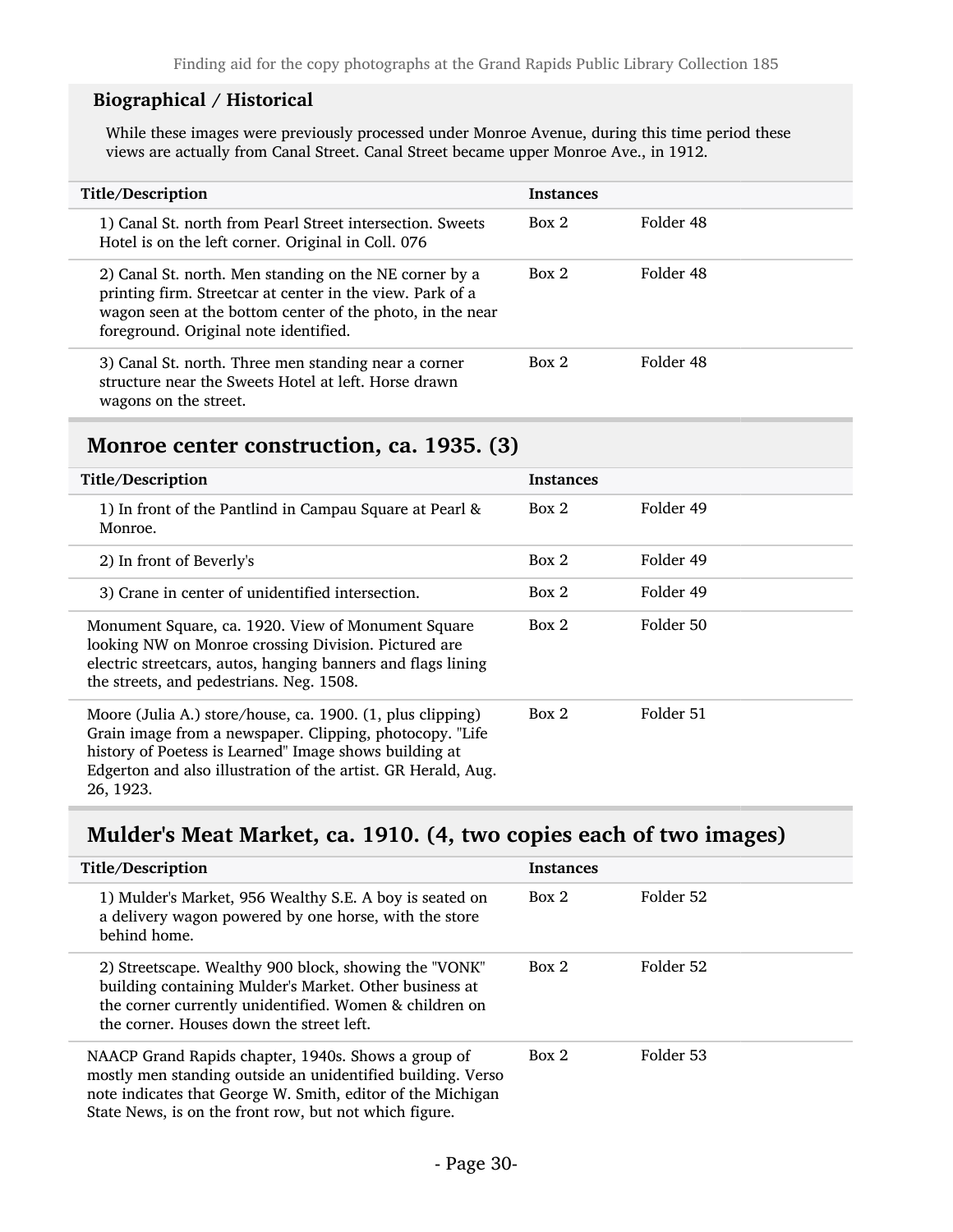| National City Bank, 1902.                                                                                                                                                                                       | Box 2 | Folder 54 |
|-----------------------------------------------------------------------------------------------------------------------------------------------------------------------------------------------------------------|-------|-----------|
| Nelson, Matter & Co. Bldg., ca. 1910. Engraving from an<br>unidentified publication of a four story factory building<br>with "Nelson, Matter & Co., Furniture" at the roof. "H.<br>Willson. Co, Ohio"-engraver. | Box 2 | Folder 55 |
| North Park Pavilion, n.d.                                                                                                                                                                                       | Box 2 | Folder 56 |
| Old National Bank, 1902.                                                                                                                                                                                        | Box 2 | Folder 57 |

# <span id="page-30-0"></span>Ottawa Hills High School, 1920s. (2)

| Title/Description                                                                                                                                                                                                                                                                                                                                                                                                                                                                                                                                                | <b>Instances</b> |                      |
|------------------------------------------------------------------------------------------------------------------------------------------------------------------------------------------------------------------------------------------------------------------------------------------------------------------------------------------------------------------------------------------------------------------------------------------------------------------------------------------------------------------------------------------------------------------|------------------|----------------------|
| 1) Shows school in a fairly barren landscape, perhaps<br>shortly after construction, with other building at the far<br>end of the street. Neg. 3310.                                                                                                                                                                                                                                                                                                                                                                                                             | Box 2            | Folder 58            |
| 2) This view of near a corner, and shows the smoke stack.<br>Debris in the near foreground suggests it could be a<br>construction site. Neg. 3188.                                                                                                                                                                                                                                                                                                                                                                                                               | Box 2            | Folder 58            |
| Pantlinds piggery, 1910's. Three men looking at pigs doing<br>pig things. Part of the local garbage disposal system.                                                                                                                                                                                                                                                                                                                                                                                                                                             | Box 2            | Folder 59            |
| Patten farmhouse, ca. 1900. Alpine Township. Man standing<br>in the hard, in front of a two story white house with an<br>entrance porch and some gables.                                                                                                                                                                                                                                                                                                                                                                                                         | Box 2            | Folder <sub>60</sub> |
| Pearl Street view, ca. 1880. From Stereocard.                                                                                                                                                                                                                                                                                                                                                                                                                                                                                                                    | Box 2            | Folder <sub>61</sub> |
| <b>General</b>                                                                                                                                                                                                                                                                                                                                                                                                                                                                                                                                                   |                  |                      |
| View to the east on Pearl, with the twin towers of St.<br>Mark's Church just visible at the end of the street, at<br>Division. Monroe Ave. & Canal St. to the North, cross<br>Pearl St. at Campau Square, marked by the building<br>with the small tower center right. The building with<br>the tower, later Woolworths, is a bank building across<br>Pearl St. from Sweet's Hotel. Sweet's Hotel site, later<br>became the Pantlind, and then the Amway Grande<br>Hotel. The SE corner of Monroe and Pearl, Campau<br>Square is the later site of McKay Towers. |                  |                      |
| Phoenix Furniture Company, 1888. Has company name<br>displayed on the near short end of the building, with the<br>street, and tree lined sidewalk toward the left. A tower<br>is just seen at the roof line. A dock or some other type of<br>construction is on the near end. Neg. 2116.                                                                                                                                                                                                                                                                         | Box 2            | Folder <sub>63</sub> |
|                                                                                                                                                                                                                                                                                                                                                                                                                                                                                                                                                                  |                  |                      |

# <span id="page-30-1"></span>Peninsular Club. Interiors, 1890s. (2)

| Title/Description           | Instances |           |
|-----------------------------|-----------|-----------|
| 1) Interior of dining room. | Box 2     | Folder 62 |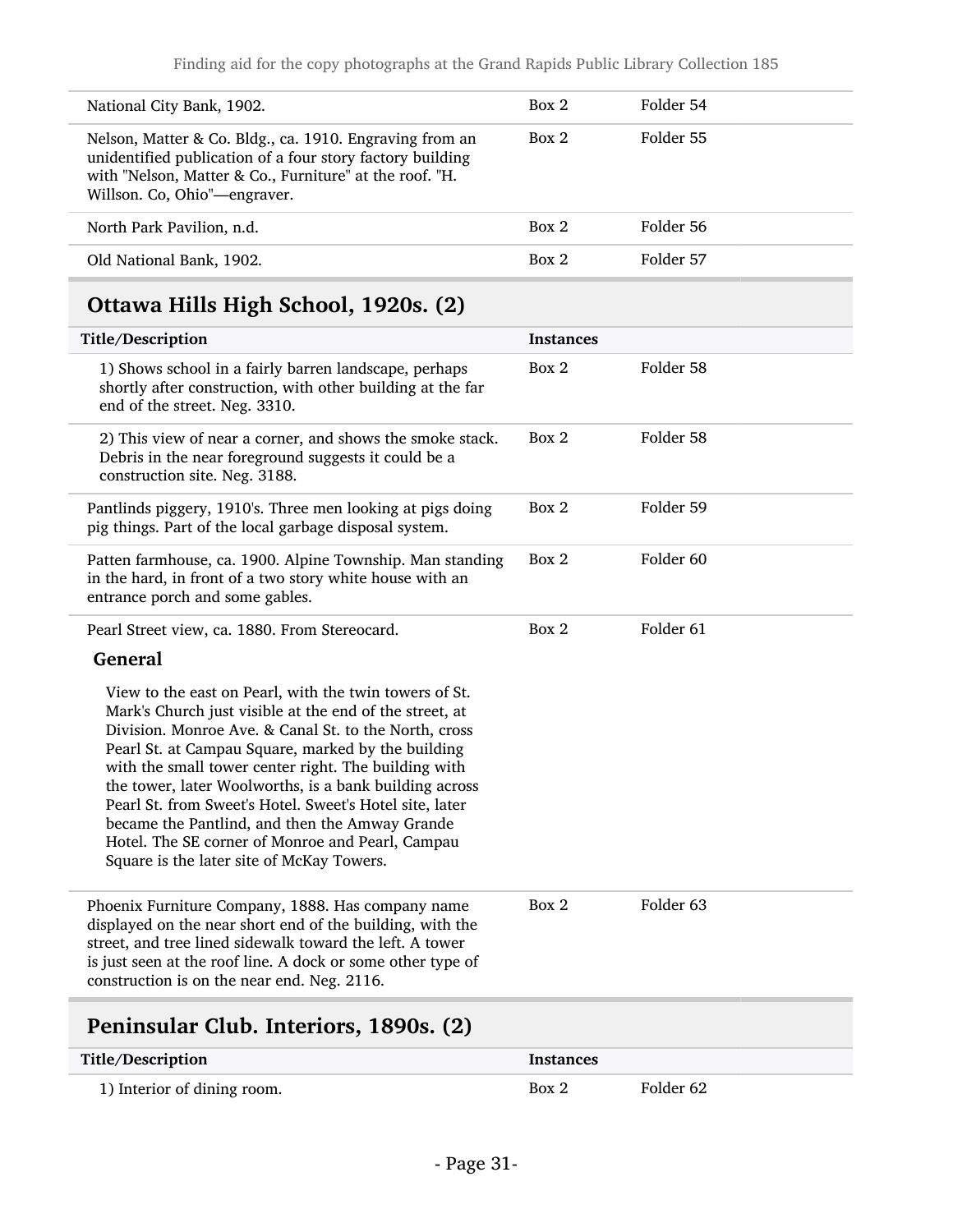2) Meeting room with windows, large fireplace at the end, large wall mirror, chandelier over a large table, two people. Box 2 Folder 62

#### ^ [Return to Table of Contents](#page-1-0)

### <span id="page-31-0"></span>Series III: People & P-Z Subjects

| Title/Description                                                                                                                                             | <b>Instances</b> |                      |
|---------------------------------------------------------------------------------------------------------------------------------------------------------------|------------------|----------------------|
| People. Anderson, Godfrey, ca. 1918. Soldier                                                                                                                  | Box 2            | Folder 64            |
| People. Barry, Buck, 1960's. (4) Dressed on cowboy gear,<br>playing the guitar, from his TV show, with a group of<br>children, including one in a wheelchair. | Box 2            | Folder 65            |
| People. Baxter, Albert, 1888.                                                                                                                                 | Box 2            | Folder 66            |
| People. Berkey, Julius, n.d.                                                                                                                                  | Box 2            | Folder 67            |
| People. Bissell, Anna, c.1920. (2 copies of same image, one<br>with crop lines)                                                                               | Box 2            | Folder 68            |
| People. Calkins, Charles P., 1880s. (1 oval portrait from a<br>composite of several portrait photos)                                                          | Box 2            | Folder <sub>69</sub> |

#### <span id="page-31-1"></span>People. Campau, Louis/Sophie, 1940s. (2)

| Title/Description                                                                                                                                                                                                         | <b>Instances</b> |             |
|---------------------------------------------------------------------------------------------------------------------------------------------------------------------------------------------------------------------------|------------------|-------------|
| 1) Louis, an actual photo                                                                                                                                                                                                 | Box 2            | Folder 70   |
| 2) Sophie, photo of her portrait                                                                                                                                                                                          | Box 2            | Folder 70   |
| People. Church, Thomas B., 1880s. (oval portrait from a<br>composite of several portrait photos, with Chas. C. Rood at<br>the right)                                                                                      | Box 2            | Folder 71   |
| People. Cole, Emma J., n.d. (2, contact print & regular<br>photographic print)                                                                                                                                            | Box 2            | Folder 72   |
| People. J. Fred Coote & A.D. Mayer, Jr., musicians, 1950s.<br>One holding open sheet music of "When We're Together"                                                                                                       | Box 2            | Folder 73   |
| People. Grace Eldering [missing 7/9/1999. New print to be<br>ordered from Lydekson, July 1999 order rm.; Replacement<br>photo missing 3/2000, but original photo found in a box of<br>unprocessed materials 3/9/2000 rm!] | Box 2            | Folder 73.5 |

### <span id="page-31-2"></span>People. Fadool, Katura/Evelyn/Mary/Yusef, 1920s. (3)

| Title/Description                                          | <b>Instances</b> |           |
|------------------------------------------------------------|------------------|-----------|
| 1. Domina Fadoll Fraam portrait photo.                     | Box 2            | Folder 74 |
| 2. Yusel & Kature Fadoll, early 1900's, parents of Domina. | Box 2            | Folder 74 |

3. Domina with her daugherts Evelyn & Mary.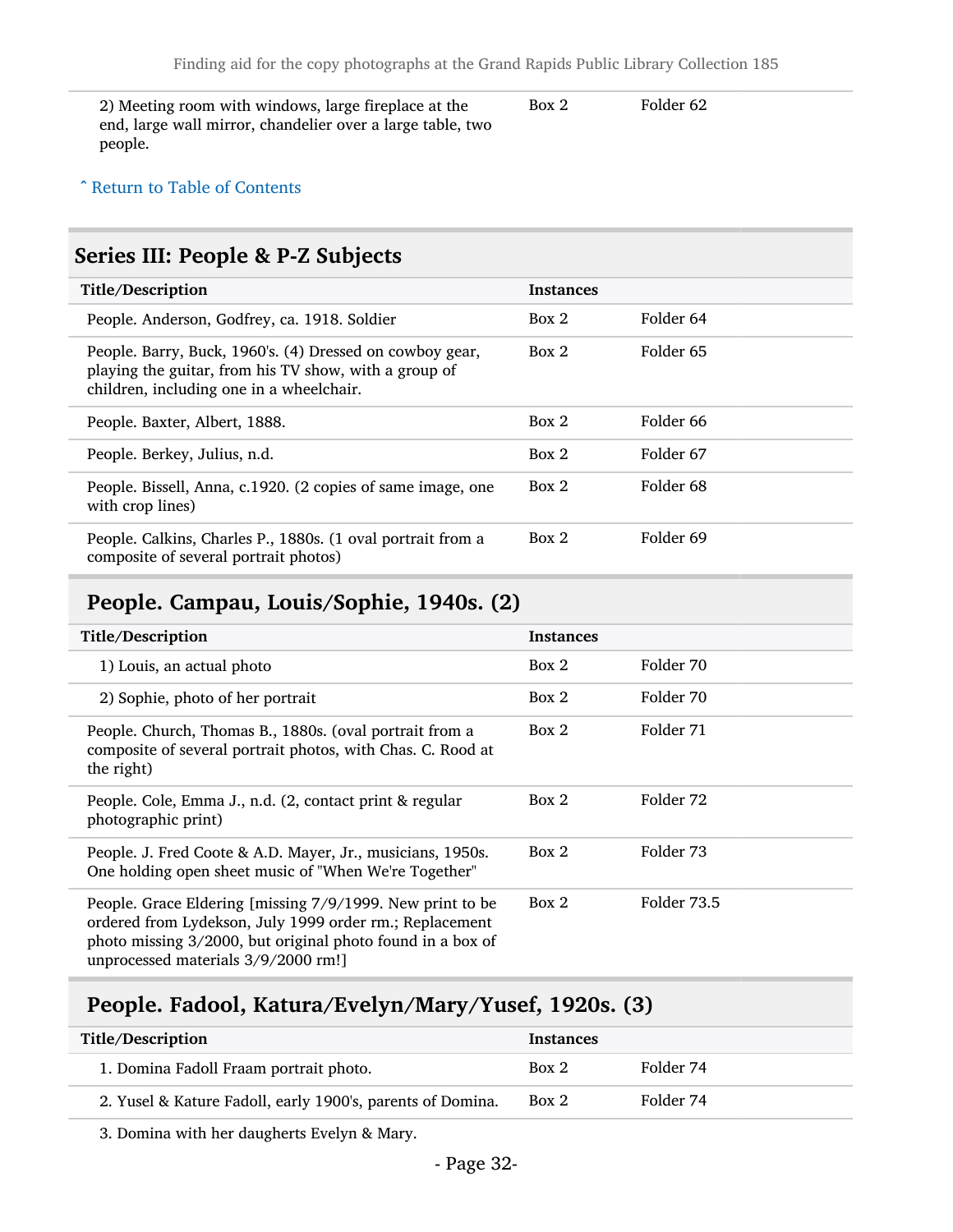<span id="page-32-0"></span>

|                                                                                                                                                                                                                                                                                    | Box 2            | Folder 74            |
|------------------------------------------------------------------------------------------------------------------------------------------------------------------------------------------------------------------------------------------------------------------------------------|------------------|----------------------|
| People. Fisher, E.B. Mrs. E.B., children, 1880s. (3)                                                                                                                                                                                                                               |                  |                      |
| Title/Description                                                                                                                                                                                                                                                                  | <b>Instances</b> |                      |
| 1. E.B. Fisher. Noble photo.                                                                                                                                                                                                                                                       | Box 2            | Folder 75            |
| 2. Mrs. E.B. Fisher, seated in a rocking? Chair, with books<br>on shelves behind.                                                                                                                                                                                                  | Box 2            | Folder 75            |
| 3. Group photo of four children, two boys and two girls.<br>Sharpsteen photos. 1892.                                                                                                                                                                                               | Box 2            | Folder 75            |
| People. Flanders, Richard E., ca. 1980.                                                                                                                                                                                                                                            | Box 2            | Folder 76            |
| People. Fluhrer, Charles, n.d.                                                                                                                                                                                                                                                     | Box 2            | Folder 77            |
| People. Flynn, Catherine, n.d.                                                                                                                                                                                                                                                     | Box 2            | Folder 78            |
| People. Betty Ford, ca. 1980? (1 color; b/w copy print not<br>found) B/w reproduction contact print of an official color<br>portrait photo of Betty Ford from the Post-White House<br>years taken by photographer W. Russell Ohlson. http://<br>www.ford.utexas.edu/avproj/bbf.jpg | Box 2            | Folder 79            |
| People. Freidrich, J.A.J., n.d.                                                                                                                                                                                                                                                    | Box 2            | Folder 80            |
| People. L-R, Edward Frey, Ronald Reagan and Marvin<br>Blackport, 1960, perhaps at Calvin College.                                                                                                                                                                                  | Box 2            | Folder 81            |
| People. Grand Rapids City Commissioners, ca. 1961.                                                                                                                                                                                                                                 | Box 2            | Folder <sub>82</sub> |

# <span id="page-32-1"></span>People. Grant, Jennie/Patrick, ca. 1910. (2)

| Title/Description                                                                                                                                                                                                                                                                                                                    | <b>Instances</b> |                      |
|--------------------------------------------------------------------------------------------------------------------------------------------------------------------------------------------------------------------------------------------------------------------------------------------------------------------------------------|------------------|----------------------|
| 1. Patrick Grant standing near a horse drawn carriage<br>containing two men. There is a dog seated on the back of<br>the horse, ca. 1900 behind Patrick's Saloon.                                                                                                                                                                    | Box 2            | Folder 83            |
| 2. Portrait photo of Jennie Grant.                                                                                                                                                                                                                                                                                                   | Box 2            | Folder 83            |
| People. Harting, Marinus. (Added . Found with Ottawa Co.<br>maps above). Harting is said to have come to Grand Rapids<br>in 1854. A note written below the image reads "Photograph"<br>of Mr. Marinus Harting. Copy made by ? ? Brown? from<br>photography furnished by his son Mr. Samuel Harting.<br>C.P.C. [Carolyn P. Campbell?] | Box 2            | Folder 83.5          |
| People. Harvey, Charles T., n.d.                                                                                                                                                                                                                                                                                                     | Box 2            | Folder 84            |
| People. Helmholdt, Gerald, 1995.                                                                                                                                                                                                                                                                                                     | Box 2            | Folder 85            |
| People. Hughes, D.D., n.d.                                                                                                                                                                                                                                                                                                           | Box 2            | Folder <sub>86</sub> |
| People. Irwin, Robert W., ca. 1920.                                                                                                                                                                                                                                                                                                  | Box 2            | Folder 87            |
| People. Jenkins, Marilyn, ca. 1950. Woman baseball player,<br>Grand Rapids Chicks.                                                                                                                                                                                                                                                   | Box 2            | Folder <sub>88</sub> |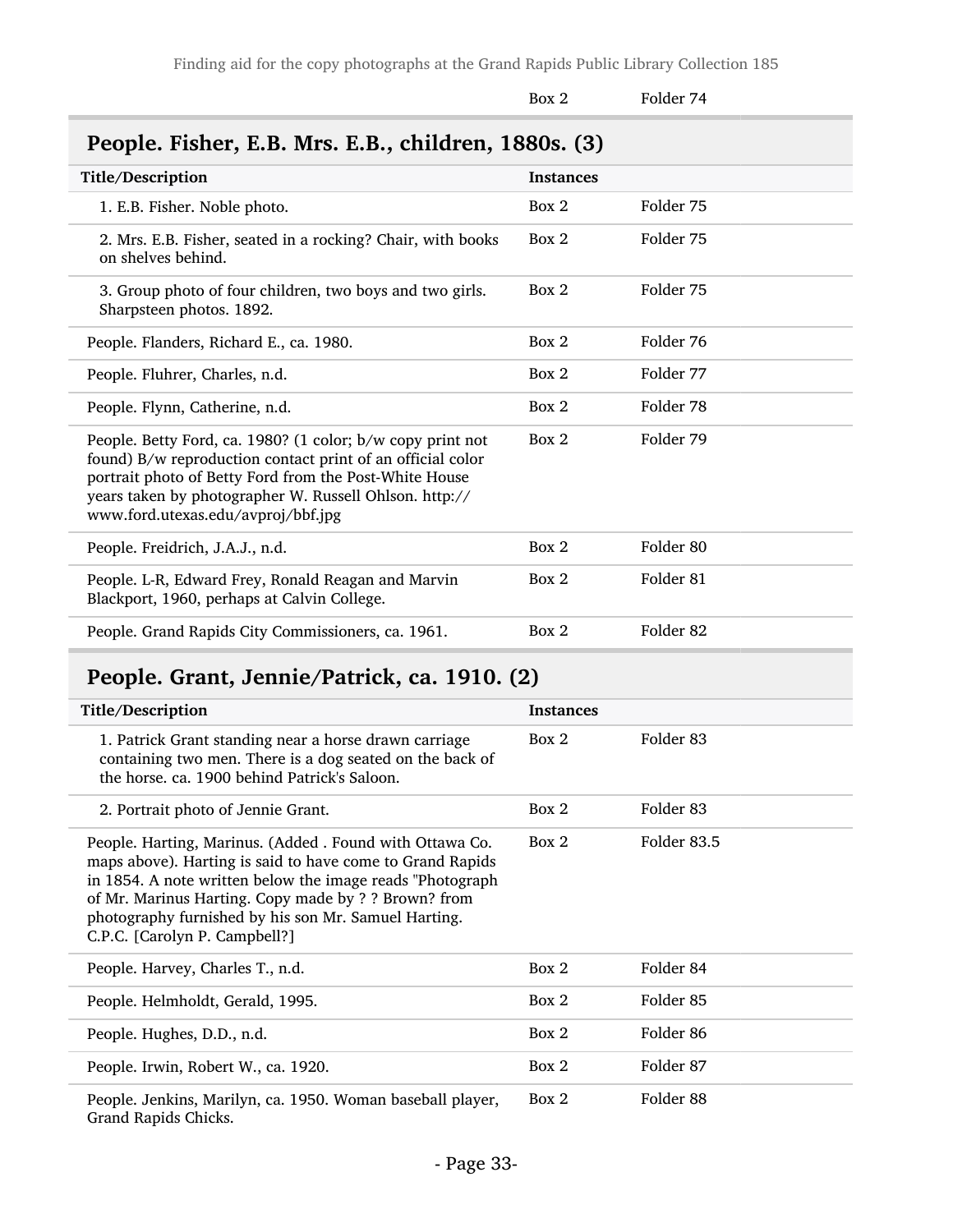| People. Judd, George E., 1860s.                                                                                                                                                                        | Box 2 | Folder 89           |
|--------------------------------------------------------------------------------------------------------------------------------------------------------------------------------------------------------|-------|---------------------|
| People. Mickel, Minnie R., ca 1915.                                                                                                                                                                    | Box 2 | Folder 90           |
| People. Ketchel, Stanley, c.1903. (3 different versions of<br>same image)                                                                                                                              | Box 3 | Folder 1            |
| People. Kindel: C.G. Kindel, Dr. C.G. Herrick, Mary Harvey<br>Kindel and Dr. Percival Bailey standing near a stone clad<br>house, n.d.                                                                 | Box 3 | Folder <sub>2</sub> |
| People. Lewis Kunst, 1898. Spanish American war soldier<br>standing with brass horn.                                                                                                                   | Box 3 | Folder 3            |
| People. Lennon, Ted or Ned, ca. 1900. Man seated                                                                                                                                                       | Box 3 | Folder 4            |
| People. Lindhout, Piere, May 5, 1933. Portrait photo. ()                                                                                                                                               | Box 3 | Folder 5            |
| People. Lipzinski, Valeria, c.1890, c.1920. (4 images on 3<br>sheets). One sheet also includes a portrait of unidentified<br>man/                                                                      | Box 3 | Folder 6            |
| People. Matthews family, ca. 1890. Could be a wedding<br>photo, with the couple in the center and boy left and girl<br>right. The boy and girl may be relatives rather than children<br>of the couple. | Box 3 | Folder 7            |
| People. Frank D. McKay. ca. 1936. He is seen entering the<br>Berkey & Gay offices. From Grand Rapids Mirror, Spring<br>1936.                                                                           | Box 3 | Folder 7.5          |
| People. Nauke-ching-um-ie, ca. 1850. Native American<br>Indian. (2, same image)                                                                                                                        | Box 3 | Folder <sub>8</sub> |
| People. Nelson, Ezra T., ca. 1890.                                                                                                                                                                     | Box 3 | Folder 9            |
| People. Mark Norris, Lyman D. Norris, ca. 1890. (2) Images<br>by Century Publishing and Engraving, Chicago. From an<br>unidentified book source.                                                       | Box 3 | Folder 10           |
| People. Parson, Chester, ca. 1890.                                                                                                                                                                     | Box 3 | Folder 11           |

# <span id="page-33-0"></span>People. Patten family. ca.1890. (4 items)

| Title/Description                                                                                                                                                              | <b>Instances</b> |           |
|--------------------------------------------------------------------------------------------------------------------------------------------------------------------------------|------------------|-----------|
| 1. George Lyman Patten                                                                                                                                                         | $Box\ 3$         | Folder 12 |
| 2. Child Lydia on lap of George with Jessie (mother)<br>standing                                                                                                               | $Box\ 3$         | Folder 12 |
| 3. Mary C. Patten Hilton. Elderly female.                                                                                                                                      | Box 3            | Folder 12 |
| 4. Child. (George?), George Patten's mother.                                                                                                                                   | $Box\ 3$         | Folder 12 |
| People. Arnold Pigorsh. ca. 1940. Interior view, two men<br>in uniform, standing by a radiator. Pigorsh is left, the<br>unidentified deputy at right may by Al Renis. Kent Co. | Box 3            | Folder 13 |

Sheriff's Dept. Polaroid copy photo, no negative.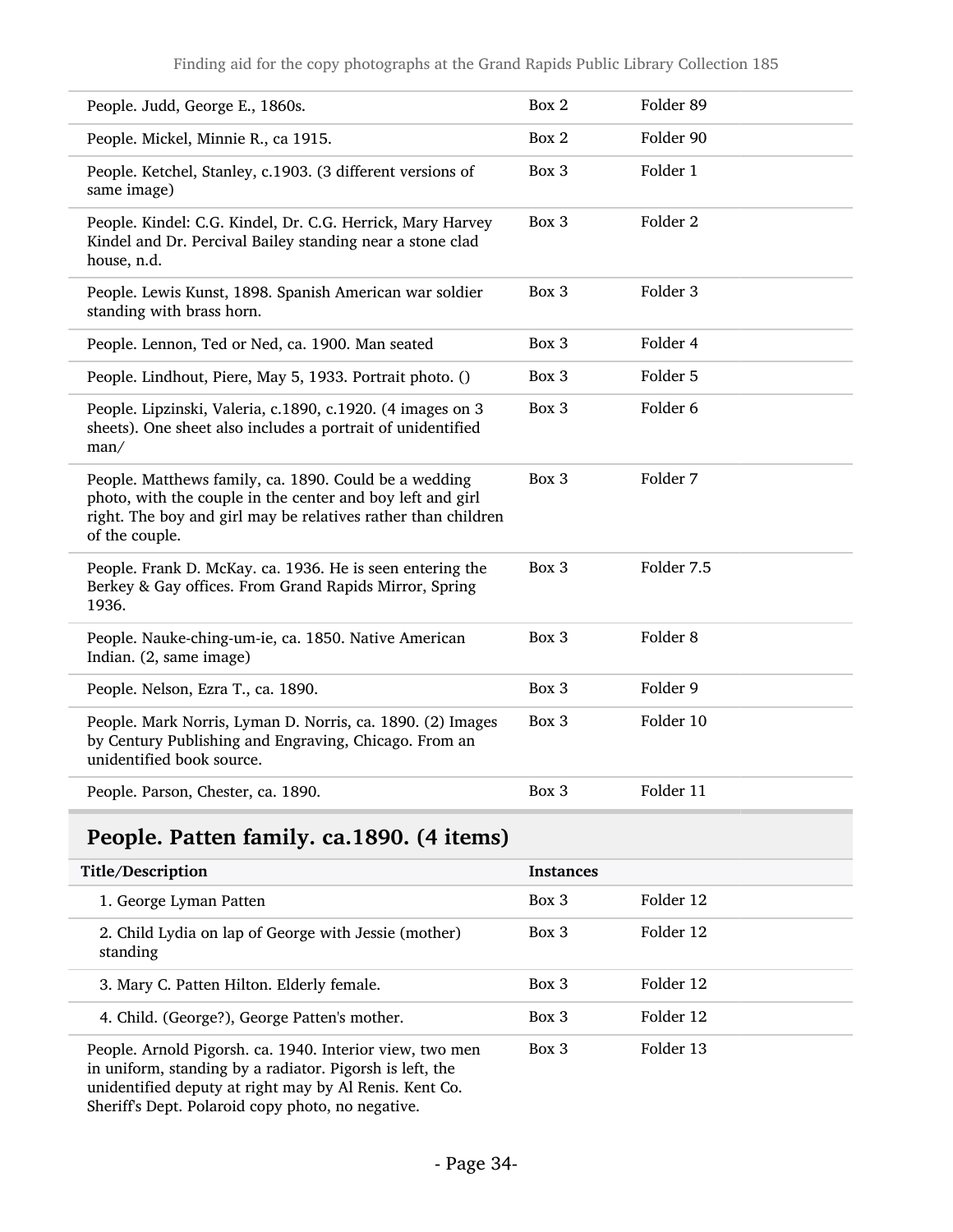| People. Rathbone, A.D., ca.1890. Photo of a graphic.                                                                                                                                                                 | Box 3 | Folder 14 |
|----------------------------------------------------------------------------------------------------------------------------------------------------------------------------------------------------------------------|-------|-----------|
| People. National baseball players Jackie Robinson and Ted<br>Rasberry, ca. 1955. Standing inside unidentified stadium,<br>on grass, shaking hands. [Alternative, but incorrect name:<br>Raspberry] African Americans | Box 3 | Folder 15 |
| People. Robinson, Rix, ca.1870. (Probably 1986.502)                                                                                                                                                                  | Box 3 | Folder 16 |
| People. Rood, Charles C., ca. 1870. (From a composite of<br>portrait photos, with Thomas B. Church to his left. 1 contact<br>print)                                                                                  | Box 3 | Folder 17 |
| People. Rosenthal, Arthur, ca. 1950. Wurzburgs(2 of same<br>image)                                                                                                                                                   | Box 3 | Folder 18 |
| People. National baseball players, Babe Ruth and Al<br>DeVormer, ca. 1923, in sweaters with "NY" letters. (2 of<br>same image)                                                                                       | Box 3 | Folder 19 |
| People. Shelby, W.R., ca. 1890.                                                                                                                                                                                      | Box 3 | Folder 20 |
| People. Floyd Skinner, ca. 1940. African American.                                                                                                                                                                   | Box 3 | Folder 21 |
| People. George Smith, ca.1950. African American publisher<br>of Michigan State News.                                                                                                                                 | Box 3 | Folder 22 |
| People. John Sommer, Garret J. Sonke, and Eugene<br>Sutherland, Grand Rapids Fire Department. ca. 1950?<br>Portrait images published in unidentified book source.                                                    | Box 3 | Folder 23 |
| People. George P. Tilma, ca.1910 & ca.1930. (2 portrait<br>photos, 2 copies of each $=$ 4 items)                                                                                                                     | Box 3 | Folder 24 |

# <span id="page-34-0"></span>People. Unidentified (2)

| Title/Description                                                     | <b>Instances</b> |           |
|-----------------------------------------------------------------------|------------------|-----------|
| 1) woman peeling potato, with bucket & cloth head<br>covering, , n.d. | $Box\ 3$         | Folder 25 |
| 2) Elderly man seated wearing a cross.                                | $Box\ 3$         | Folder 25 |
| People. Vandenberg, Arthur H., ca.1920, ca.1940. (2)                  | $Box\ 3$         | Folder 26 |

#### <span id="page-34-1"></span>People. VanEss, Warren, Warren Van Ess, Artist crippled by polio (2) ca. 1970's?

| Title/Description                                                                             | <b>Instances</b> |           |
|-----------------------------------------------------------------------------------------------|------------------|-----------|
| 1) Seated on porch in wheel chair with bamboo curtain<br>behind.                              | $Box\ 3$         | Folder 27 |
| 2) Seated a desk in wheel Chair, using a pencil/pen in his<br>mouth. Charlie Brown waste can. | $Box\ 3$         | Folder 27 |

# <span id="page-34-2"></span>People. Verburg, Christian, c.1910, 1911. (3)

| Title/Description | Instances |
|-------------------|-----------|
|-------------------|-----------|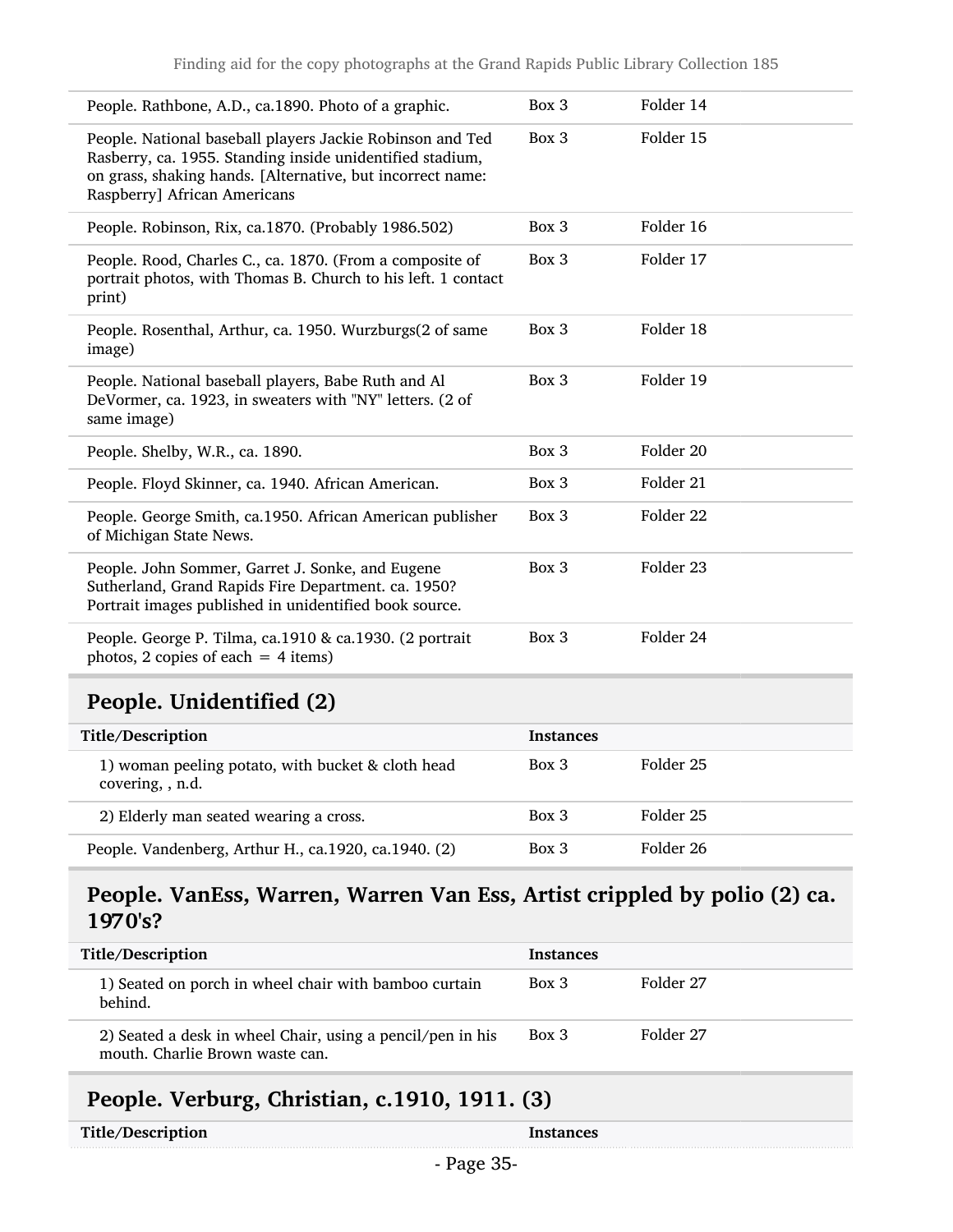| 1. Jitney Hamburger Bus, with buildings in background. A<br>couple wearing aprons stand to the left of Gernt Verburg.<br>Bus to be horse, has stripped awning, and window counter<br>for service. | $Box\ 3$ | Folder 28 |  |
|---------------------------------------------------------------------------------------------------------------------------------------------------------------------------------------------------|----------|-----------|--|
| 2. Fancy Furniture Co., Group of workers standing on<br>stairs at entrance to factory building, ca. 1907. Gerrit<br>Verberg in second row center with pipe.                                       | $Box\ 3$ | Folder 28 |  |
| 3. Furniture Strike meeting in Union Hall on Oakes. Gerrit<br>Verburg on left.                                                                                                                    | $Box\ 3$ | Folder 28 |  |

# <span id="page-35-0"></span>People. Dirk Vlug, WWII Metal of Honor winner, (5)

| Title/Description                                                                              | <b>Instances</b> |           |
|------------------------------------------------------------------------------------------------|------------------|-----------|
| 1. Receiving the medal, 1946. Exterior view, site and<br>military personal unidentified. 1946. | Box 3            | Folder 29 |
| 2. Japanese tanks photographed by Vlug?, WWII, ca.<br>1944.                                    | Box 3            | Folder 29 |
| 3. Vlug in South Pacific, standing in a wooded area,<br>shadow of a figure lower right.        | $Box\ 3$         | Folder 29 |
| 4. Japanese tank crew, WWII. Group of 4 soldiers seated<br>in front of tank.                   | Box 3            | Folder 29 |
| 5. Japanese tank crew, WWII. Two solders on top of tank<br>with gun.                           | $Box\ 3$         | Folder 29 |

## <span id="page-35-1"></span>People. George Welsh. (4) Three images are from an unidentified printed source on Welsh which depicts him at several different ages & political settings.

| Title/Description                                                                           | <b>Instances</b> |           |
|---------------------------------------------------------------------------------------------|------------------|-----------|
| 1. George W. Welsh, State Representative. Candidate<br>business card.                       | $Box$ 3          | Folder 30 |
| 2. Welsh left & Governor Groesbeck                                                          | $Box$ 3          | Folder 30 |
| 3. Wendell Willkie left and Welsh, ca. 1930's                                               | $Box$ 3          | Folder 30 |
| 4. President Harry S. Truman, Baltimore Mayor Thomas<br>D'Alesandro and George Welsh right. | $Box$ 3          | Folder 30 |
| People. Widdicomb, Harry, ca. 1880.                                                         | $Box\ 3$         | Folder 41 |

### <span id="page-35-2"></span>People. Wood, Arthur S, family, ca. 1910.

| Title/Description                                                  | <b>Instances</b> |           |  |
|--------------------------------------------------------------------|------------------|-----------|--|
| 1) Portrait photo of Arthur S. Wood                                | Box 3            | Folder 42 |  |
| 2) Group photo of Mr. & Mrs. Wood and five sons (5<br>young males) | $Box\ 3$         | Folder 42 |  |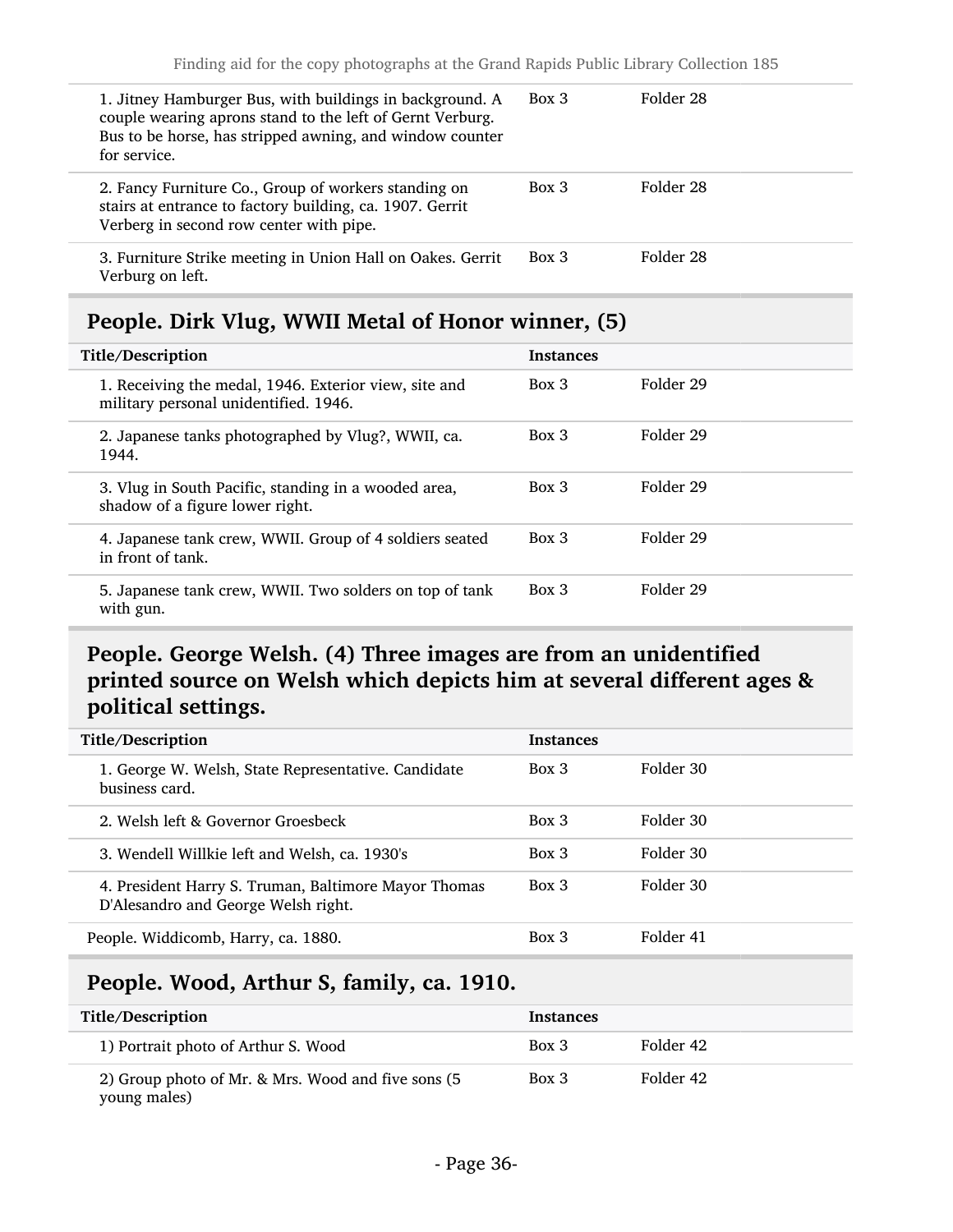# <span id="page-36-0"></span>Photographer with stereo cards, ca.1880. (2)

| Title/Description                                                                                                                                                                                       | <b>Instances</b> |           |
|---------------------------------------------------------------------------------------------------------------------------------------------------------------------------------------------------------|------------------|-----------|
| 1) Shows an older man with mustache & beard, seated to<br>the right of a able, with display of stereo cards on his lap,<br>and the viewer and cards on the table next to him. No ID<br>info. Available. | $Box\ 3$         | Folder 43 |
| 2) Similar to above, believed to be Schyler Colfax<br>Baldwin, ca. 1878, by Tom Dilley. Images #1 used on<br>the cover of Dilley's book, Grand Rapids in Stereographs,<br>1860-1900, 2007.              | $Box\ 3$         | Folder 43 |

# <span id="page-36-1"></span>Picric Acid Plant, Wyoming, Mi. 1938, c.1960. (2)

| Title/Description                                                                                                                                           | <b>Instances</b> |           |
|-------------------------------------------------------------------------------------------------------------------------------------------------------------|------------------|-----------|
| 1) Appears to show the ruins of a building with two large<br>smoke stacks intact.                                                                           | Box 3            | Folder 44 |
| 2) 1938 Aerial photo map of Wyoming Township, Kent<br>Co., Michigan. T6N, R12 W, Sec 23, 24, 25, 26.                                                        | Box 3            | Folder 44 |
| Pierian Club, ca. 1950. (2 of same image) Banquet photo.                                                                                                    | Box 3            | Folder 45 |
| <b>General</b><br>First Row, L-R: Lucille Coleman. Dorothy Lasha,                                                                                           |                  |           |
| Crystal Beem, EthelCoe, Gretchen Carter, Hazel Taylor<br>(Skinner Grant), Lena Corbin. Second Row, L-R:<br>Mildred Jackson, Lela Mabin, Odessa Taylor, Lula |                  |           |
| Johnson Bellamy, Rosella Simmons, Louise Wilson<br>Colman (Barnet, Baldwin), Corrine Phillips Joyner,                                                       |                  |           |
| Theresa Crawford.                                                                                                                                           |                  |           |
| Postal employees, ca. 1910. Composite photo with<br>individual oval portrait photos. 22 images.                                                             | Box 3            | Folder 46 |

### <span id="page-36-2"></span>Powers Theater, ca.1910, ca.1920. (5)

| Title/Description                                                                                                                                                                                                                              | <b>Instances</b> |           |
|------------------------------------------------------------------------------------------------------------------------------------------------------------------------------------------------------------------------------------------------|------------------|-----------|
| 1) Image from a production at Powers Theatre, n.d., but<br>may be much later than the dates indicated. Shows a child<br>seated on a slice of moon. 2-4 are copies from print.                                                                  | $Box$ 3          | Folder 47 |
| 2) Street scene illustration of the Powers Theatre. In 1912<br>the Powers Theatre Building was at 123-125 Pearl St.,<br>formerly 47-49 Pearl. The image suggests two entrances,<br>or at least has two different signs at different locations. | Box 3            | Folder 47 |
| 3) Program Page. "New Powers Theatre1903-1904<br>Season, Dickinson Brothers."                                                                                                                                                                  | $Box\ 3$         | Folder 47 |
| 4) Program Page. Powers Grand Opera House. Jules<br>Verne's Around the World in Eighty Days $+$ other info.                                                                                                                                    | $Box$ 3          | Folder 47 |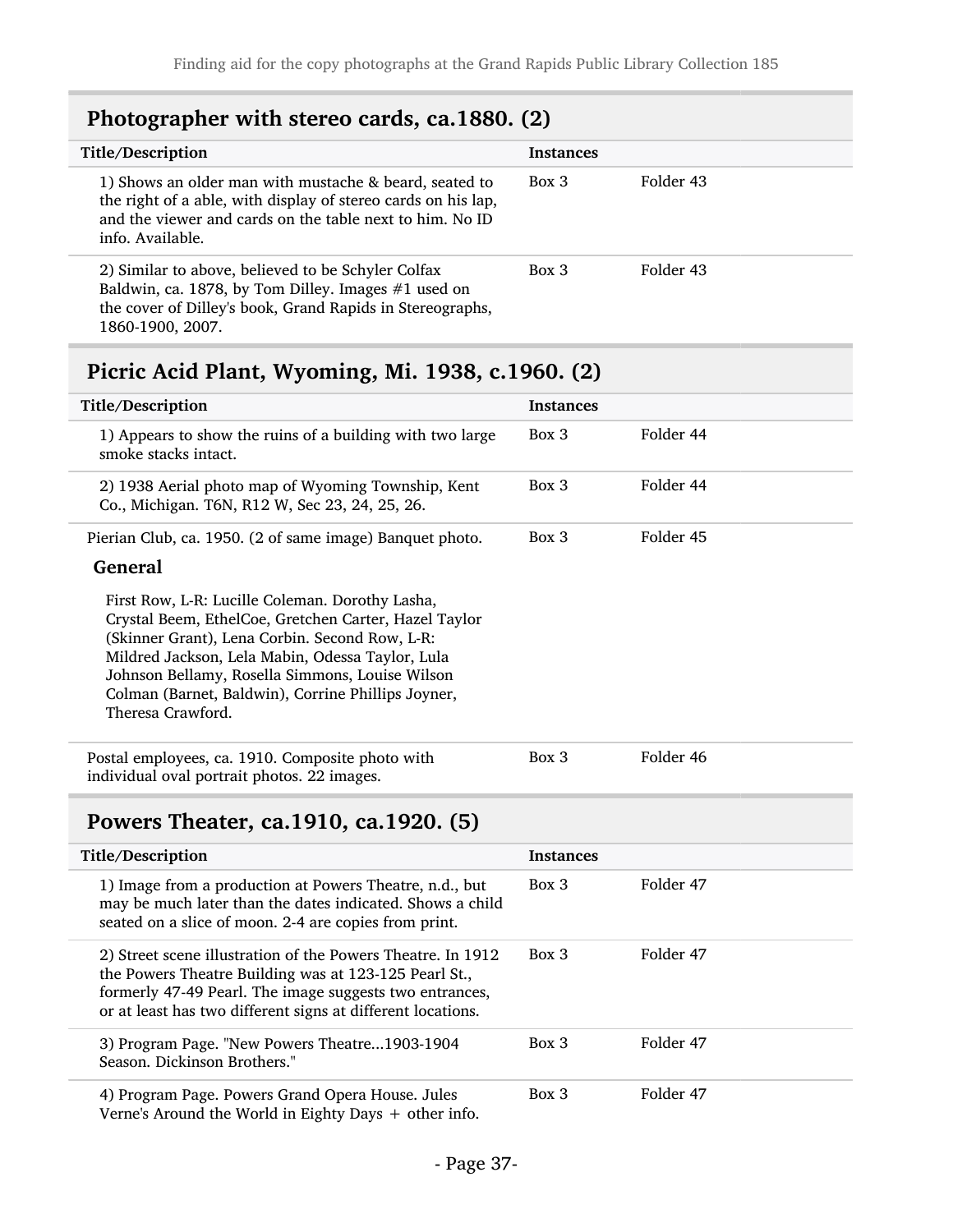<span id="page-37-0"></span>

| 5) Program Page. Powers Grand Opera House. Othello.<br>Edwin Booth, Lawrence Barrett. $+$ other info                                                                                                                                                                                                                        | Box 3            | Folder 47 |  |
|-----------------------------------------------------------------------------------------------------------------------------------------------------------------------------------------------------------------------------------------------------------------------------------------------------------------------------|------------------|-----------|--|
| Railroad Depot, Unidentified. ca. 1900.                                                                                                                                                                                                                                                                                     | Box 3            | Folder 48 |  |
| Ramona Park, 1900-1940. (10)                                                                                                                                                                                                                                                                                                |                  |           |  |
| Title/Description                                                                                                                                                                                                                                                                                                           | <b>Instances</b> |           |  |
| 1) View of Reeds Lake and boat landing from the hill,<br>with several horse driven buggys. People, a boat at the<br>landing. Neg. 1425.                                                                                                                                                                                     | Box 3            | Folder 49 |  |
| 2) Ramona at landing, Reeds Lake, with auto and people.<br>Verso ID. Captain Charles B. Poisson left, son William G.<br>Poisson. Photo taken in 1956 by GR Press. Neg. 1522.                                                                                                                                                | Box 3            | Folder 49 |  |
| 3) Another nearer view of dock landing and the Ramona.<br>A sign at the second level reads "Rid as long as you like".<br>"S.S. Ramona, 1956" handwritten under the image as<br>photographed. Captain left, son right, same shoot as in 2.<br>above. Neg. 1524.                                                              | Box 3            | Folder 49 |  |
| 4) Copy of photo of Reeds Lake with Ramona Park<br>structures and boat, landings, and Club House in distance.<br>Neg. 2976.                                                                                                                                                                                                 | Box 3            | Folder 49 |  |
| 5-6) Two copy prints of a road with horse drawn buggies<br>in the foreground, near the streetcar pickup at Ramona.<br>People near the streetcar behind a lawn area. The<br>roller coaster is to the left center, a pavilion(?) is in the<br>background. Neg. 2975.                                                          | Box 3            | Folder 49 |  |
| 7) Bird's eye night time view, with pavilion(?) center<br>right. Signs for "Ramona Athletic Park, Base Ball, Foot<br>Ball, Athletic Sports" in the background. More signs at the<br>right. ?Froy's ? Threatre" center right. Neg. 2979.                                                                                     | Box 3            | Folder 49 |  |
| 8) Interior view of a restaurant with four seating tables.<br>Appears to be a bar behind, seen through decorative<br>streamers, and handing figures. Neg. 2977.                                                                                                                                                             | Box 3            | Folder 49 |  |
| 9) Interior view of a stage performance, with decorations<br>handing. A framed sign in the lower right has a Ramona<br>poster. Neg. 2978.                                                                                                                                                                                   | Box 3            | Folder 49 |  |
| 10) Exterior of a decorative entrance to a theater? With a<br>ticket booth center, and a door to either side of the booth.<br>A woman is inside the booth, and another stands at the<br>window. A man stands beside either entrance. The image<br>has been printed backwards, per the lettering on the signs.<br>Neg. 1491. | Box 3            | Folder 49 |  |
| 11) Ramona Park Rock Island train ride                                                                                                                                                                                                                                                                                      | Box 3            | Folder 49 |  |
| Randall & Gilbert Buildings, ca. 1880. Monroe Ave. view<br>showing the names of the buildings at the cornice. Spring &<br>Company, Houseman & May Clothing.                                                                                                                                                                 | Box 3            | Folder 50 |  |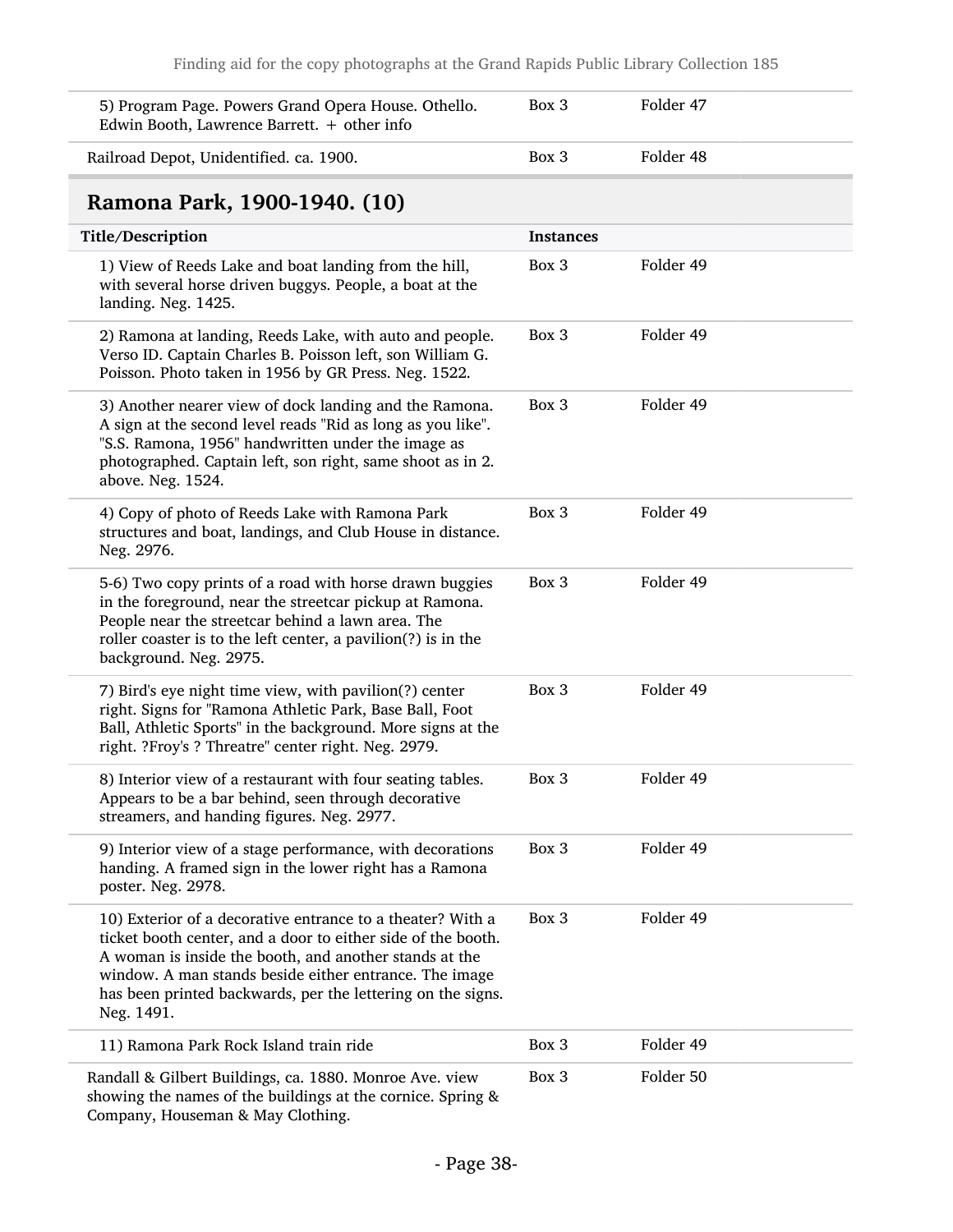#### <span id="page-38-0"></span>Redmond's Opera House, ca. 1900. (2)

| Title/Description                                                | <b>Instances</b> |           |  |
|------------------------------------------------------------------|------------------|-----------|--|
| 1) Front Elevation Redmond's Grand Opera House.                  | Box 3            | Folder 51 |  |
| 2) Interior View from the Stage, Redmond's Grand Opera<br>House. | $Box\ 3$         | Folder 51 |  |

# <span id="page-38-1"></span>Reed City (last trains), 1951, 1953. (2)

| Title/Description                                                                                                                                                                                                                                                    | <b>Instances</b> |           |
|----------------------------------------------------------------------------------------------------------------------------------------------------------------------------------------------------------------------------------------------------------------------|------------------|-----------|
| 1) Image of two men in the cab of locomotive, #5427.<br>Photographer ID embossed top right: Milton A.<br>Kenworthy, Leroy, Mi. Typed ID: Bill Byer, Engineman;<br>Kosten, Fireman Caption: Last steam engine run on the<br>Penn RR thru Reed City, Mich. Sept. 1951. | Box 3            | Folder 52 |
| 2) Image shows a train with Pennsylvania RR car 3907 in<br>the foreground right. People are boarding the train in the<br>background. Two men are standing looking at the camera<br>in the foreground. The station is barely visible center left.                     | $Box$ 3          | Folder 52 |

### <span id="page-38-2"></span>Republican Party women, Rally, Statler Hotel, Detroit, 1920. (3, 2 items moved here from old 185-4-5 folder.)

| Title/Description                                                                                                                                                | <b>Instances</b> |           |
|------------------------------------------------------------------------------------------------------------------------------------------------------------------|------------------|-----------|
| 1) Women's Republican Rally, Hotel Statler, Oct. 4, 1920<br>-written on photo, bottom right.                                                                     | $Box$ 3          | Folder 53 |
| 2) Group of women standing in front of the hotel, auto on<br>the street behind them.                                                                             | $Box\ 3$         | Folder 53 |
| 3) Group of women standing in a park(?) perhaps across<br>from the hotel, at the rear of an unidentified statue. Other<br>buildings and autos in the background. | $Box$ 3          | Folder 53 |
| Reservoir Hills (stand pipe), ca. 1920. Verso: Water<br>standpipe on Belknap Hill.                                                                               | $Box\ 3$         | Folder 54 |
| Robinson, Rix farm, c.1900. Rix Robinson's old house and<br>trading post in Ada.                                                                                 | $Box\ 3$         | Folder 55 |

# <span id="page-38-3"></span>St. Andrew's complex, (10 images)

| Title/Description                                                                                                                                                                                                                                                                                                       | <b>Instances</b> |           |
|-------------------------------------------------------------------------------------------------------------------------------------------------------------------------------------------------------------------------------------------------------------------------------------------------------------------------|------------------|-----------|
| 1) Aerial view with Sheldon St. N-S in center of image,<br>Division on the other side of the cathedral at the left edge<br>of the image. n.d. Also visible in this image it the Ladies<br>Literary Club Building, the UICA building, and others on<br>Sheldon across or in the blocks north of the cathedral<br>church. | $Box\ 3$         | Folder 56 |
| 2) St. Andrews Cathedral. From a stereocard. ca. 1876.                                                                                                                                                                                                                                                                  | $Box$ 3          | Folder 56 |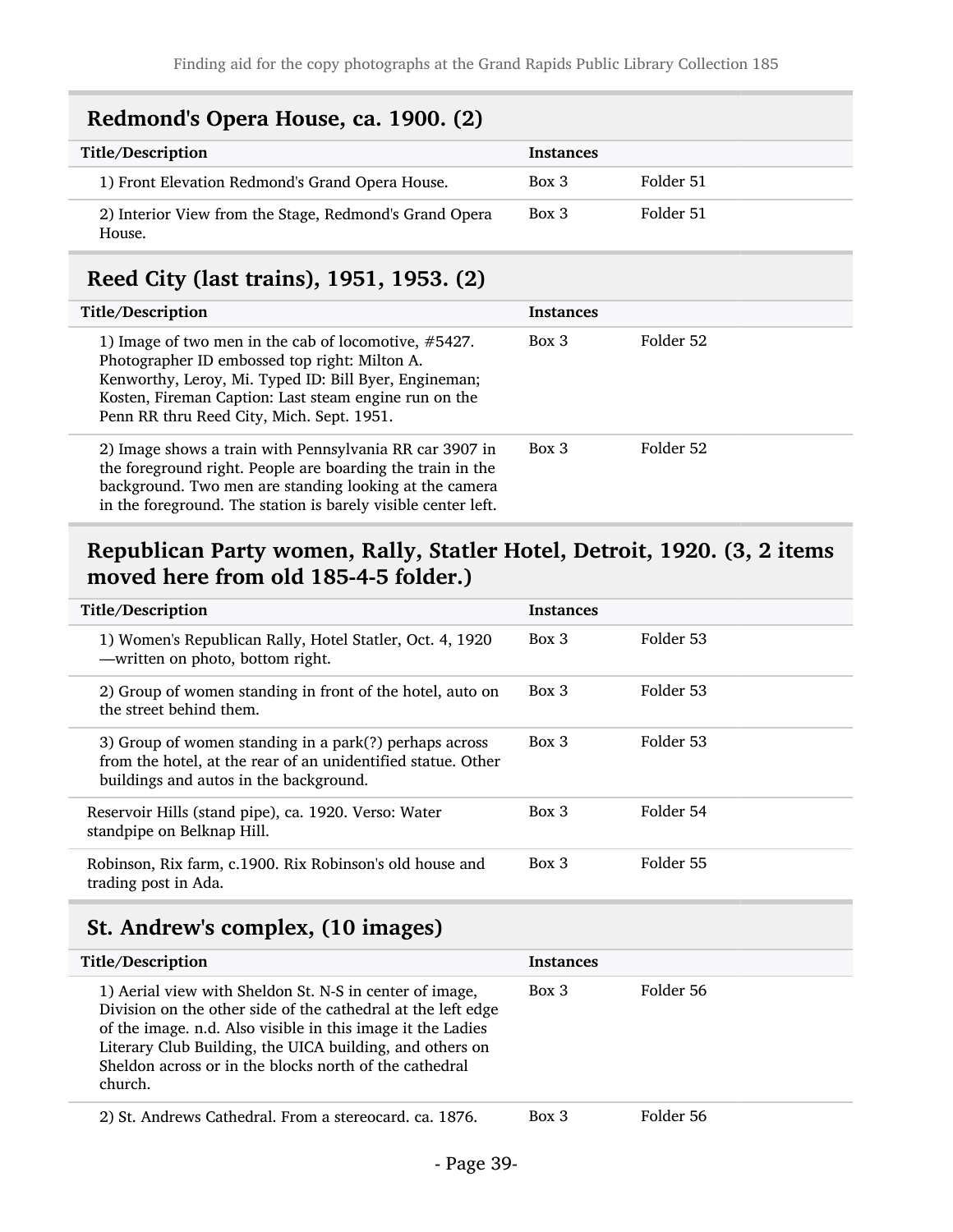| 3) St. Andrews Cathedral. Facade entrance, top of church<br>and towers not visible.                                                                         | $Box\ 3$ | Folder 56 |
|-------------------------------------------------------------------------------------------------------------------------------------------------------------|----------|-----------|
| 4) Bishop's House, ca. 1920. To the left of the house is the<br>High School.                                                                                | Box 3    | Folder 56 |
| 5) St. Andrews Rectory, Winter ca. 1950's, per snow &<br>autos.                                                                                             | $Box\ 3$ | Folder 56 |
| 6) Catholic Central High School. Convent. ca. 1950's per<br>auto.                                                                                           | Box 3    | Folder 56 |
| 7) Catholic Central High School. Convent. Chapel. Interior<br>view.                                                                                         | Box 3    | Folder 56 |
| 8) Catholic Central High School on Sheldon.                                                                                                                 | Box 3    | Folder 56 |
| 9) Catholic Central High School, Sheldon streetscape seen<br>from the SE corner across from the school, with a house<br>on the SW corner beside the school. | Box 3    | Folder 56 |
| 10) Old St. Andrew's School, ca. 1880. From Stereocard                                                                                                      | $Box\ 3$ | Folder 56 |

# <span id="page-39-0"></span>St. Mark's Church, ca. 1880. (2) Taken from a stereocard.

| Title/Description                                                                                                                                                                                                                                                      | <b>Instances</b> |           |
|------------------------------------------------------------------------------------------------------------------------------------------------------------------------------------------------------------------------------------------------------------------------|------------------|-----------|
| 1) Exterior shows the church behind a fence.                                                                                                                                                                                                                           | $Box\ 3$         | Folder 57 |
| 2) Interior taken from the rear balcony, looking toward<br>the altar, with decorations in the rafters.                                                                                                                                                                 | $Box\ 3$         | Folder 57 |
| St. Mark's nurses, ca. 1910. Nurses mostly seated in front of<br>the entrance to an unidentified building.                                                                                                                                                             | $Box\ 3$         | Folder 58 |
| St. Nicholas Church School, ca. 1930. ST. Nicholas<br>Church School. Fr. Ellis Khouri, Fr. John Tertechny, Helen<br>Abadeeetee(?) Azarellah. Helen is presumed to be the<br>woman holding the infant at left. The various children in<br>the image are not identified. | $Box$ 3          | Folder 59 |

# <span id="page-39-1"></span>Sarret's closing, ca. 1965. (2)

| Title/Description                                                                                       | <b>Instances</b> |           |
|---------------------------------------------------------------------------------------------------------|------------------|-----------|
| 1) Sign. "Sarret's has Moved! To better serve you in our<br>Southland Plaza, Woodland Mall Stores.      | $Box$ 3          | Folder 60 |
| 2) Streetscape showing Sarrets with a parking lot between<br>this an Shaws. Also, Vital Foods, Wickman. | Box 3            | Folder 60 |

# <span id="page-39-2"></span>Second Reformed Church fire, ca. 1890. (5)

| Title/Description                                                                                  | <b>Instances</b> |           |
|----------------------------------------------------------------------------------------------------|------------------|-----------|
| 1) Front facade, behind trees, with steps leading up from<br>the sidewalk. M.C. Dey, 98 Monroe St. | Box 3            | Folder 61 |
| 2) Perspective view of facade.                                                                     | $Box\ 3$         | Folder 61 |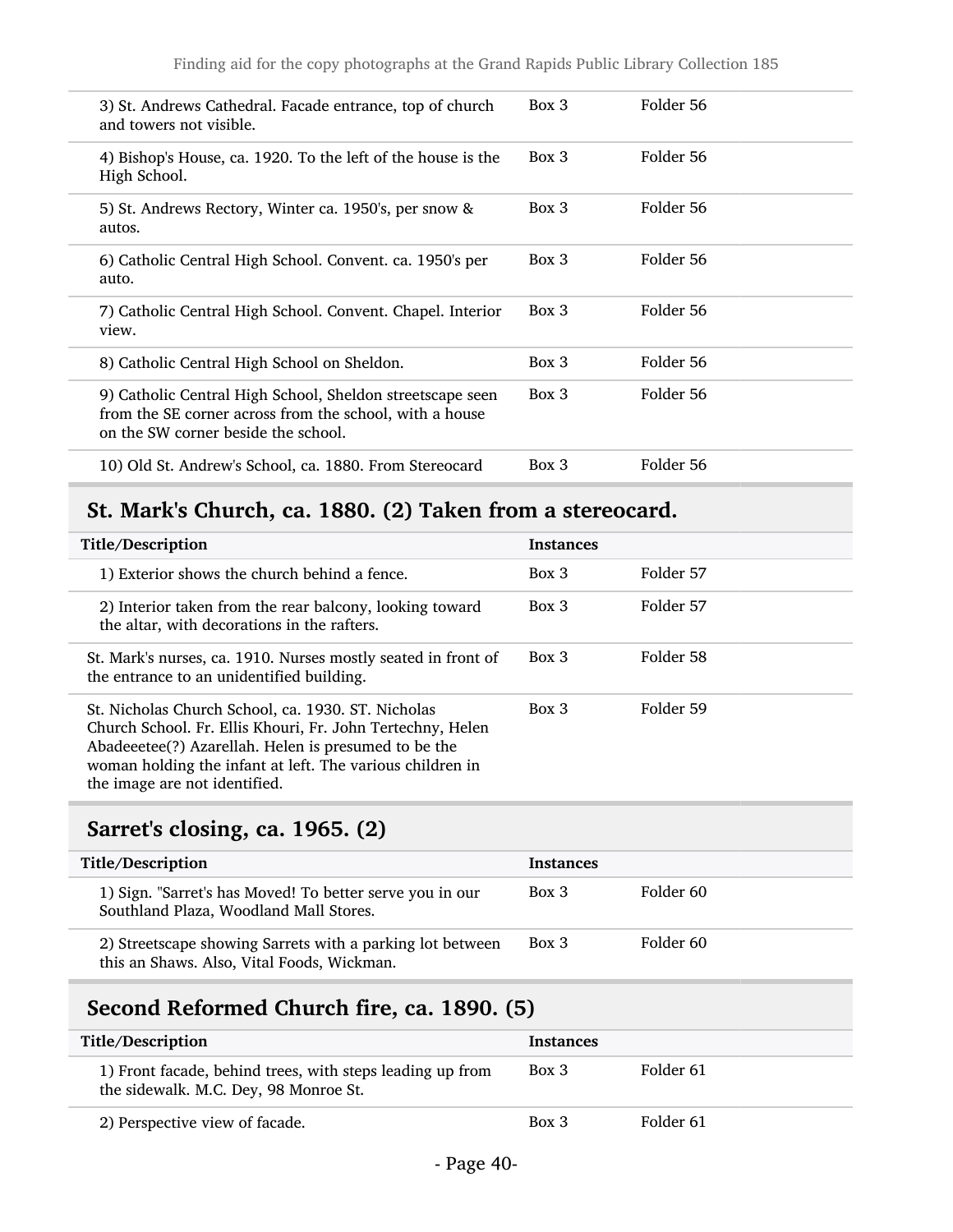| 3) Interior of sanctuary showing a man leaning on a<br>baptismal font. A rosette window frame is seen within the<br>structural remains of the rubble. M.C. Dey ID at bottom. | $Box\ 3$ | Folder 61 |
|------------------------------------------------------------------------------------------------------------------------------------------------------------------------------|----------|-----------|
| 4) View toward other end of the rubble, with the font<br>near the lower right corner. M.C. Dey ID.                                                                           | Box 3    | Folder 61 |
| 5) Man standing in rubble                                                                                                                                                    | Box 3    | Folder 61 |
| Silvertone with Adm. Nimitz, ca. 1950.                                                                                                                                       | $Box$ 3  | Folder 62 |

#### General

Verso ID: L-R: Mrs. Nimitz, Adm. Nimitz, Wilbert Warren, Jim Huso, Jesse Cooper, "Longhead" Johnson. Silvertones vocal quartet. Shows an elderly group of African American performers. Appears to be in a hotel setting.

#### <span id="page-40-0"></span>Snow, March 1936. (6)

| Title/Description                                                                    | <b>Instances</b> |           |
|--------------------------------------------------------------------------------------|------------------|-----------|
| 1) House with snow piled on either side of drive and snow<br>dug out around mailbox. | $Box\ 3$         | Folder 63 |
| 2-6) Remaining images are an auto & people on a rural<br>road with high snowbanks.   | $Box\ 3$         | Folder 63 |

#### <span id="page-40-1"></span>Soldiers, ca. 1898, ca. 1915.

| Title/Description                                                                                                              | <b>Instances</b> |           |
|--------------------------------------------------------------------------------------------------------------------------------|------------------|-----------|
| 1-2) Two images of same soldier?, including one standing<br>in front of buildings with a coat over his arm, carrying a<br>bag. | Box 3            | Folder 64 |
| 3) Action photo. One to one interaction, as if removing<br>vermin from each other                                              | $Box\ 3$         | Folder 64 |
| 4) Group portrait photo.                                                                                                       | Box 3            | Folder 64 |

#### <span id="page-40-2"></span>Store interior, ca. 1890. (2)

| Title/Description                                                                                                                                                                                                  | <b>Instances</b> |           |
|--------------------------------------------------------------------------------------------------------------------------------------------------------------------------------------------------------------------|------------------|-----------|
| 1) Store has old tin roof. A man in a hat standing in front<br>of a counter at right, with two women behind it.                                                                                                    | Box 3            | Folder 65 |
| 2) Long narrow dry goods store, with several staff<br>members standing behind counters. Stools in front of the<br>counters. Items hanging along the walls on either side.<br>Valley City Engraving ID lower right. | $Box\ 3$         | Folder 65 |
|                                                                                                                                                                                                                    |                  |           |

#### <span id="page-40-3"></span>Streetcars, ca.1915-1930. (9)

Title/Description Instances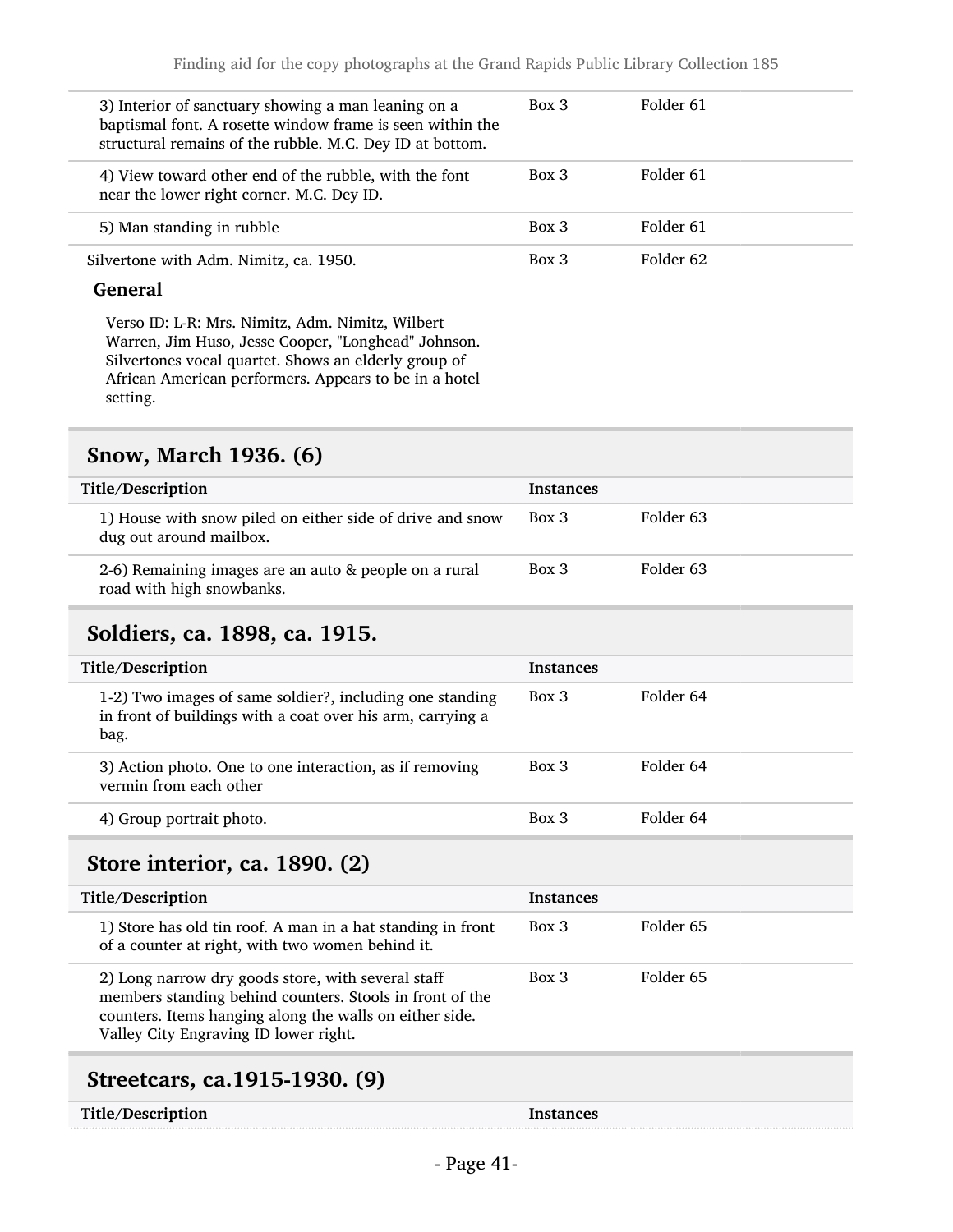| 1) From pg. 34 of unidentified source. "Grand Rapids<br>Railway Company." Image shows a woman seated on top<br>of an electric streetcar. "Wealthy" is the route. Neg 2982.                                                                      | Box 3 | Folder 66            |  |
|-------------------------------------------------------------------------------------------------------------------------------------------------------------------------------------------------------------------------------------------------|-------|----------------------|--|
| 2) View on the page above the image described in 1.<br>above. Shows a figure seated on top of a streetcar reading.<br>Neg. 2983.                                                                                                                | Box 3 | Folder <sub>66</sub> |  |
| 3) From published source. Street Railway Co., Grand<br>Rapids on bottom of car. Car 77, Division & North Canal<br>Sts. Electric car. Verso gives date a 1895, and pictured<br>men as Johnie Toogood left, and Pat Sullivan right. Neg.<br>2747. | Box 3 | Folder <sub>66</sub> |  |
| 4) Streetcar being towed by a truck, with a building<br>behind. Jack Atkins in truck Neg. 2748.                                                                                                                                                 | Box 3 | Folder <sub>66</sub> |  |
| 5) Plainfield street card with two conductors standing<br>near the entrance next to a park bench. Verso date May 1,<br>1925. Neg. 2749.                                                                                                         | Box 3 | Folder 66            |  |
| 6) A group of men in suits, coats, hats, and a conductor,<br>standing by a streetcar. Hand written on photo: Dad,<br>Miles McDonald, approx., 1930. Neg. 2750.                                                                                  | Box 3 | Folder <sub>66</sub> |  |
| 7) Three men in uniform standing at the front of a<br>streetcar. Handwritten caption has: Board Walk, Atlantic<br>City, Oct. 7, 1925. Neg. #2751                                                                                                | Box 3 | Folder <sub>66</sub> |  |
| 8) "Minnesota" streetcar. Neg. 2752.                                                                                                                                                                                                            | Box 3 | Folder 66            |  |
| 9) Interior view of streetcar from the back with a drive in<br>the seat, but no passengers. Neg. 2753                                                                                                                                           | Box 3 | Folder <sub>66</sub> |  |

## <span id="page-41-0"></span>Sub Standard Housing, 1930s. (11) Typed captions at the bottom of each image.

| Title/Description                                                                                                                    | <b>Instances</b> |                      |
|--------------------------------------------------------------------------------------------------------------------------------------|------------------|----------------------|
| 1. Unidentified house with boarded up doors, next to<br>unidentified institutional building.                                         | Box 3            | Folder 67            |
| 2. Unidentified business building with several doors, and<br>perhaps living above. "Condemned".                                      | $Box\ 3$         | Folder <sub>67</sub> |
| 3. Bathroom. \$8.00 per month home. Sink chair, toilet.                                                                              | Box 3            | Folder 67            |
| 4. Groups of homes served by toilets in barns or sheds,<br>with two out houses stalls illustrated.                                   | Box 3            | Folder 67            |
| 5. Outside toilet accommodations for several families on<br>Ottawa Avenue.                                                           | Box 3            | Folder 67            |
| 6. Toilet on raised platform in basement.                                                                                            | Box 3            | Folder 67            |
| 7. Other unidentified space in basement.                                                                                             | $Box\ 3$         | Folder 67            |
| 8. Kitchen?, with table and chair at left. Oval mirror or<br>illustration hanging on the back wall. Plaster falling from<br>ceiling. | Box 3            | Folder 67            |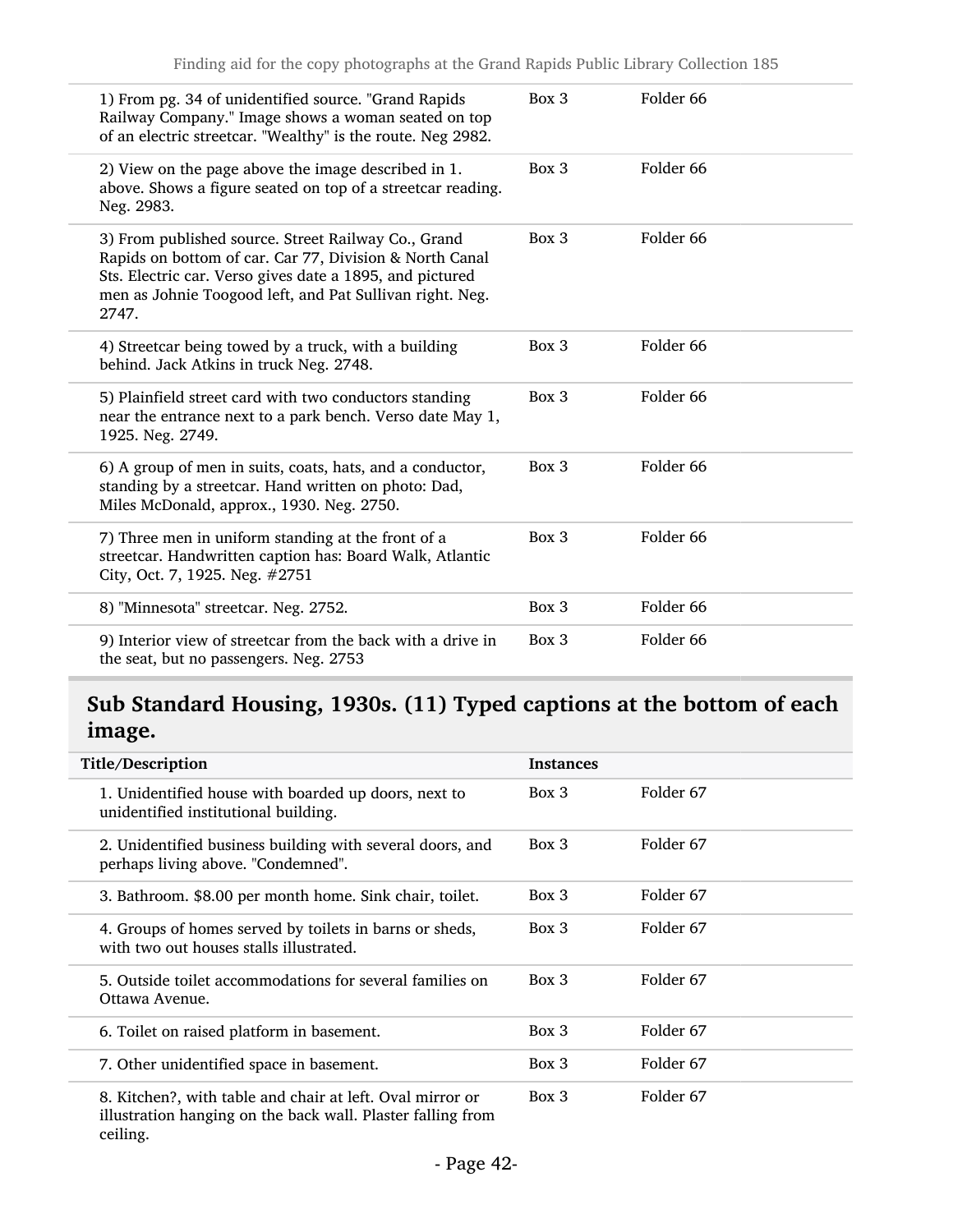| 9. Kitchen with stove, shelving behind on the right, a man<br>standing but not seen due to fading to left, a table/chair<br>bottom right.                                                                                                               | $Box\ 3$ | Folder 67 |
|---------------------------------------------------------------------------------------------------------------------------------------------------------------------------------------------------------------------------------------------------------|----------|-----------|
| 10. Thompson Court interior. Stove by door, table & chair<br>by window, toddler in the foreground at bottom.                                                                                                                                            | $Box\ 3$ | Folder 67 |
| 11. Two children seated in high chairs at table. Utensils<br>hanging on the wall above the table. A chair left at end of<br>table, and another chair to the right of the door.                                                                          | $Box$ 3  | Folder 67 |
| Suffragist, ca. 1915. Minnie R. Mickel, Holland area. Shows<br>a woman wearing a hat, with a banner "Votes for Women",<br>seated on the arm of a wooden chair, frocked wallpaper<br>in the background. (was misidentified as Grace Kelley<br>Freehouse) | Box 3    | Folder 68 |

# <span id="page-42-0"></span>Timmer's Garage, 1913. (4?)

| Title/Description                                                                                                                                                                                                                                      | <b>Instances</b> |                      |
|--------------------------------------------------------------------------------------------------------------------------------------------------------------------------------------------------------------------------------------------------------|------------------|----------------------|
| 1. View of façade of the garage, with sign on the window<br>"Timmer's Garage, automobiles, gas engines. Two boys are<br>seated in front of the window. Three men in overhauls are<br>standing in the auto door entrance to the garage.                 | Box 3            | Folder 69            |
| 2. Another view with two children by the office door to<br>the right of a tree, and two men standing near the garage<br>entrance. An auto is seen in the garage, with another<br>entrance at the back of the garage. License plate on rear<br>of auto. | $Box$ 3          | Folder <sub>69</sub> |
| 3. Interior with various autos in different states, and two<br>men.                                                                                                                                                                                    | $Box$ 3          | Folder <sub>69</sub> |
| 4. Interior view with autos, equipment and four men.                                                                                                                                                                                                   | Box 3            | Folder <sub>69</sub> |
| Town and dam, ca.1910.                                                                                                                                                                                                                                 | $Box$ 3          | Folder 70            |
| Trains, ca.1950.                                                                                                                                                                                                                                       | Box 3            | Folder 71            |
| Turner house, 1987. Corner house with two stories on a<br>corner lot.                                                                                                                                                                                  | $Box$ 3          | Folder 72            |
| UBA Nurse Training Class, 1882. First UBA Nurses Class,<br>1882.                                                                                                                                                                                       | $Box$ 3          | Folder 73            |
| "Uncle Tom's Cabin" ad, ca. 1900.                                                                                                                                                                                                                      | Box 3            | Folder 74            |
| Union Station Train Shed, 1948, ca. 1973.<br><b>Custodial History:</b>                                                                                                                                                                                 | Box 3            | Folder 75            |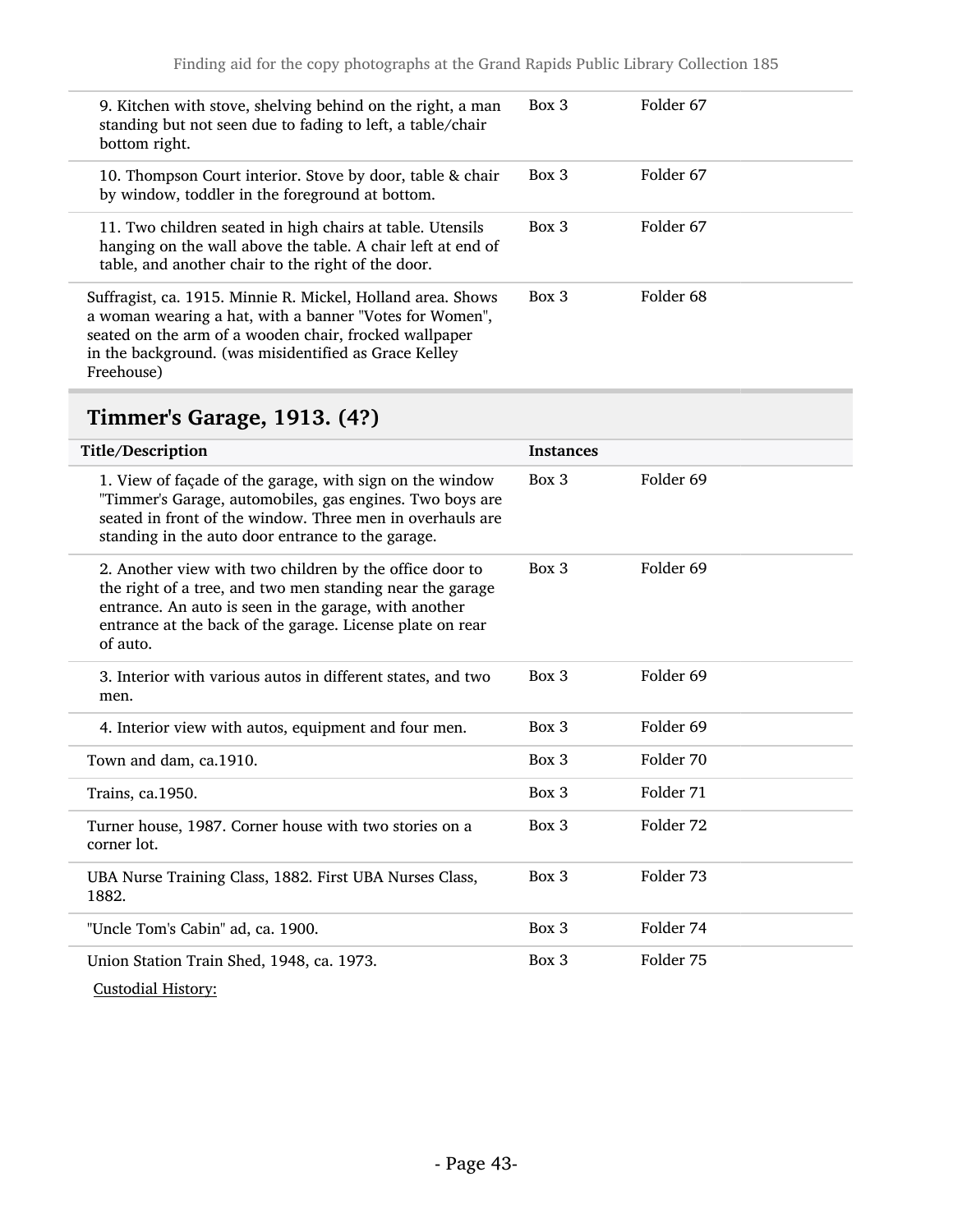#### Custodial History

This item is a laser photocopy & has been moved to Coll. 227. A copy negative may be available, however, to produce a regular photographic print.

#### <span id="page-43-0"></span>United States Post Office, 1876, n.d. (2)

| Title/Description                                                                                                                                              | <b>Instances</b> |           |
|----------------------------------------------------------------------------------------------------------------------------------------------------------------|------------------|-----------|
| 1. Interior. Large pillar at left. Staff standing around what<br>may be a sorting desk, and arch in the background.                                            | Box 3            | Folder 76 |
| 2. Early postal building, a flag above the main door,<br>with people standing near the door. Draped with other<br>streamers. A picket fence in the foreground. | Box 3            | Folder 76 |
| United States Post Office explosion, 1924 (4).                                                                                                                 | Box 3            | Folder 77 |
| W.I.C. Society, ca. 1915. Women lined up with their right<br>sides to the camera, and hands on the waist of the woman<br>in front.                             | Box 3            | Folder 78 |

### <span id="page-43-1"></span>Walker Co. billboards, 1920s (32 items found)

### "Buy to Increase Employment" parade

| Title/Description                                                                                                         | <b>Instances</b> |          |
|---------------------------------------------------------------------------------------------------------------------------|------------------|----------|
| 1. \$71.00 spent for food puts 10 men to work. Buy to<br>increase employment.                                             | Box 4            | Folder 1 |
| 2. One extra glass of milk                                                                                                | Box 4            | Folder 1 |
| 3. Gallons of gasoline  [500 block Turner St.]                                                                            | Box 4            | Folder 1 |
| 4. Electric refrigerator                                                                                                  | Box 4            | Folder 1 |
| 5. Floats coming down the street, with onlookers on the<br>sidewalk, near "Red Hots, hamburgs". [301 block Bridge<br>N.W. | Box 4            | Folder 1 |
| 6. America must keep these 6,000,000 people<br>working                                                                    | Box 4            | Folder 1 |
| 7. \$7.00 spent in a Department Store  float with<br>church and houses behind.                                            | Box 4            | Folder 1 |
| 8.  Living room outfit ", with house behind. [527]<br>Turner NW]                                                          | Box 4            | Folder 1 |
| 9.  Repairs & service  with corner of a church (?) at<br>left.                                                            | Box 4            | Folder 1 |
| 10. Bridge Street Bridge.                                                                                                 | Box 4            | Folder 1 |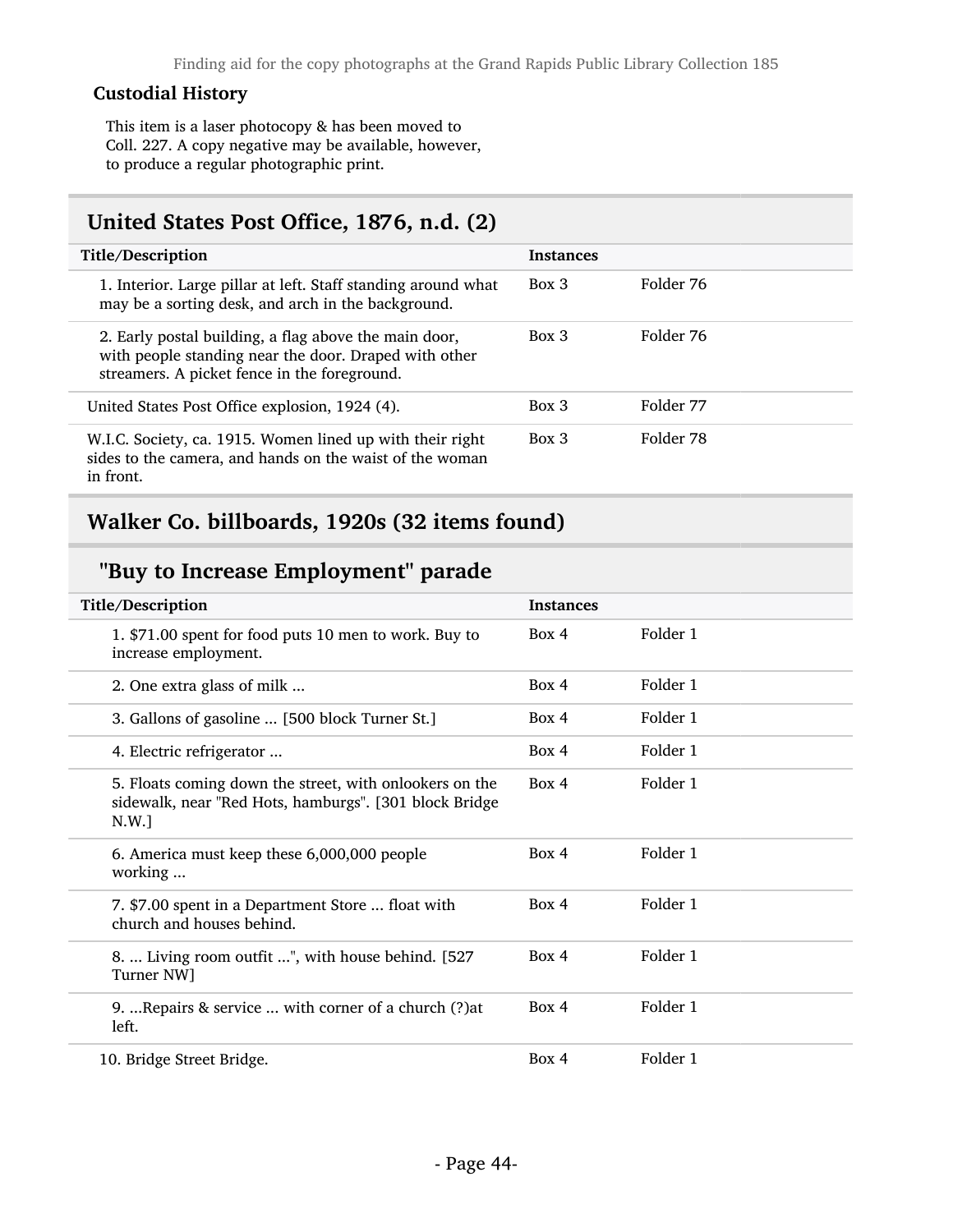#### General Believed to be a view west along the bridge with ads for Crescent Flour / Voigt Milling Co., Dodge, DeVaux, CocaCola, Clouds(?) Neon Tube Signs, Walker & Co. 11. Bridge @ Lexington, NW. Bob & Walts Service Station. General Billboards: Old Kent Bank, Eastern Laundry Co., and Unidentified Waffle & Wafer, all behind the gas station. Box 4 Folder 1 12. Bridge @ Stocking, NW. General Pedestrians and Rauser's Sausage billboard are pictured, as well as a Super Creamed Shocks Ice Cream sign on building across intersection. Box 4 Folder 1 13. Division @ Canton, S. Billboard in support of war bonds for Owen Ames Kimball Company. "Ferris Hotel" on side of building center left in image. View down Division St. Box 4 Folder 1 14. Division @ Franklin, S. Steketee's Drug Store on SE corner, with ad on side of building for the store & for "Bull Durham tobacco". Box 4 Folder 1 15. Shelby @ Division, S. Liberty Theater blocking the end of Shelby St. Division cross street has large house at left. General 2 Billboards center left in image. 1) The Good Maxwell Sedan, Bruff W. Olin, 21 West Park St. 2) The Hub Clothing Co. with rooster image. Box 4 Folder 1 16. Division St. at Shelby, with street sign at corner. General Two billboards above are seen center left. Additional billboards now visible on Division for 1) Pope & Heyboer Straws (hats) 2) Jewel ... Winegars 3) Lucky Strike Tobacco 4) Classic Soap ... T. De Vries Grocery has last two on side or near that building. View of businesses on Division. View taken from near the front of the Liberty Theatre. Box 4 Folder 1 17. Fulton @ Grand River, W. Shows a row of billboards cross the center of the image, mostly blank. Boards on the left have signs for "Camel" cigarettes, Brink & Beecher(?), Kuppenheimer. Box 4 Folder 1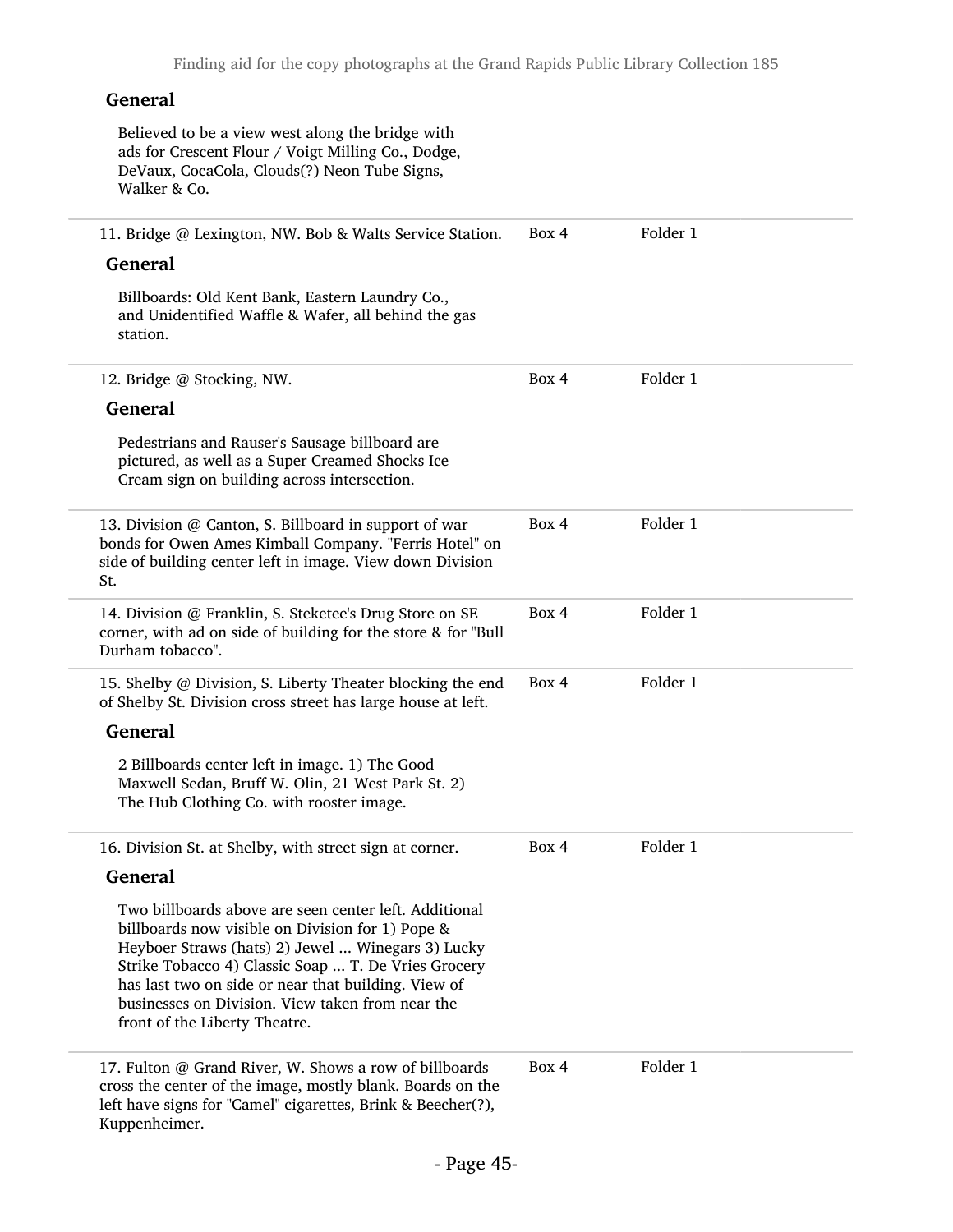| 18. Fulton @ Grandville/Market, W. Worden Grocery Co.<br>sign on side of building center right. Building on Fulton<br>with the large windows may be for Grand Rapids Power<br>Co. Autos on Fulton St., looking East(?)                                                                                                                                                                                                                     | Box 4 | Folder 1 |
|--------------------------------------------------------------------------------------------------------------------------------------------------------------------------------------------------------------------------------------------------------------------------------------------------------------------------------------------------------------------------------------------------------------------------------------------|-------|----------|
| 19. Fulton @ Scribner, W. View across Fulton St. Bridge.<br>Bridge streets with streetcar rails. Autos parked & moving<br>on bridge. "Cities Service Oils. Koolmotor" on corner of<br>street, center left in image.                                                                                                                                                                                                                        | Box 4 | Folder 1 |
| 20. Fulton @ Scribner / Front, W. Service station at<br>intersection. A series of billboards behind the station.<br>Delivery trucks on the street.                                                                                                                                                                                                                                                                                         | Box 4 | Folder 1 |
| 21. Ionia @ Oakes, SW. Hotel Crathmore center left.                                                                                                                                                                                                                                                                                                                                                                                        | Box 4 | Folder 1 |
| <b>General</b>                                                                                                                                                                                                                                                                                                                                                                                                                             |       |          |
| "Bus Depot" sign on neighboring building. "Camel"<br>cigarette ad, and Valeur Bitter Sweets. [Crathmore<br>Hotel, 68-72 Ionia in 1926 City Directory; Safety<br>Motor Coach Lines & Greyhound Lines listed at same<br>street address. This is the Union Station area, Union<br>State listed at 61-83 Ionia.]                                                                                                                               |       |          |
| 22. 53 Jefferson SE., looking south. Lyzen Funeral Home<br>is at right. This illustration appears to be annotated to<br>show the future placement of a billboard just beyond the<br>funeral home. Autos on street.                                                                                                                                                                                                                         | Box 4 | Folder 1 |
| 23. Jefferson @ Franklin, SE. Dyk's Grocery at corner,<br>with awning on second floor balcony. Autos on the street<br>and at the stop side at the corner.                                                                                                                                                                                                                                                                                  | Box 4 | Folder 1 |
| 24. Market, south of Louis, SW.                                                                                                                                                                                                                                                                                                                                                                                                            | Box 4 | Folder 1 |
| <b>General</b>                                                                                                                                                                                                                                                                                                                                                                                                                             |       |          |
| Large 4 story building at left. An even larger<br>building behind with 7 seven stories, has "United<br>States Gelatine Co.", United States Glue Co.", and<br>European Upholstering Co." on the side of the<br>building. A small building in between the two<br>appears to have signs for newspapers "The Banner",<br>and "De Wachter". Sign on building at right reads<br>"Efhoeksema Paints Wallpaper. People and autos on<br>the street. |       |          |
| 25. Monroe @ Coldbrook. Blatz Brewing Co., on top of<br>building. Parking shed?, without sides, center left. Factory<br>with smoke stack in the background.                                                                                                                                                                                                                                                                                | Box 4 | Folder 1 |
| 26. Monroe @ Michigan, NW. Schrouder's Drug Store on<br>the corner with a "Chesterfield" cigaretts ad on the side of<br>the building. "Kutsche's Hardware " on top of a building<br>further down the street. Auto parked at left by cluster<br>globe streetlight. Auto in center of street.                                                                                                                                                | Box 4 | Folder 1 |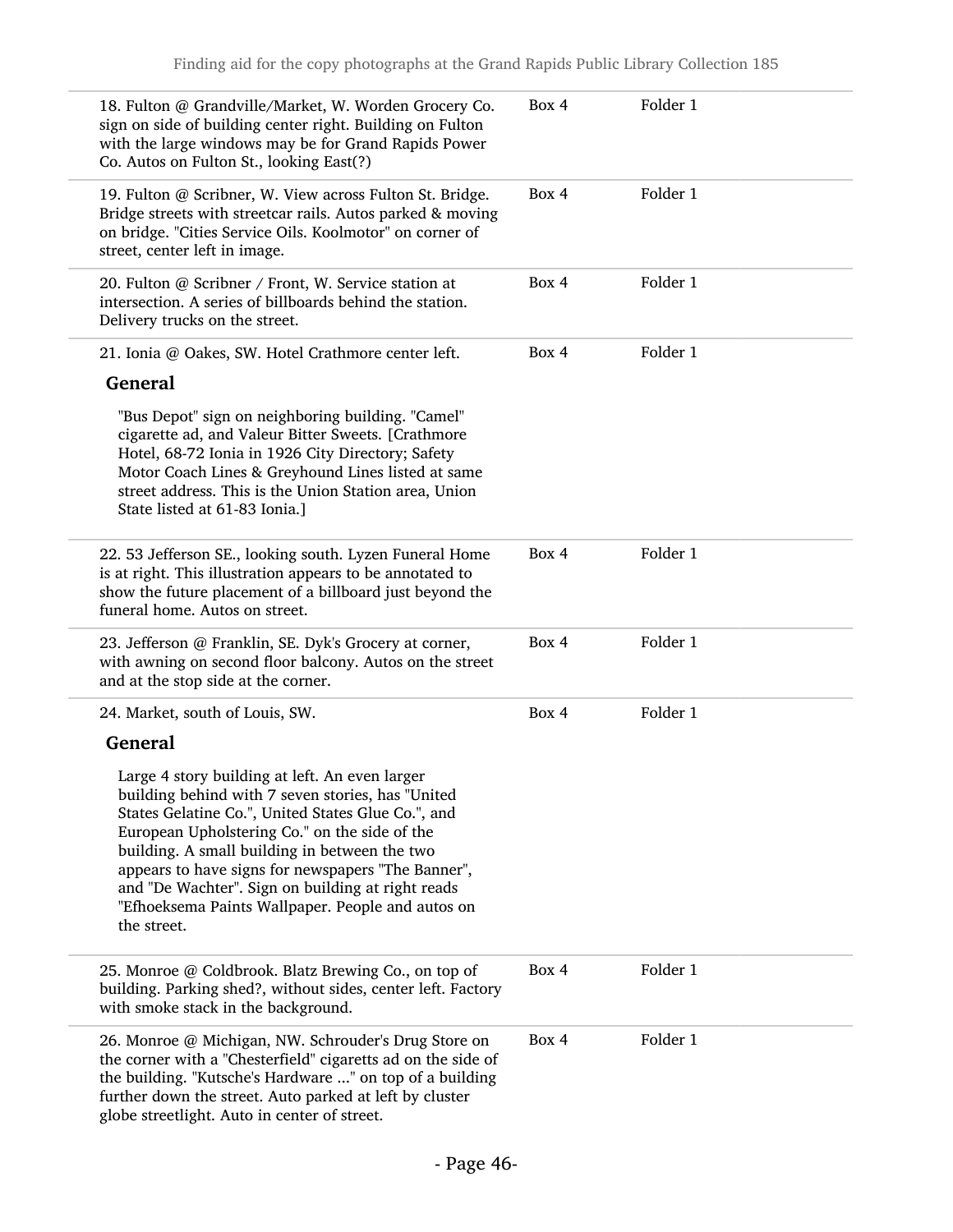| 27. Monroe, south of Leonard. View down a brick street<br>with streetcar rails. A line of billboards at the right,<br>including "Green & Hallady" fuels.                                                                                        | Box 4 | Folder 1            |  |
|-------------------------------------------------------------------------------------------------------------------------------------------------------------------------------------------------------------------------------------------------|-------|---------------------|--|
| 28. Pearl @ Front, NW. View east on Pearl St. Bridge.                                                                                                                                                                                           | Box 4 | Folder 1            |  |
| <b>General</b>                                                                                                                                                                                                                                  |       |                     |  |
| Pictured is F. Raniville Company building on other<br>side of the bridge, Hotel Pantlind behind this. Voigt<br>Milling, Crescent Floor in near right foreground,<br>Grand Rapids National Bank building (McKay<br>Tower) near the of the image. |       |                     |  |
| 29. Straight & W. Fulton (NW side). Corner business with<br>awnings on windows, a group of kids at the corner.                                                                                                                                  | Box 4 | Folder 1            |  |
| <b>General</b>                                                                                                                                                                                                                                  |       |                     |  |
| A Maxwell Coupe billboard to the right, with "Grady<br>Co." atop the billboard. Next building has name<br>on window "Electric ". The next billboard has a<br>rooster, and is probably the Hub Clothing ad seen in<br>16. above.                 |       |                     |  |
| 30. Billboard for "Grand Rapids : the Gateway to the<br>Playground of a Nation" "GR Adv. Co." above sign. Three<br>segment sign with the main title in the middle.                                                                              | Box 4 | Folder 1            |  |
| 31. Billboard for "Visit Grand Rapids and the Furniture<br>Museum" World's Largest bass hatchery, Indian Mounds,<br>250 Lakes "                                                                                                                 | Box 4 | Folder 1            |  |
| 32. Three billboards at unnamed location.                                                                                                                                                                                                       | Box 4 | Folder 1            |  |
| <b>General</b>                                                                                                                                                                                                                                  |       |                     |  |
| 1) Their Health  Grand Rapids Creamery" 2)<br>Michigan State. Football. 3) Junior League Kick Off,<br>Keith's Empress Theatre. Oct. 25-26. Signs appear to<br>be in an vacation lot, with autos, auto on the street.                            |       |                     |  |
| 33. Neg. 2842. "Visit Grand Rapids and the Furniture<br>Museum"                                                                                                                                                                                 | Box 4 | Folder 1            |  |
| 34. Neg. 2848. "Grand Rapids. The Gateway to the<br>Playground of a Nation"                                                                                                                                                                     | Box 4 | Folder 1            |  |
| 35. Neg. 2857. Michigan State Spartans + Junior League<br>Kickoff.                                                                                                                                                                              | Box 4 | Folder 1            |  |
| Watson-Higgins Milling Co., n.d. New Perfection Flour.<br>Shows buildings, railroad car and tracks.                                                                                                                                             | Box 4 | Folder <sub>2</sub> |  |
| Wealthy, Lake Dr. and Norwood view, ca. 1915. Lake Drive<br>& Wealthy St. The street in the right foreground today is<br>Norwood, and Norwood continues behind the hardware<br>store on the left.                                               | Box 4 | Folder <sub>3</sub> |  |